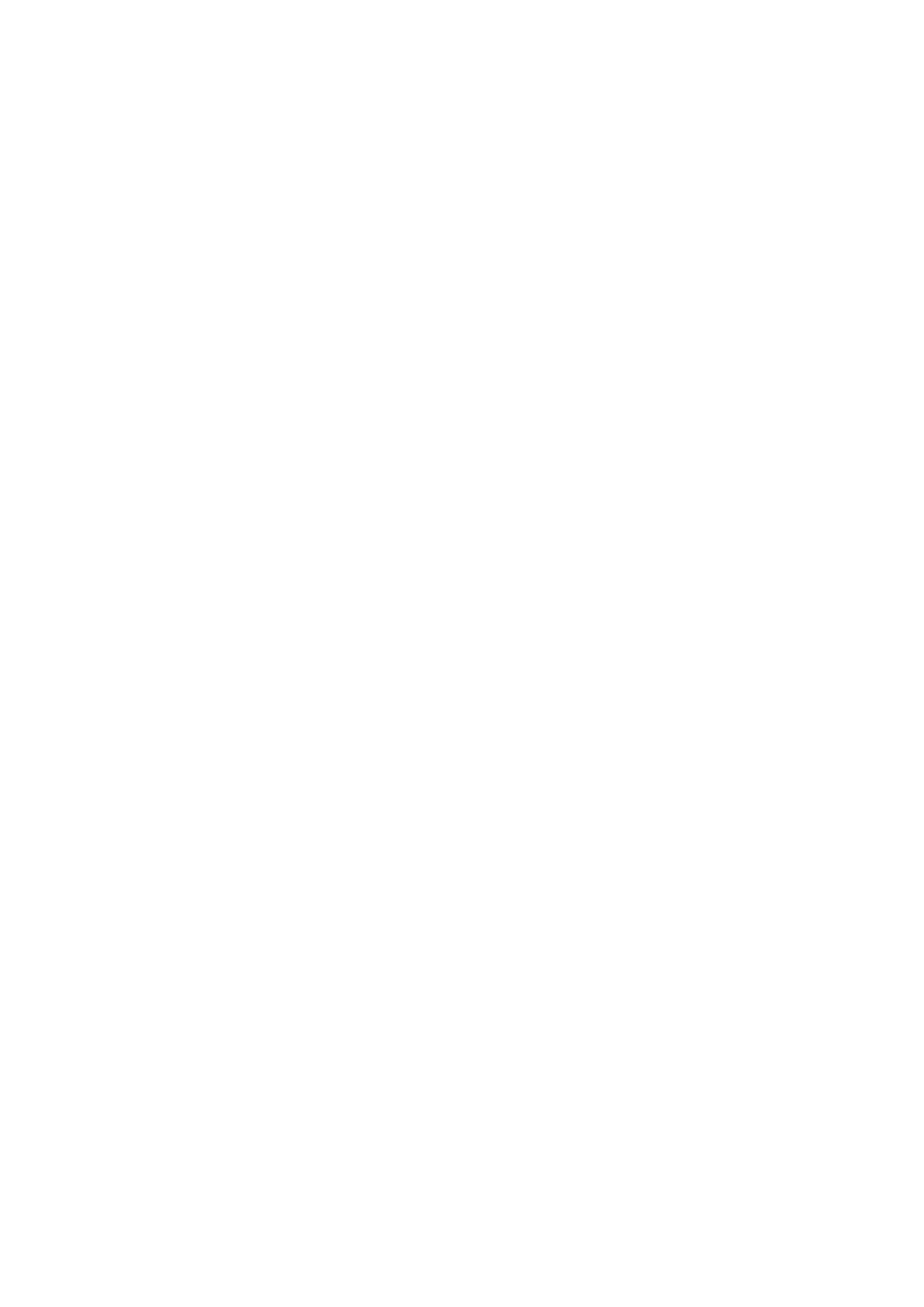

# A Programme Approach to PPPs

Lessons from the European experience

July 2015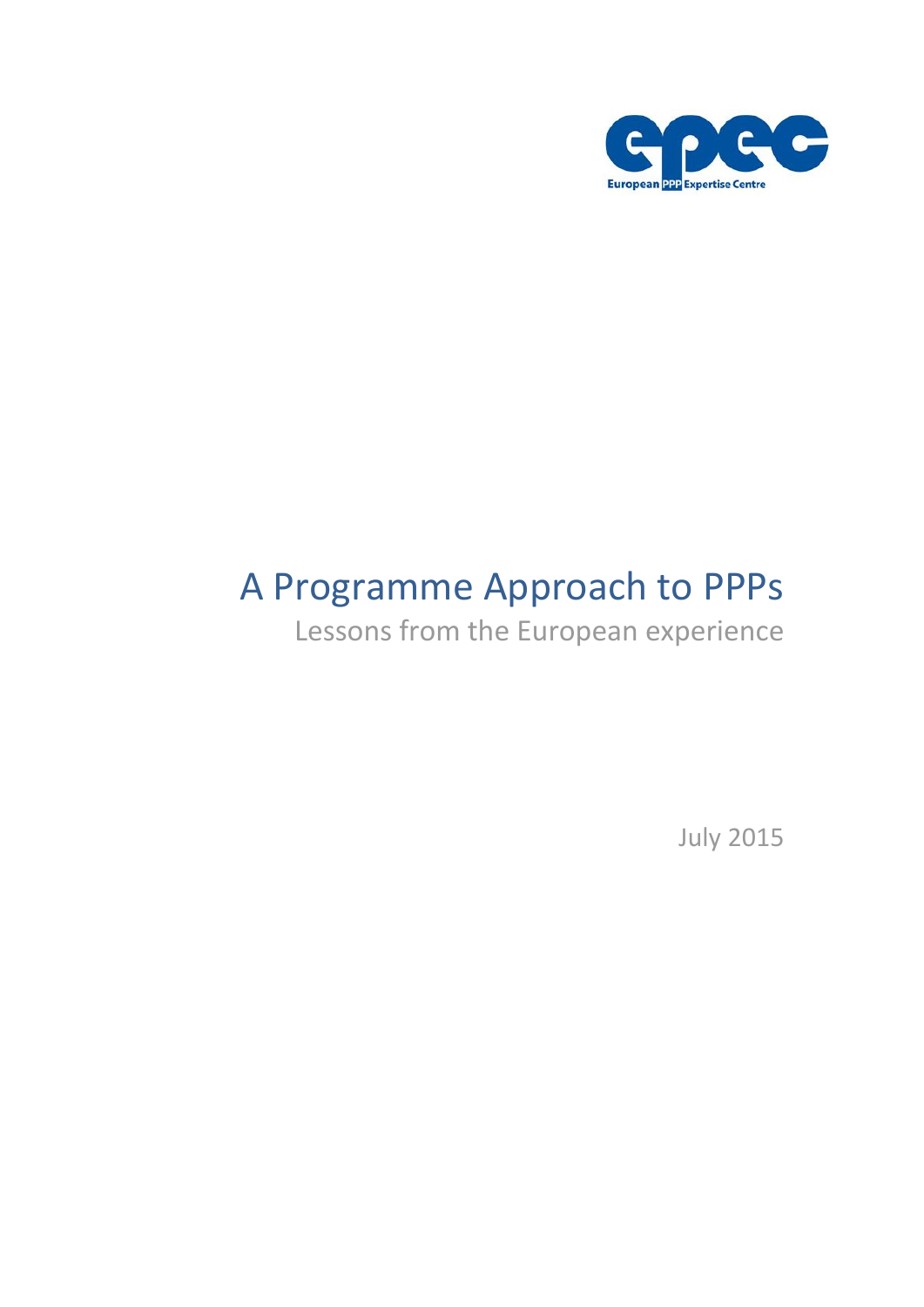# **Terms of Use of this Report**

The European PPP Expertise Centre (EPEC) is an initiative of the European Investment Bank (EIB), involving the European Commission, Member States of the European Union, Candidate States and other specified states. For more information about EPEC and its membership, please visit www.eib.org/epec.

This publication has been prepared to contribute to and stimulate discussions on public-private partnerships (PPPs) as well as to foster the diffusion of best practices in this area.

The findings, analyses, interpretations and conclusions contained in this publication do not necessarily reflect the views or policies of the EIB or any other EPEC member. No EPEC member, including the EIB, accepts any responsibility for the accuracy of the information contained in this publication or any liability for any consequences arising from its use. Reliance on the information provided in this publication is therefore at the sole risk of the user.

EPEC authorises the users of this publication to access, download, display, reproduce and print its content subject to the following conditions: (i) when using the content of this document, users should attribute the source of the material; and (ii) under no circumstances should there be commercial exploitation of this document or its content.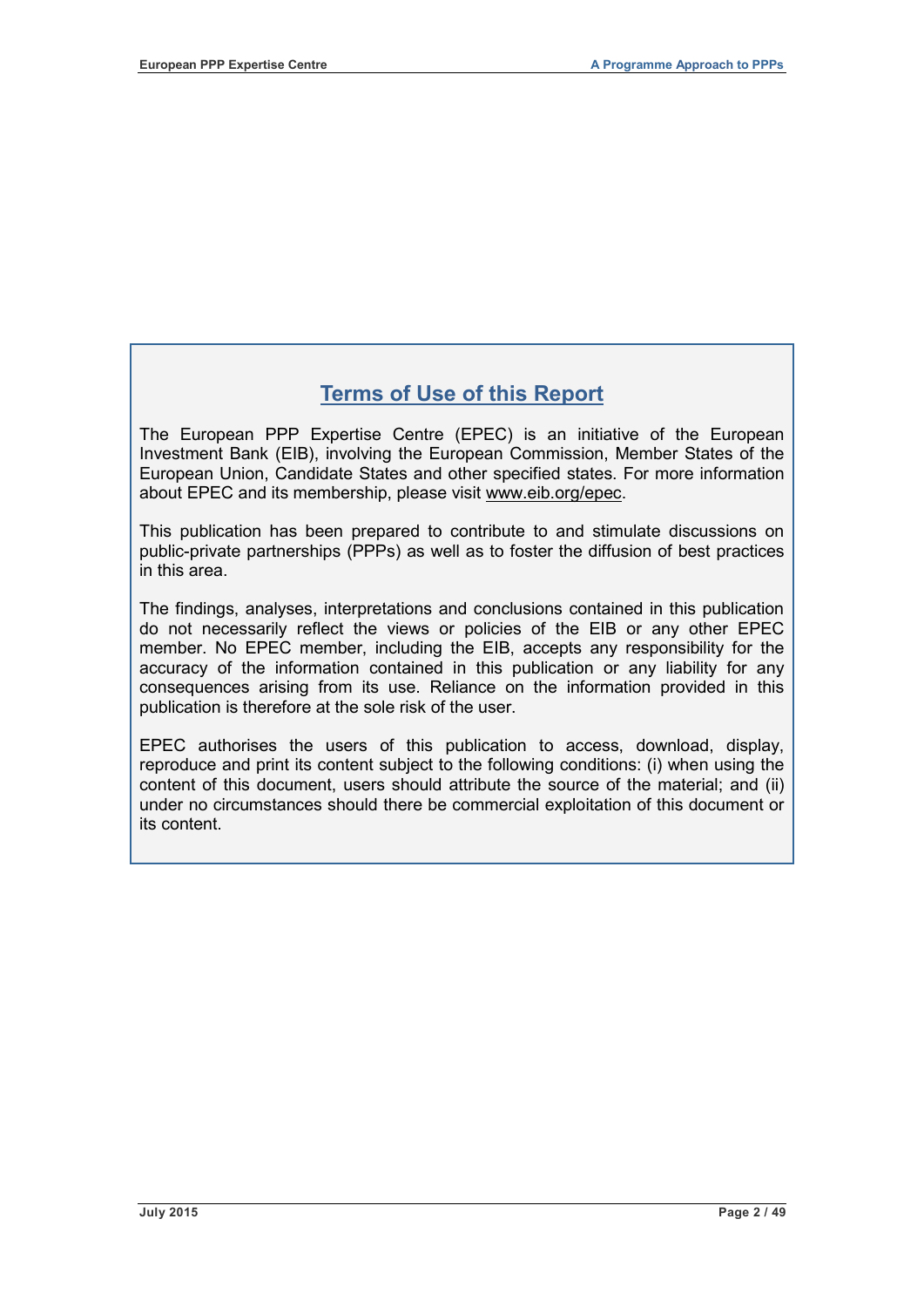# **Table of Contents**

| 1 <sub>1</sub> |                                                                  |  |
|----------------|------------------------------------------------------------------|--|
| 1.1.           |                                                                  |  |
| 1.2.           |                                                                  |  |
| 1.3.           |                                                                  |  |
| 1.4.           |                                                                  |  |
| 1.5.           |                                                                  |  |
| 2.             |                                                                  |  |
| 2.1.           |                                                                  |  |
| 2.2.           |                                                                  |  |
| 2.3.           |                                                                  |  |
| 2.4.           |                                                                  |  |
| 2.5.           |                                                                  |  |
| 2.6.           |                                                                  |  |
| 2.7.           |                                                                  |  |
| 2.8.           |                                                                  |  |
| 2.9.           | How PPP Programme Tools Support the Development of a Project  18 |  |
|                |                                                                  |  |
| 3.             |                                                                  |  |
| 3.1.           |                                                                  |  |
| 3.2.           |                                                                  |  |
| 3.3.           |                                                                  |  |
| 4.             |                                                                  |  |
| 4.1.           |                                                                  |  |
| 4.2.           |                                                                  |  |
| 4.3.           |                                                                  |  |
| 5.             |                                                                  |  |
| Annex          |                                                                  |  |
|                |                                                                  |  |
|                |                                                                  |  |
|                |                                                                  |  |
|                |                                                                  |  |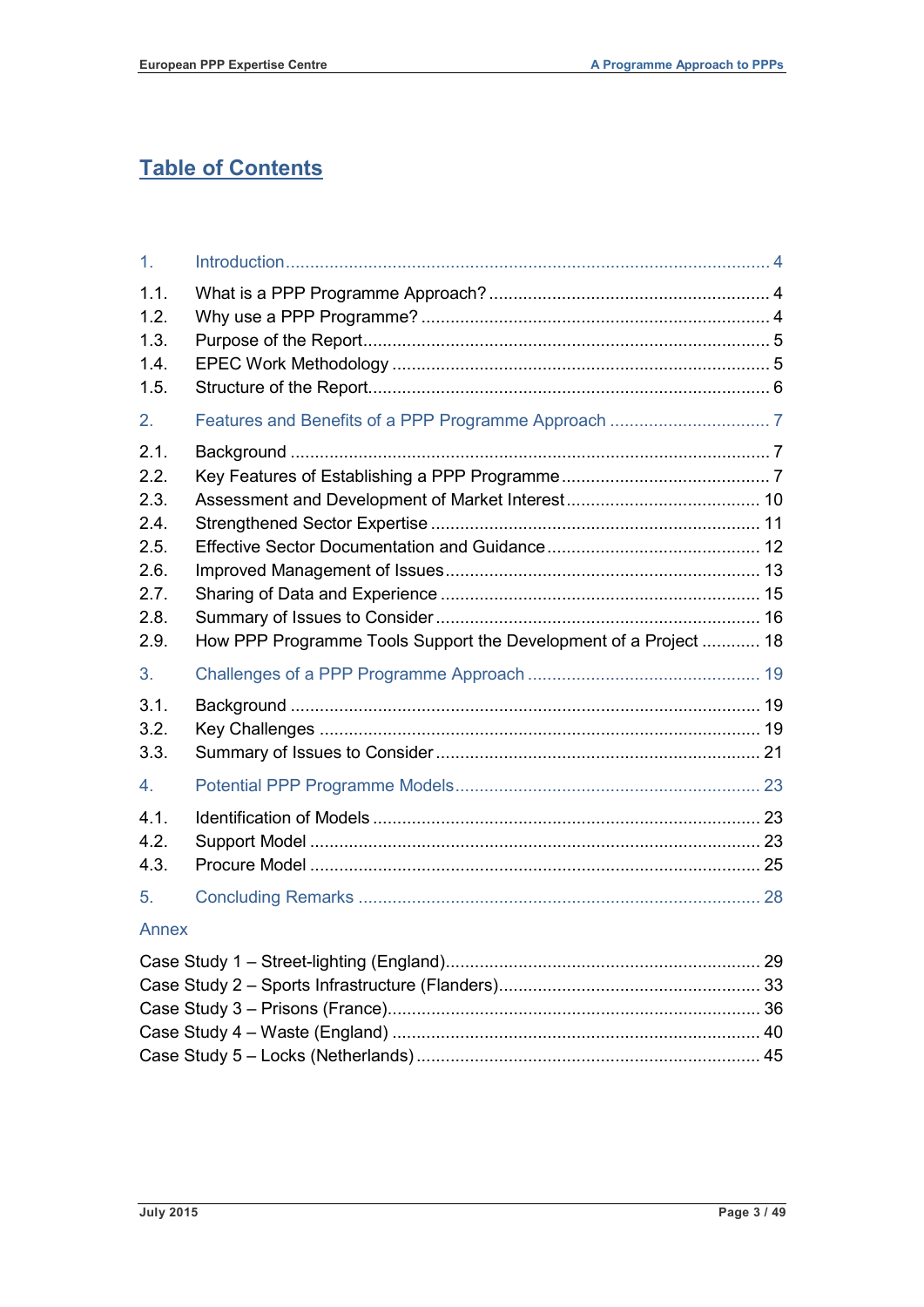# <span id="page-5-0"></span>**1. Introduction**

# <span id="page-5-1"></span>**1.1. What is a PPP Programme Approach?**

A PPP programme approach brings individual PPP projects together to deliver them in a coordinated way. This usually involves projects with a common objective such as a sector focus. A PPP programme uses tools and resources, such as standardised documents or a specialised team, to deliver PPP projects more effectively and efficiently than might be the case with delivering projects individually. PPP programmes have been, and continue to be, used across Europe in a range of sectors.

There are a number of ways in which projects can be grouped together to improve delivery and management. This report focuses on programme approaches that have been used to group projects where there is a strong sectoral basis and consequent benefits for doing so. This is the meaning of the term 'PPP programme' used in this report. Other approaches to delivering groups of projects, which may also be referred to as programmes, but which are not covered in the body of the report include:

- − national multi-sector initiatives for PPPs; [1](#page-5-3)
- − regionally defined programmes using, for example, public-private joint venture companies to support the delivery and management of a range of local public services;<sup>[2](#page-5-4)</sup> and
- groups of, usually smaller, projects bundled within a single contract or contracted with a single private partner.

These approaches to grouping projects may be driven, for example, by geographic or size considerations, as opposed to common sectoral features. They may still share many of the features and benefits of PPP programmes but they also have their own characteristics which are not examined in this report.

# <span id="page-5-2"></span>**1.2. Why use a PPP Programme?**

A PPP programme can provide benefits and address obstacles in a number of different areas which include:

− *developing market interest and capacity* for projects through improved assessment and engagement with the market. This leads to better matching of the type and number of projects to private sector capacity. This can be particularly beneficial where projects may individually be too small or too unfamiliar to the market to elicit strong interest;

<span id="page-5-3"></span><sup>1</sup> See EPEC's publication 'Establishing and Reforming PPP Units' which examines the institutional issues linked to delivering national/sub-national PPP programmes (such as the use of standardised processes and contracts), available at:

**[www.eib.org/epec/resources/publications/epec\\_establishing\\_and\\_reforming\\_ppp\\_units\\_en.pdf](http://www.eib.org/epec/resources/publications/epec_establishing_and_reforming_ppp_units_en.pdf)** An example is the hubCo model in Scotland.

<span id="page-5-4"></span>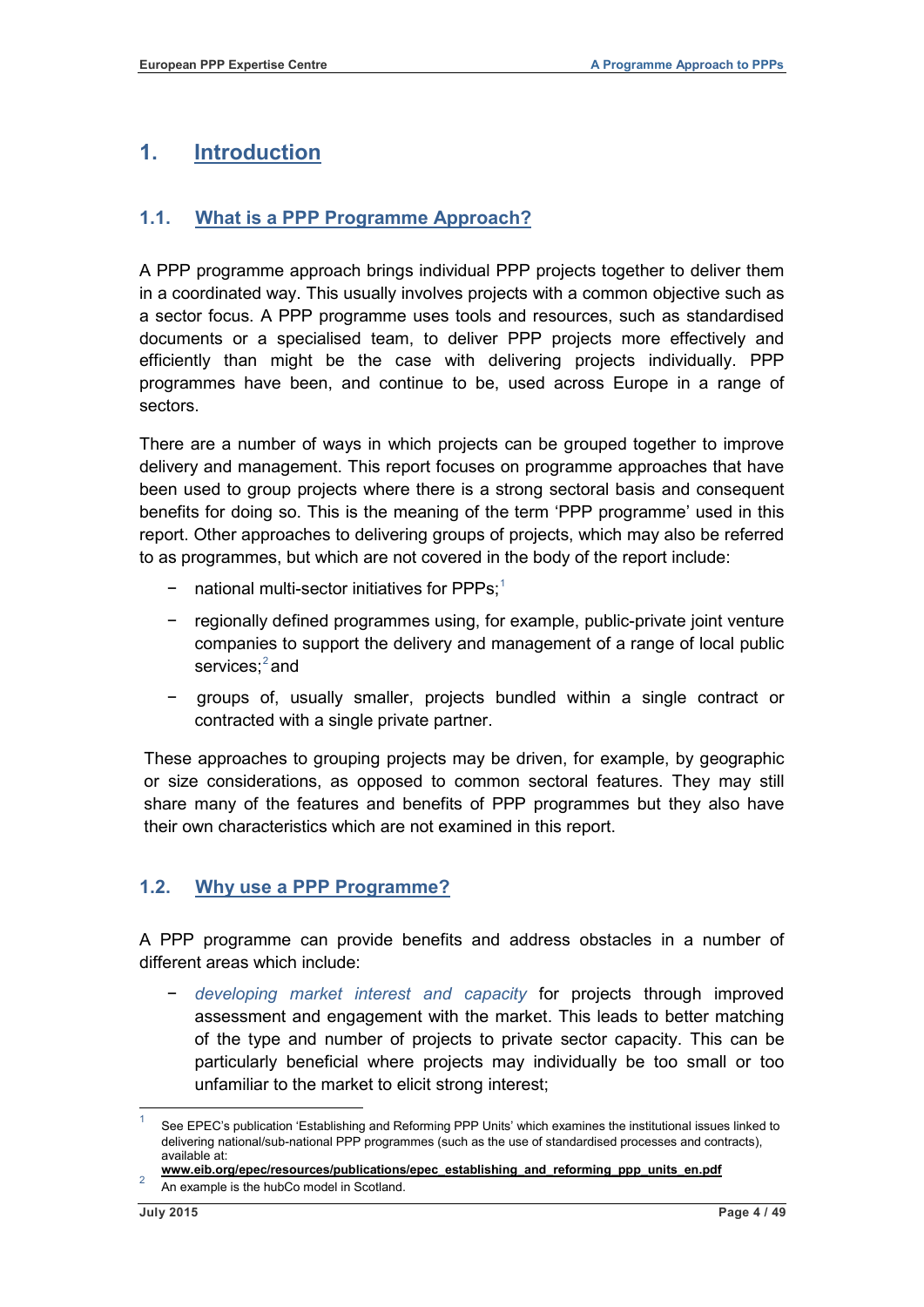- − *strengthened sector expertise* within the public sector to prepare, negotiate and manage projects more effectively. This can be important where public sector expertise is limited, especially at the procuring authority level, and more efficient deployment of such expertise is required;
- − *development of effective programme-focused standard documents and methodologies, t*his also helps to reduce costs, which can be spread over multiple projects, and improve transaction times;
- − *more effective management of issues*, such as stakeholder engagement and access to sources of funding (such as EU Financial Instruments), that can benefit the programme as a whole;
- − *better sharing of data and experience* across projects in the programme, such as the collection and sharing of cost data or feedback from the market on risk allocation issues. This can enable subsequent projects in the programme to be better designed and more efficiently and effectively procured; and
- − *improved coordination and promotion across government,* a PPP programme can bring together different public sector entities who may sometimes have different objectives and priorities, such as central and local government bodies.

# <span id="page-6-0"></span>**1.3. Purpose of the Report**

This report is aimed at public procuring authorities and public decision-makers more generally. Its objective is to:

- − set out the key features, benefits and challenges of PPP programmes; and
- promote the sharing of experience and good practice.

The number and range of PPP programmes has grown across the EU. Examples of note include Belgium (sports facilities), France (prisons), Greece (schools), the Netherlands (locks), UK (health, schools, street-lighting, waste) and Ireland (schools). A selected number of case studies (the 'Case Studies') from some of these countries are presented in the report and used to illustrate the features, benefits and challenges of PPP programmes.

# <span id="page-6-1"></span>**1.4. EPEC Work Methodology**

This report has been based on discussions with, and input from, EPEC members which have experience of developing, managing or being part of PPP programmes. The report also draws on publicly-available information.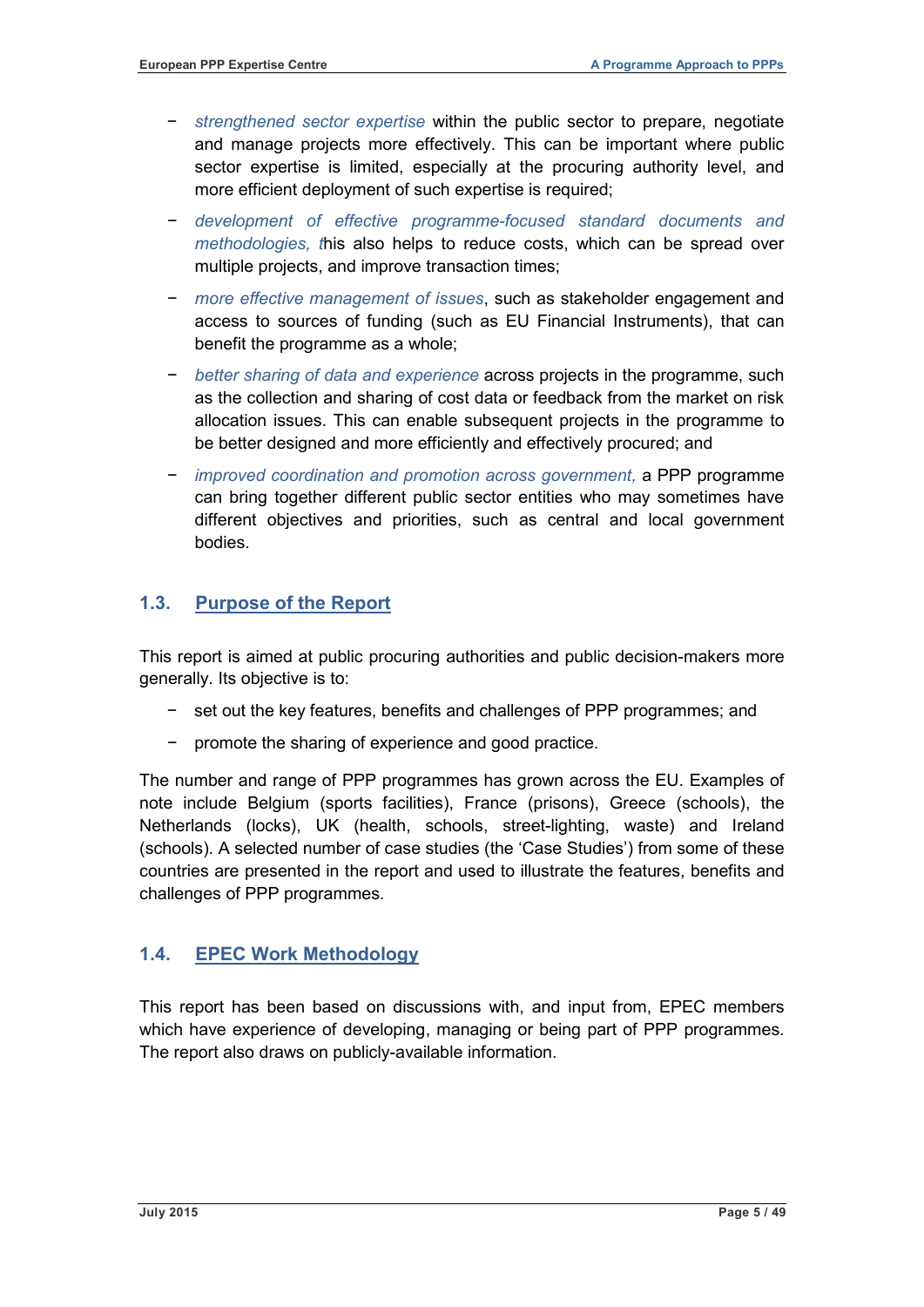# <span id="page-7-0"></span>**1.5. Structure of the Report**

This report examines the issues associated with PPP programmes through comment and analysis in the following three areas:

- − Chapter 2 looks at the potential benefits of using a PPP programme approach;
- − Chapter 3 identifies challenges that may arise and how these challenges may be handled; and
- − Chapter 4 examines two different models to manage a PPP programme.

The Annex contains the Case Studies of five PPP programmes.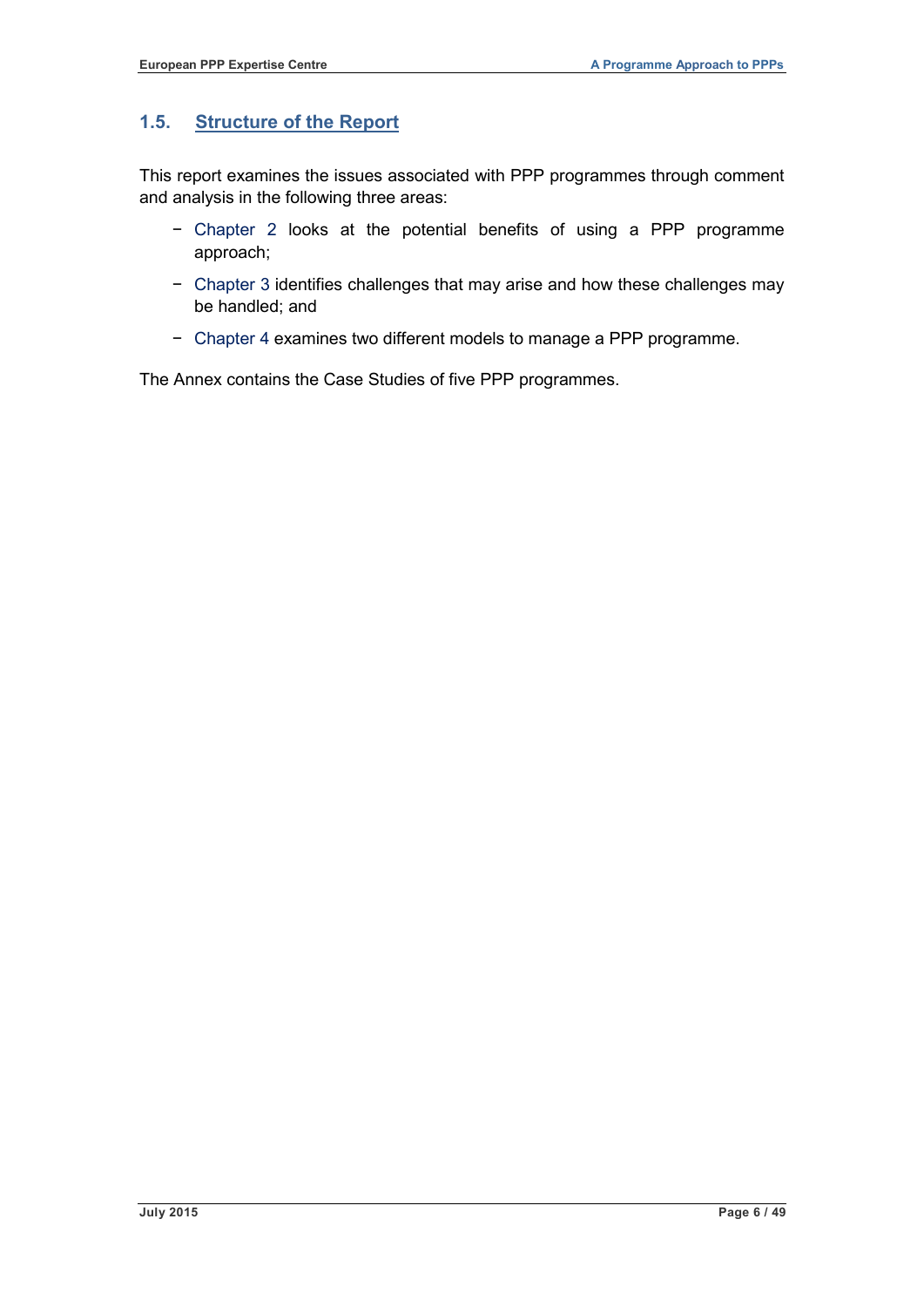# <span id="page-8-0"></span>**2. Features and Benefits of a PPP Programme Approach**

# <span id="page-8-1"></span>**2.1. Background**

This Chapter examines how and why PPP programmes are used. To help illustrate the issues, references are made to examples drawn from the Case Studies that are described in further detail in the Annex.

Rather than preparing and implementing projects in a different way, many of the benefits of a PPP programme result from enhancing the activities that take place in each of the steps of the development cycle of an individual PPP project. Accordingly, at the end of this Chapter, a table provides a summary of where and how a PPP programme approach may benefit each of these steps during the project development process (using EPEC's Guidance to Guidance as the reference).<sup>[3](#page-5-4)</sup>

# <span id="page-8-2"></span>**2.2. Key Features of Establishing a PPP Programme**

Before establishing a PPP programme, an early assessment of the case for public investment in the sector concerned would usually have been made. Potential projects in the sector can be prioritised in terms of their socio-economic return on investment and their relevance to achieving policy objectives. The assessment might examine how potential projects within the sector fit, both with each other and with projects outside the sector that may be relevant (e.g. one project may be dependent on an existing project or required investment in another area). The assessment might also consider at a preliminary stage which of the identified projects may be suitable for delivering as PPPs. Further, this analysis would look at whether these projects could be best delivered by grouping such projects using, for example, a PPP programme approach.

If a PPP programme approach is considered relevant, the structure of the programme can then be developed. This would take into account the timing and sequencing of projects, the arrangements needed to manage the programme, the associated funding and the entities across government that will own or oversee the programme.

These preliminary elements are a necessary feature of establishing a successful programme helping to ensure that: (i) the economic rationale for the underlying projects in the future programme is clear (avoiding changes later on); (ii) that coordination of projects both across and around the sector is maximised; and (iii) that the applicability of a PPP approach for some or all of the projects in the sector is considered at an early stage.

As the PPP programme approach is developed further, criteria will often be established for selecting those projects that may best be delivered as PPPs. In some

<span id="page-8-3"></span><sup>3</sup> See the EPEC Guide to Guidance : **www.eib.org/epec/resources/guide-to-guidance-en.pdf**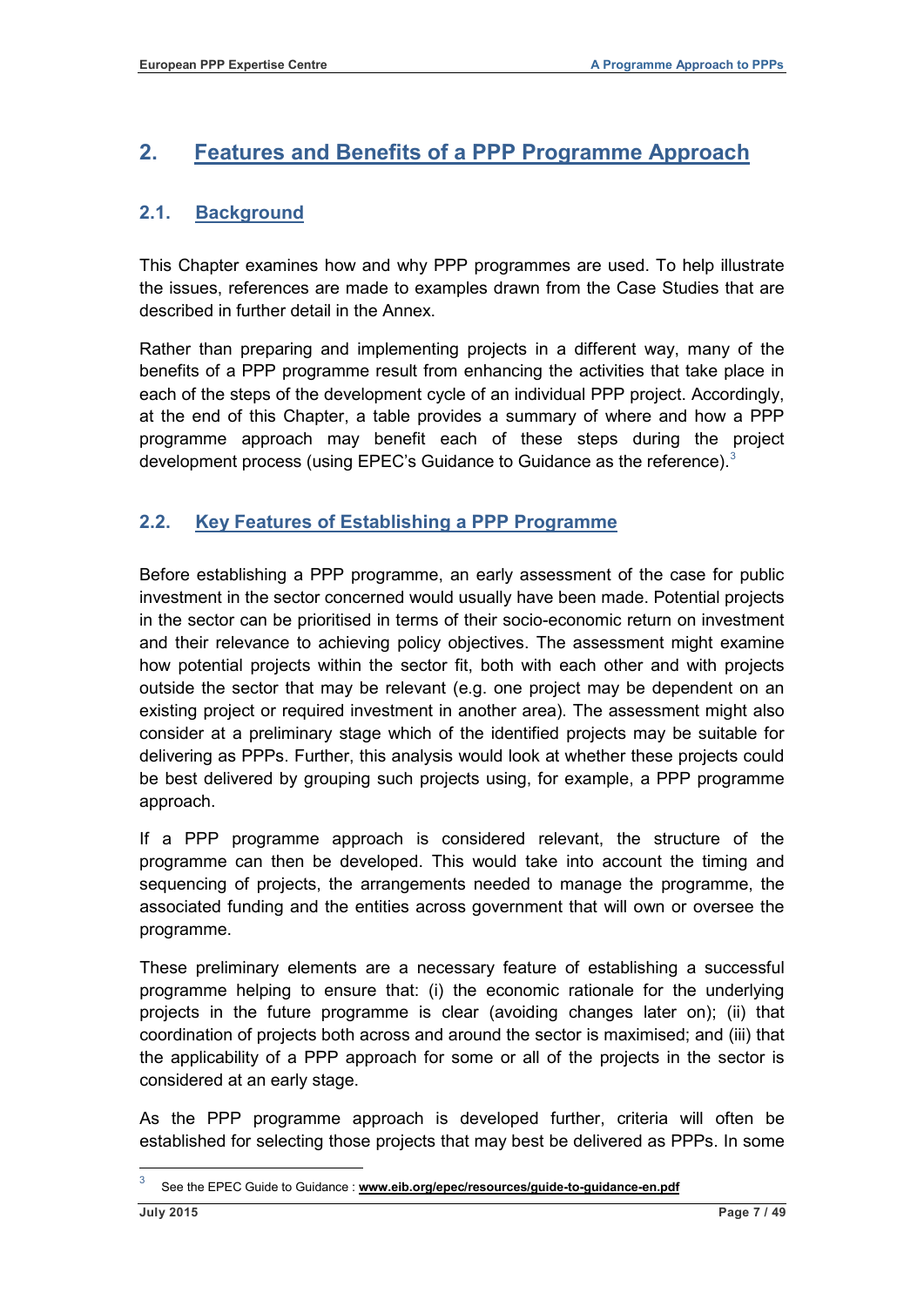cases the programme may include both PPP and conventionally-procured projects for a sector, particularly where the nature of the investment may require a range of procurement approaches. This helps to avoid the procurement approach driving the project when it would ideally be the other way round. Box 1 provides an example that includes a schools investment programme where both PPPs (for new school buildings) and conventional projects (for IT and refurbishment) were included depending on the nature of the investment at the project level that was required.

The process of developing a PPP programme can also help to raise awareness of how a programme can address a particular issue in the sector. Examples would include the requirement for more effective asset management (such as better recording and monitoring of the condition of assets and subsequent long-term maintenance) or ensuring delivery of investment across the sector to meet a specific legislative requirement (e.g. EU requirements to reduce landfill for municipal solid waste therefore encouraging investment in waste processing facilities).

Case Study 1 provides an example of where new EU standards for street-lighting highlighted how the existing provision of public lighting was inadequate in England. From this, a significant investment requirement was identified. The PPP streetlighting programme helped to determine how PPPs could play a role in meeting the investment needed as a result of the new standards required for the sector overall.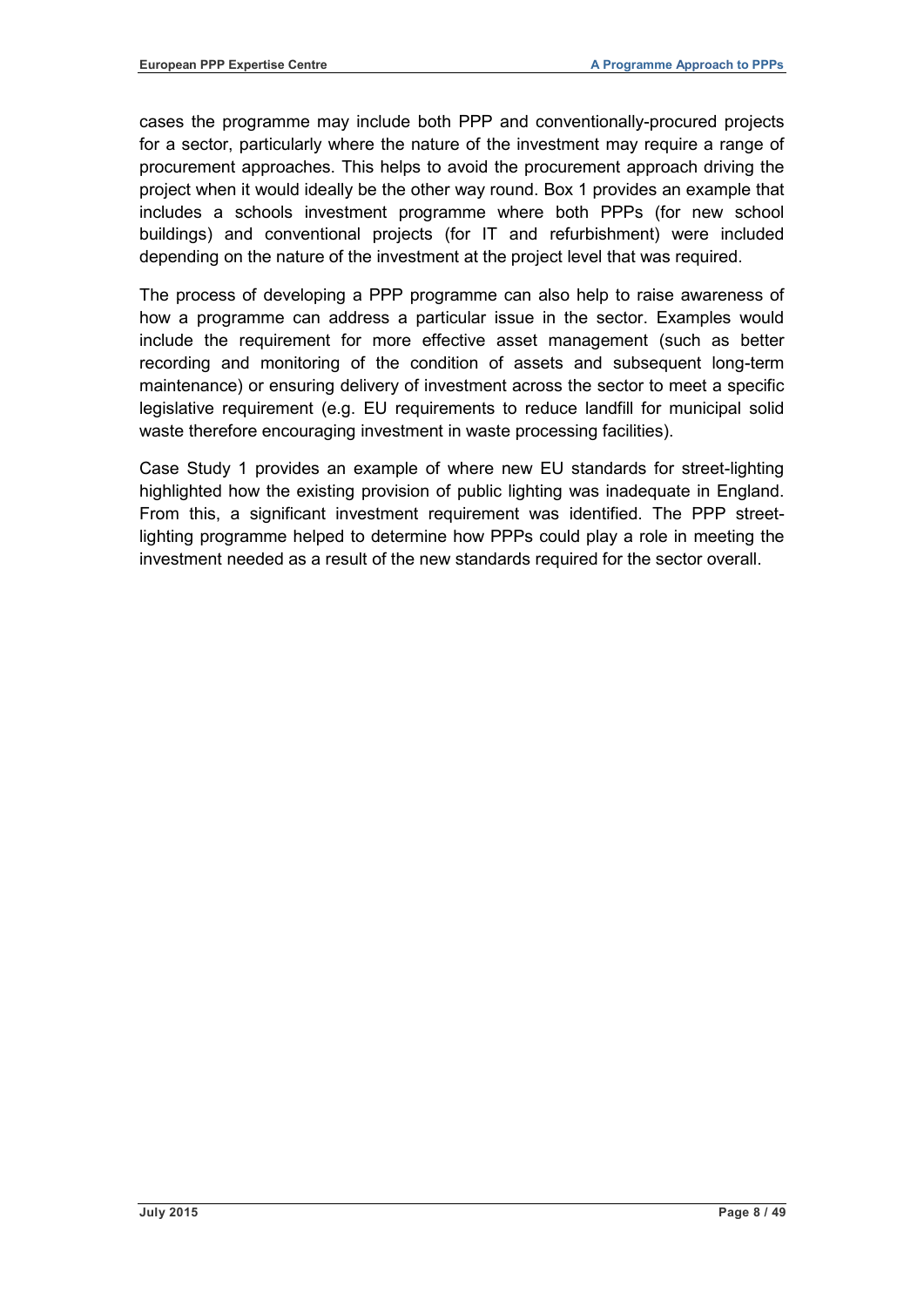## **Box 1: The LIFT and BSF Programmes in England**

#### *Local Improvement Finance Trusts (LIFT)*

The LIFT programme for primary and community healthcare is a nationally-sponsored policy delivered by Community Health Partnerships (CHP) that was established in England in 2000. CHP is an independent company, wholly owned by the Department of Health which in turn establishes joint ventures with local National Health Service (NHS) entities and private sector companies. These joint venture companies enter into agreements to build, own, maintain and operate primary and social care buildings which are then leased to healthcare providers such as doctors ('general practitioners'), dentists or social care practitioners.

The programme has proved very successful at delivering a substantial number of small projects as a form of a PPP whilst allowing future projects, not anticipated or clearly specified as part of the original deal, to be developed. Some key characteristics of the programme include local flexibility, such as the ability to choose how the supply chain is organised and value for money (VfM) assessed through extensive benchmarking and market testing coordinated at the national level.

#### *Building Schools for the Future (BSF)*

Established in 2003, BSF was the name of the programme which supported the implementation of a significant multi-annual schools investment until it was cancelled and later replaced by the Priority Schools Building programme in 2011. BSF had a dedicated team of specialists which included not only PPP skills (e.g. procurement, finance, legal) but also pedagogical specialists relevant to the programme. This helped to ensure a clear link between the procurement of a school's physical infrastructure and the ultimate aim of improving education outcomes. The BSF programme and delivery teams were provided with the necessary budget to deliver its extensive commitments.

Schools within the programme were delivered through a mechanism that involved establishing local education partnerships (LEPs) between a private sector partner, the local authority and BSF. The LEP vehicle used a nationally-approved model to procure school buildings, and associated services, with a focus on well-designed school buildings at reasonable cost within a given area. Significant time could be saved by: (i) standardising the procurement process for selecting the private sector LEP partner; (ii) standardising documentation; and (iii) pursuing one procurement for a number of projects. The programme proved successful in delivering a series of large value school building projects within a given local area, both conventionally (usually for IT investment) and as PPPs (usually for new buildings) depending on the VfM case.

Another feature of the programme was the significant effort devoted to the collection and analysis of data on school building construction, equipment and maintenance costs. This enabled the public sector to evaluate bids and negotiate contracts more effectively.

The key benefits from the BSF programme were: (i) the gradual reduction in procurement times and costs; (ii) the development of a sector-specialised public sector delivery body; (iii) the ability to implement a long-term strategic view of the investment required in the sector; and (iv) the flexibility to use PPP or other forms of procurement (e.g. for IT) where appropriate at the individual project level.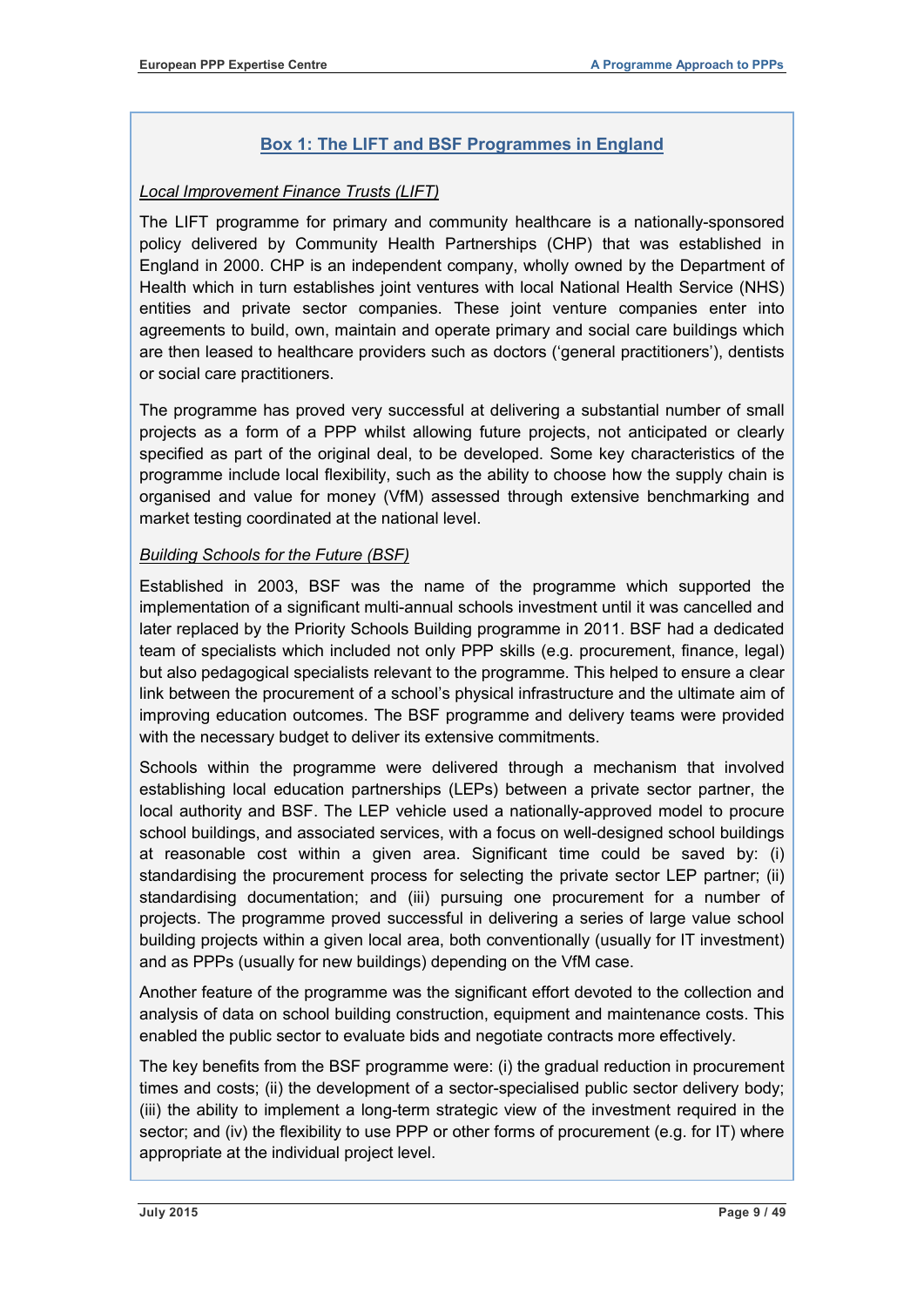# <span id="page-11-0"></span>**2.3. Assessment and Development of Market Interest**

Developing strong competition for PPP projects is one of the key steps to ensuring that VfM is achieved. This can be a challenge where projects individually are too small or are too unfamiliar to the market to elicit market interest. A PPP programme can enhance engagement with the market in a number of ways, as described below.

*Assessing market appetite:* engaging with the market at a sector level can help to identify potential market constraints and assess the overall level of potential market interest. This avoids launching individual projects where the benefits of PPPs are unlikely to be realised. A PPP programme can help to ensure that this process is carried out more comprehensively than it might be for an individual project and that the benefits are shared across multiple projects. For example, the Flemish Sports Centres programme in Case Study 2 identified that sports centre refurbishment, as opposed to new build projects, were unlikely to be amenable to PPPs and would be better delivered in more traditional ways. This avoided launching certain projects in the first place that would have been unsuccessful if delivered as PPPs, saving time and improving credibility with the market.

Assessing the market at a programme level can ensure that the quality of the process is high, as it is likely to be carried out by sector specialists who can identify the key issues that need to be tested with the market. It may also encourage market assessment to be carried out well in advance of launching the procurement of individual projects so that market feedback is appropriately incorporated in the preparation and design of projects.

From the analysis above, a PPP programme approach can subsequently help to ensure that sector-wide actions (e.g. legislative changes) are taken to address market constraints. This can be more difficult on an individual project basis.

*Optimising the approach to risk in the sector:* a particular feature of market sounding will be assessment of the market appetite for the various project risks and the terms upon which they are allocated to the private sector to maximise VfM. Again, a programme approach can help to ensure that the public sector has a strong understanding of the risks relevant to the sector and how they might be allocated.

Case Study 4 on waste projects in England gives an example of a sector with complexity and specificities that called for a tailored sector-focused approach to procuring multiple projects. The programme approach led to the development of standard contract terms covering the risk allocation on issues such as technology risk.

*Managing the sector pipeline:* a PPP programme can facilitate the development of a clearly identified sequence or 'pipeline' of projects. This can ensure that individual projects go forward on a timetable which best matches the capacity of the public sector to manage the process and the capacity of the market to develop bids and implement the projects. Thus the number of competitors for each project can be maximised and better VfM achieved.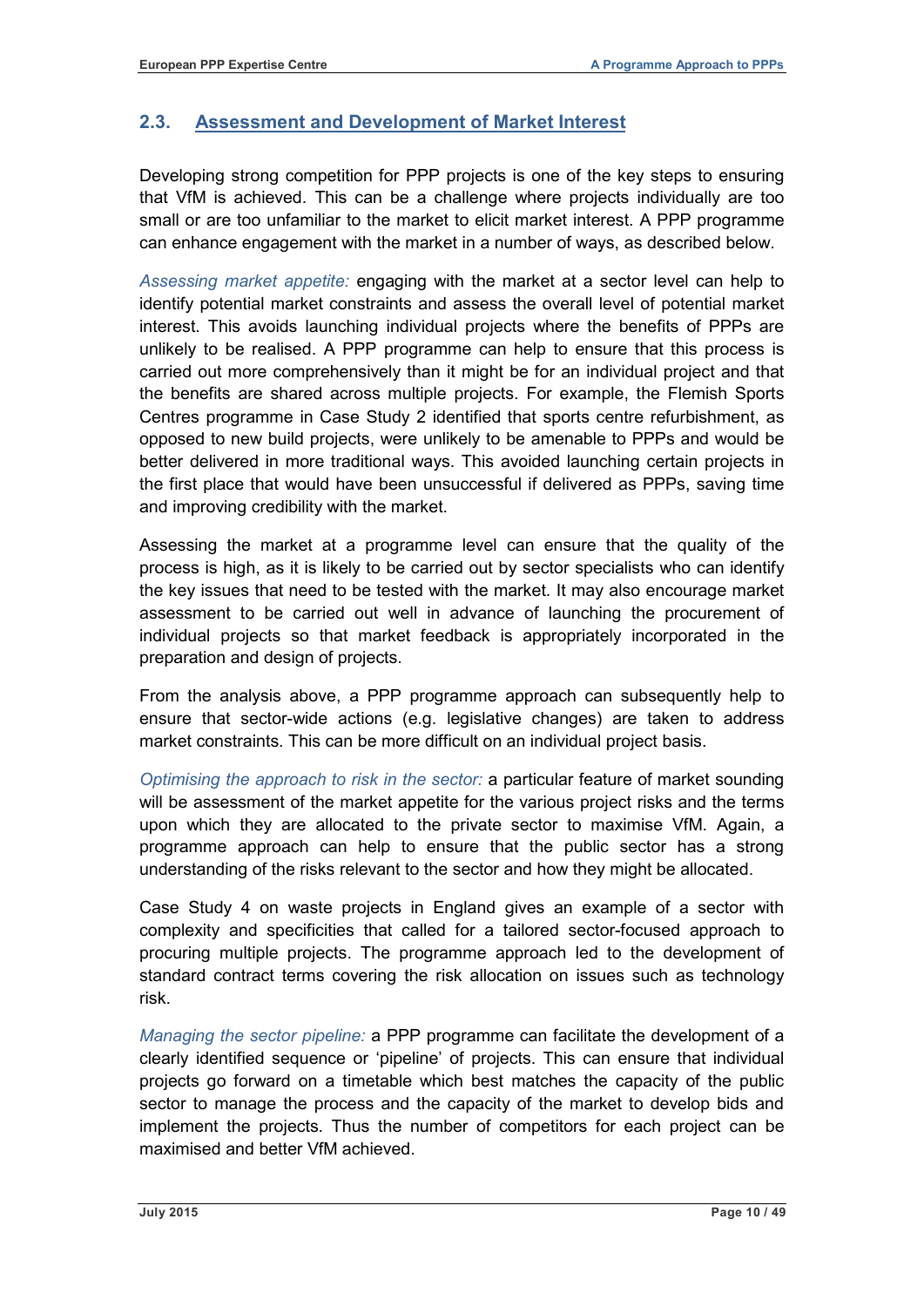*Stimulating market capacity:* a well-articulated and transparent pipeline can help to raise the visibility of projects in the market and provide the incentive for potential bidders to make the necessary investment (e.g. staff training and recruitment) to prepare high-quality bids and implement projects. They might otherwise not do so if only a single project is expected to be procured. Such an approach can therefore encourage the development of newer, deeper supply capability and capacity.

This approach can be particularly useful for smaller projects that might on their own be unattractive to the market. Case Study 2 (sports centres in Flanders) and Box 1 (primary healthcare facilities in the UK) provide examples of relatively small projects that would have been relatively unattractive and therefore more difficult to procure individually.

# <span id="page-12-0"></span>**2.4. Strengthened Sector Expertise**

A programme approach can allow the public sector to establish strong capacity and capability in the relevant sector to help ensure that projects are well prepared and contracted for on the right terms.

*Providing cost-effective technical support to projects:* a PPP programme can ensure that focused sector-specific expertise is available to support the preparation, procurement and implementation of individual projects to a high standard. This approach is likely to be more cost-effective than if such support is mobilised individually for separate projects. It can also improve bidder confidence that well prepared projects will be delivered to the market (helping to ensure strong competition), that the bidding process will be managed effectively and that subsequently those managing the contracts will be properly supported. Such expertise can often be difficult to find and potentially expensive for an individual project to bear.

Developing a pipeline of projects within a sector can also make it easier to attract the right individuals, providing opportunities for experts to work on a longer-term basis (i.e. the opportunity to work on a series of projects rather than on an *ad hoc* single project). This is especially relevant given that a common constraint for the public sector is to attract the right level of sector and PPP expertise.

Case Study 3 on French prisons provides an example of a multi-disciplinary team which was established at a programme level to benefit individual projects in the prisons sector. Case Study 4 on UK waste outlines a programme in a technically difficult area which benefitted from the central experience of the programme team in the form of sector-specific transactor support to projects.

*Improving the public sector's negotiating capability:* through a PPP programme, upto-date knowledge of market conditions can be shared across projects. Information on current prices, contractual terms, risk mitigation measures, etc. relevant to the projects in the programme can strengthen the public sector's negotiating position.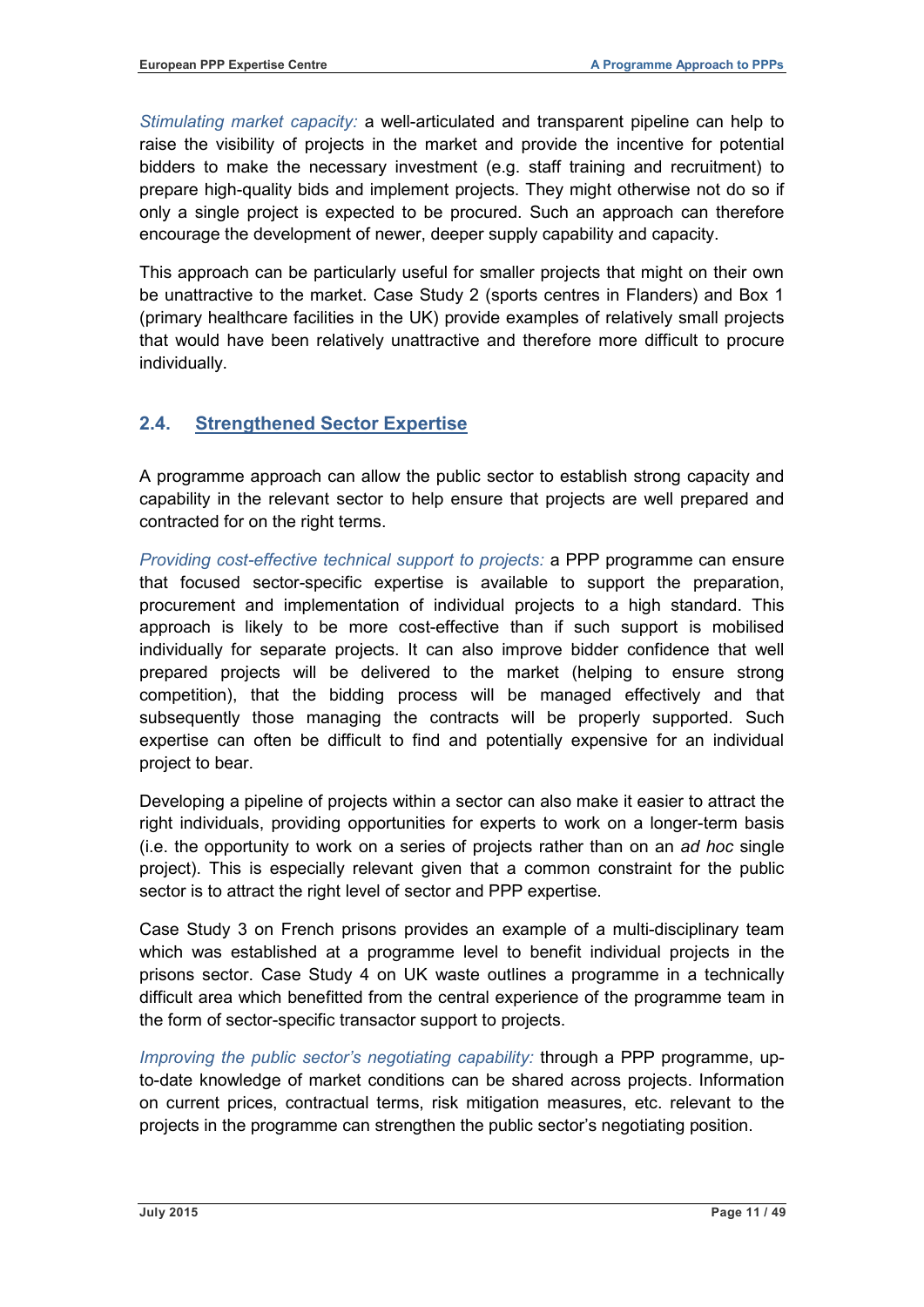A programme approach can also help to ensure that a consistent line is taken by the public sector across projects in the programme and avoid the private sector negotiating different procuring authorities down to the 'lowest common denominator'. This issue may also arise during the operational phase of a project in the event of a re-negotiation or a contractor defaulting, with an impact across several projects (and different public authorities) in the sector.

*Ensuring continuity between the procurement and operational stages:* the Netherlands locks programme described in Case Study 5 is expected to use experts already familiar with previous locks projects to help address problems which projects might face in the operational stages. Recycling of expertise through the project cycle can be a particularly powerful way to resource public authority contract management over the longer-term. This form of ongoing support was also available under the LIFT and BSF programmes (see Box 1) and with the waste programme teams in England (Case Study 4).

*Supporting the appointment and management of transaction consultants:* a programme team will not usually substitute for specialist transaction advisers. However, a capacity gap may still exist at the procuring authority level to identify, appoint and manage specialist advisers adequately. A programme approach can help with this process as the programme team will have a close understanding of the requirements and likely sources of expertise for the sector. Experience shows that consultants work more effectively when the client is well informed/prepared.<sup>[4](#page-8-3)</sup>

*Quality control of projects using sector expertise:* a programme approach can also be used to introduce or enhance an effective quality control process, so that projects only reach the market once they are fully prepared and consistent with the sectorstandard documentation. This provides assurance to the market that only bankable projects will progress to procurement and that public sector decision-making processes will be well managed. This helps to encourage the participation of highquality bidders.

# <span id="page-13-0"></span>**2.5. Effective Sector Documentation and Guidance**

A programme approach provides the opportunity to develop documentation and guidance material tailored for the benefit of projects within the programme.

*Preparing draft contract documentation and tender documents:* PPP programmes often involve the development of sector-specific standard tender and contract documents e.g. draft contracts, output specifications, notification letters. This can save time and cost for individual projects and lead to consistent and higher quality project documents benefitting from the expertise of the programme team. As the costs of preparing documents can be spread over an entire programme, it may also facilitate the engagement of high-quality advisers, especially where advisory budgets are constrained. However, as a number of programmes have experienced, this will usually involve up-front costs and time invested well ahead of the delivery of projects.

<span id="page-13-1"></span>See EPEC's report on 'Role and Use of Advisers' available at: **[www.eib.org/epec/resources/publications/role\\_and\\_use\\_of\\_advisers\\_en.pdf](http://www.eib.org/epec/resources/publications/role_and_use_of_advisers_en.pdf)**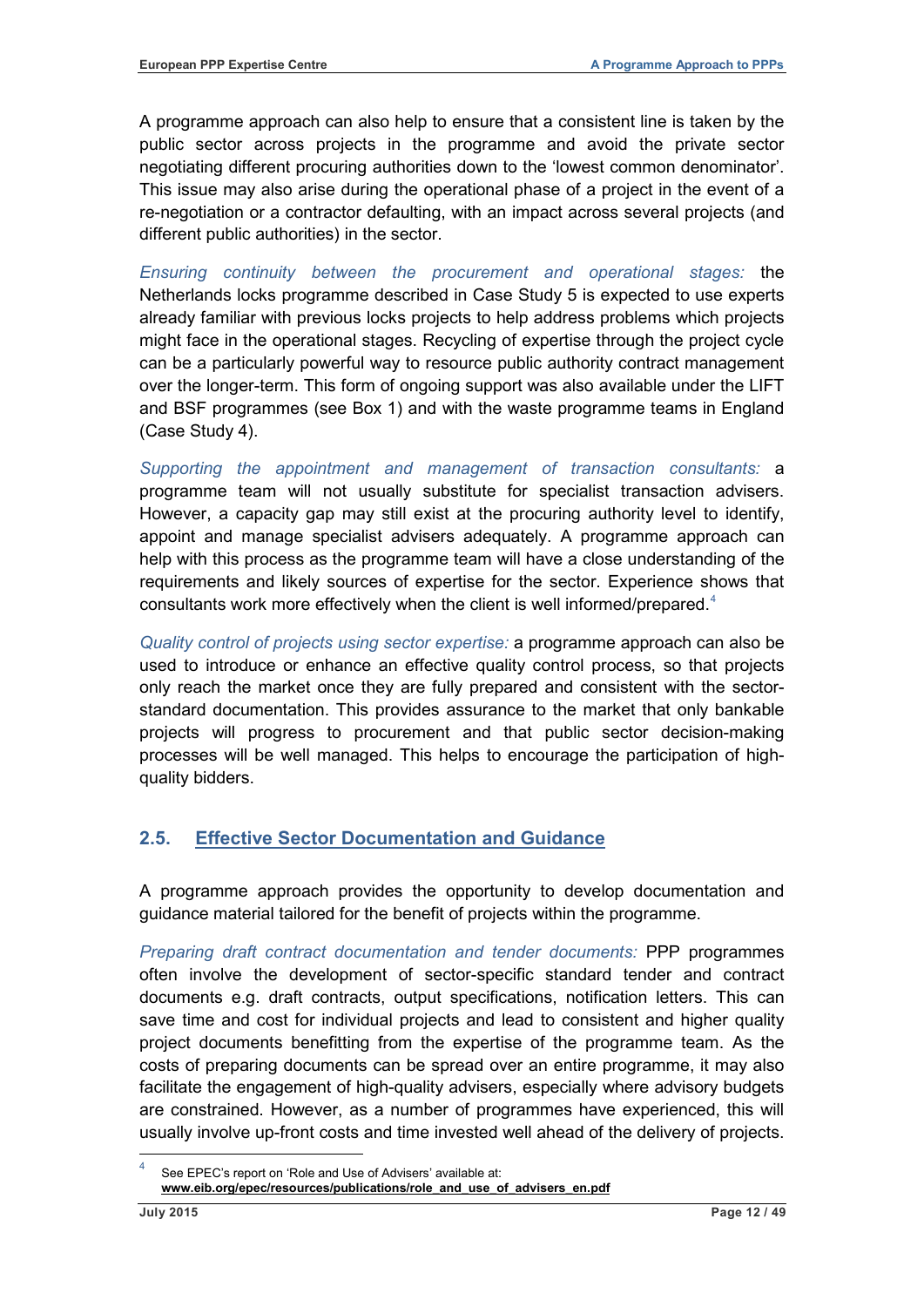Once these documents are in place however, project delivery is usually faster than the preparation and delivery of projects on an individual basis.

In Case Study 1 on street-lighting in England, the use of a sector-standard contract played a key role in the standardisation and therefore commoditisation of the sector. This led to the delivery of a significant number of projects in a sector which had previously seen little activity.

*Preparing other common delivery tools:* in addition to standardised project documents, a programme approach can also be used to establish sector-specific guidance material or prescribe ways to prepare and/or procure projects. In Case Study 2 in Flanders, the programme was able to deliver a series of sports centre projects in a similar way through centrally prescribing a common project preparation and procurement approach.

# <span id="page-14-0"></span>**2.6. Improved Management of Issues**

A range of preparation and reporting issues will be common across all projects in a programme. A programme approach can provide the opportunity to handle such issues more efficiently and effectively than if done on an individual project basis.

*Managing policy and budgets related to the programme:* policy and budgetary issues can often arise during the preparation, procurement and implementation of a project. However, procuring authorities dealing with individual projects may be too distant from policy-makers to engage with them on such issues. For example, if changes in tax policy would have an impact on the sector (e.g. VAT treatment or landfill tax in the case of waste), a centralised programme approach can help policy-makers better understand the impact of any proposed changes. As shown in Case Study 4 in England, the programme team was able to alert the tax authorities regarding the impact of significant changes to the taxation system in the waste sector. They were able to provide the necessary analysis of impact so that the policy decision reflected the best-available evidence.

*Driving processes and documentation to a required standard:* allocating budgets on a programme basis can encourage projects within the programme to be prepared to a consistent level of performance and quality. Case Study 2 on the Flanders sports centres involved a mechanism to delay or even remove a project from the programme (and therefore the associated project funding) if it was not proceeding satisfactorily. Box 2 (PFI Credits) provides an example of a central government funding and approval mechanism that strengthened quality control processes, albeit across a number of specific sector programmes.

*Providing a coordinated approach to stakeholders and communications:* identifying and managing the wide range of stakeholders relevant to a project can be a significant task for an individual procuring authority. A PPP programme can help to ensure that this is carried out more efficiently and effectively so that stakeholder requirements are well understood, assessed and responded to.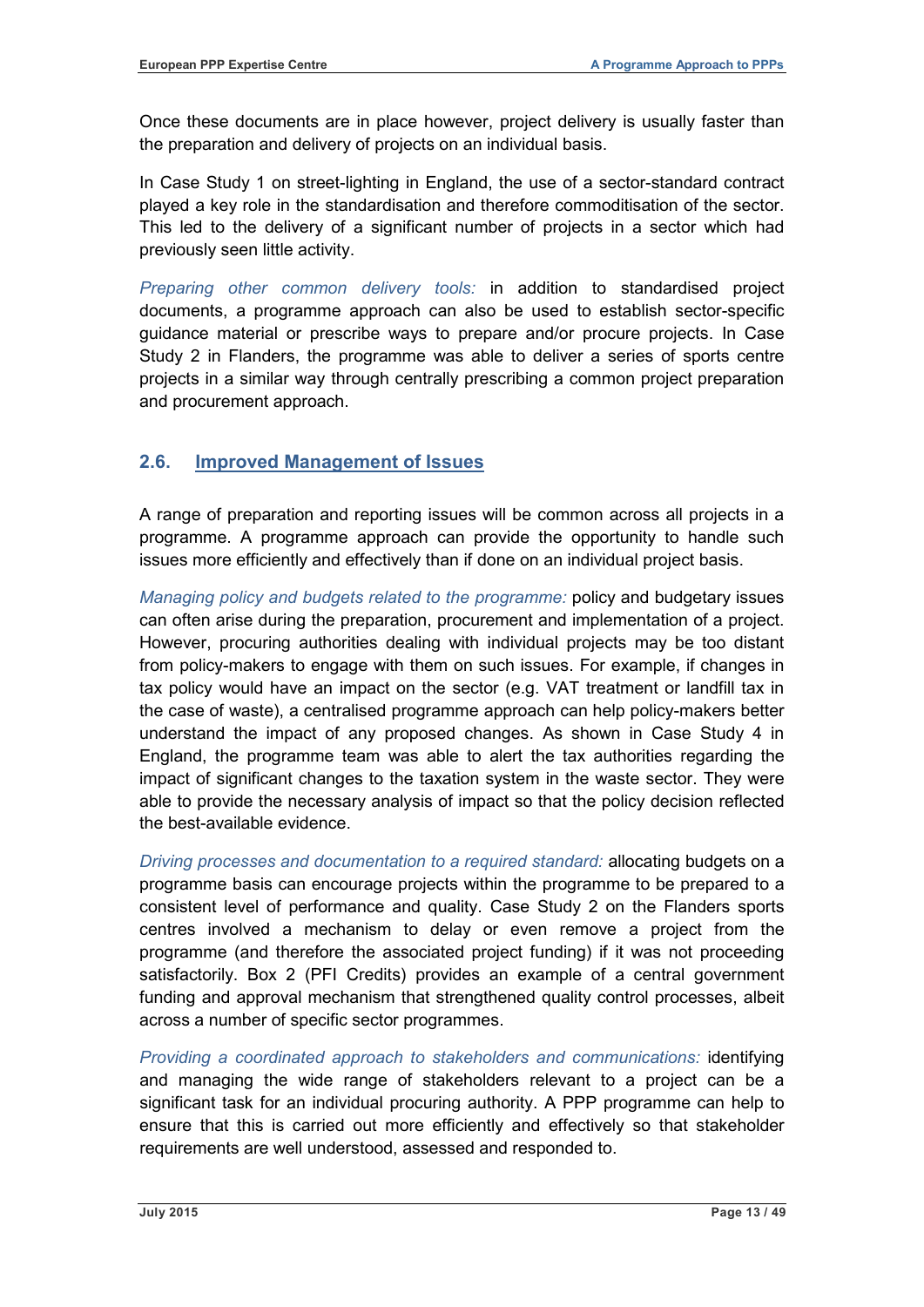A programme approach can also help to ensure that any positions and messages communicated on policy are consistent across the projects in the programme (e.g. on how projects may be prioritised). This can enhance transparency of decision-making and credibility of the individual projects within the programme.

*Managing the cumulative fiscal impact of projects:* a PPP programme can help provide a clearer picture for a ministry of finance on the long-term and cumulative impact of projects in the sector for fiscal, budgetary and statistical reporting purposes. Furthermore, by using common approaches and models, such as to risk allocation, a programme can help ensure consistency and clarity on how programmes are reported, for example for statistical purposes.

*Managing access to other forms of support:* if projects are presented as part of a programme and administered centrally, rather than individually, access to other forms of support can be improved. For example, in countries planning to combine EU funds and PPPs, national authorities may be able to develop a model that can work for the majority of projects. This can also streamline the application process for EU cofinancing and improve familiarity with, and understanding of, the projects at the European Commission level. In Case Study 5 on Dutch locks, the programme manager expects to save considerable time and resources associated with the EU grant-making process by providing administration support centrally.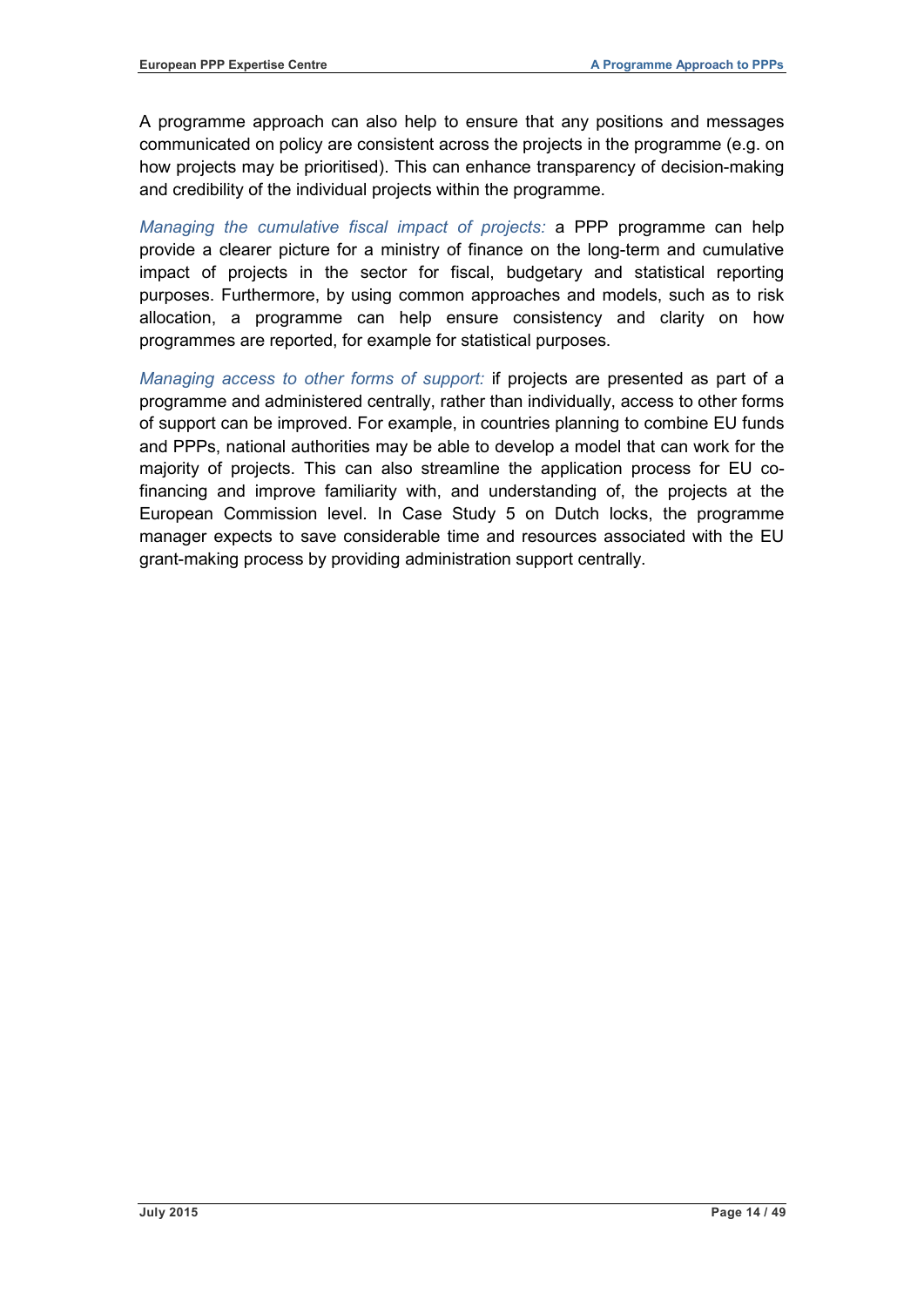## **Box 2: Private Finance Initiative (PFI) credits**

'PFI credits' were introduced in 2000 as a mechanism in the UK to provide long-term funding support from central government for local authorities to promote PPP programmes in specific project sectors. The level of PFI credits available was announced every few years alongside the Government's overall spending plans. Funding was allocated by sector, thereby *de facto* creating sector-focused PPP programmes.

Projects wishing to access PFI credits had to meet certain conditions, such as compliance with the standard-form PPP contract and development of a business case and VfM analysis to a prescribed standard.

It was expected that the relevant line ministry's PPP unit would manage the programme for the relevant sub-sector and provide pre-screening for a project's funding allocations. A quality-control and approval body at central government level approved the allocation of funding to individual projects that met the specified criteria submitted by the relevant procuring authority.

A change of government in 2010, and therefore approach to departmental funding mechanisms, resulted in the discontinuation of PFI credits as a funding model.

# <span id="page-16-0"></span>**2.7. Sharing of Data and Experience**

A significant benefit of using a programme can come from the opportunities for continuous improvement and creating the economy of scale to collect and assess sector information, such as cost data.

*Promoting and learning from other projects in the programme:* a PPP programme can provide an effective way for lessons and experience learned from one project to be quickly and effectively applied to subsequent projects in the programme. This can take place in a variety of ways: through improvements to project documentation (for example further refinement of key performance indicators based on experience of their application) or simply by the programme team being in a position to develop and apply its sector-specific experience gained on earlier projects to new projects. Approaches used as part of a PPP programme can also have wider benefits for the public sector by improving conventionally-procured projects (e.g. through enhanced understanding of sector risks).

Through the waste programme team in England (Case Study 4), significant transactor support was made available to projects and, through this, lessons from previous projects could be applied to new projects. The opportunity to learn from experience is also one of the driving forces behind the Dutch locks programme in Case Study 5, where much of the work is being prepared in-house with the explicit intention that the experience from developing early projects can be used for future projects.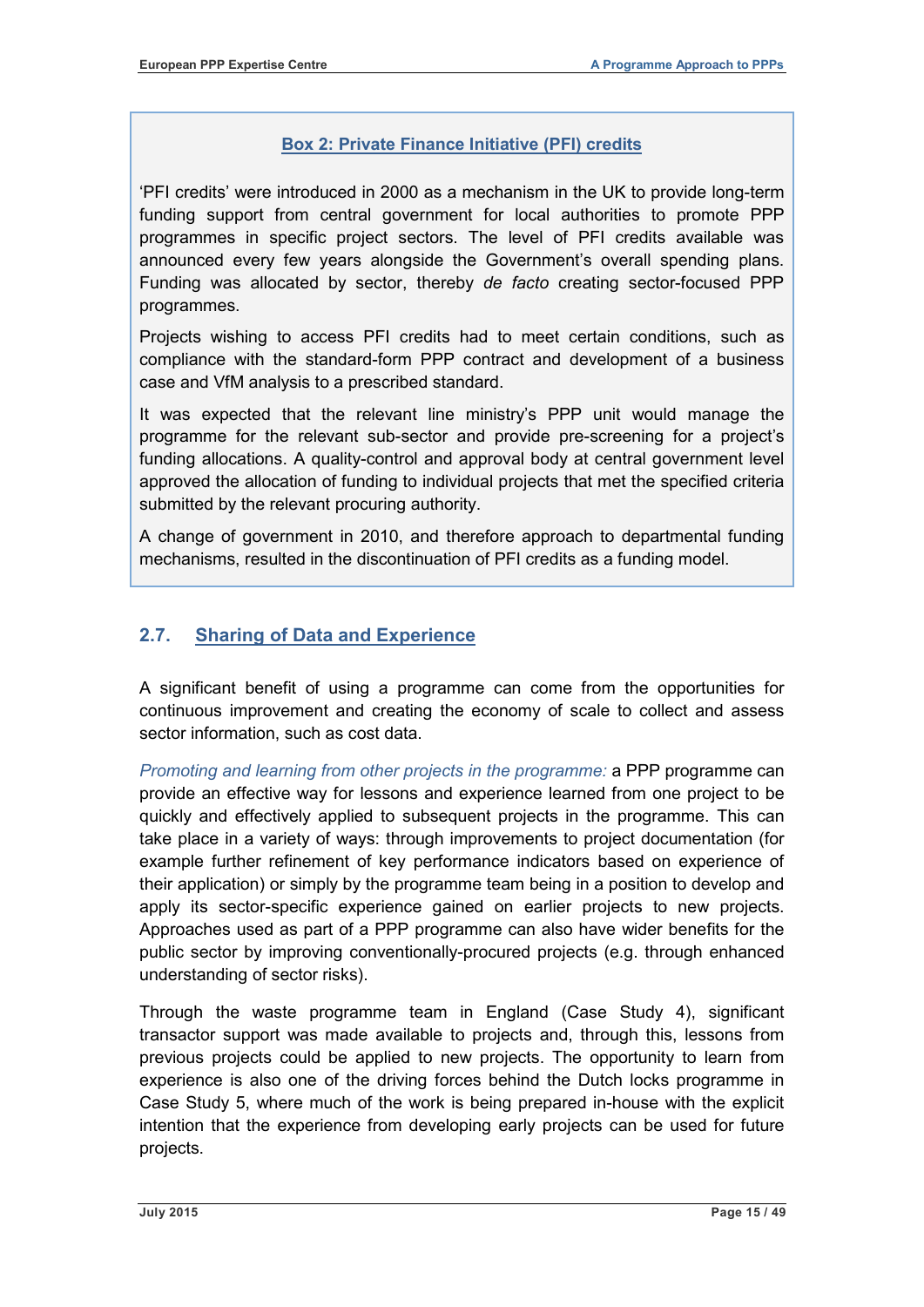*Setting out a programme-level methodology for data collection and assessment:* a key benefit of a programme approach is the ability to develop a comprehensive bank of data on costs (such as capital and operating costs), performance and surveybased condition of assets. The cost of collecting such information can be spread across the programme, whereas a single project may find it challenging to be able to bear such a cost, however useful the information.

Access to market-based information on costs can help a procuring authority establish a realistic assessment of the affordability of future projects in the programme, especially in cases where those specifying requirements may be unaware of the full cost implications. It can also enable a procuring authority to provide higher-quality information to bidders, interrogate bids more effectively and negotiate with bidders from a stronger position. Both the Dutch locks programme (Case Study 5) and the UK's previous Building Schools for the Future programme (see Box 1) used this approach to support their negotiations with the market and so improve VfM.

*Coordinating ongoing evaluation:* a programme approach can help provide the necessary impetus to evaluate projects *ex post* and thereby to improve them over time. By providing such a function at a programme level, projects can be compared more easily and cross-project issues can be identified and dealt with at the appropriate level.

As part of Case Study 1, Local Partnerships in the UK provided an operational review service for the street-lighting programme. This was not only to check that projects were performing as expected, and that the original proposed benefits were being realised, but also to determine how projects might be further improved or costs reduced. For more mature PPP markets, a focus on operational management and contract savings can be particularly relevant.<sup>[5](#page-13-1)</sup>

# <span id="page-17-0"></span>**2.8. Summary of Issues to Consider**

To help summarise the key issues in this Chapter, the list below suggests a number of questions procuring authorities should ask themselves to help identify whether a PPP programme approach might be considered appropriate.

- − Is investment at a sector level being considered?
- − Is the sector investment requirement expected to involve a number of similar PPP projects?
- − Is there a need to develop deeper sector expertise within the public sector?
- − Is it expected that the projects will be procured by different authorities in need of sector support (e.g. for project preparation, procurement, management, quality assurance, stakeholder management and communications)?
- − Is market capacity likely to be an issue due to the nature and/or size of the projects in the programme?

<span id="page-17-1"></span>5 See EPEC's report on 'Managing PPPs during their contract life' available at: **www.eib.org/epec/resources/epec\_managing\_ppp\_during\_their\_contract\_life\_en.pdf**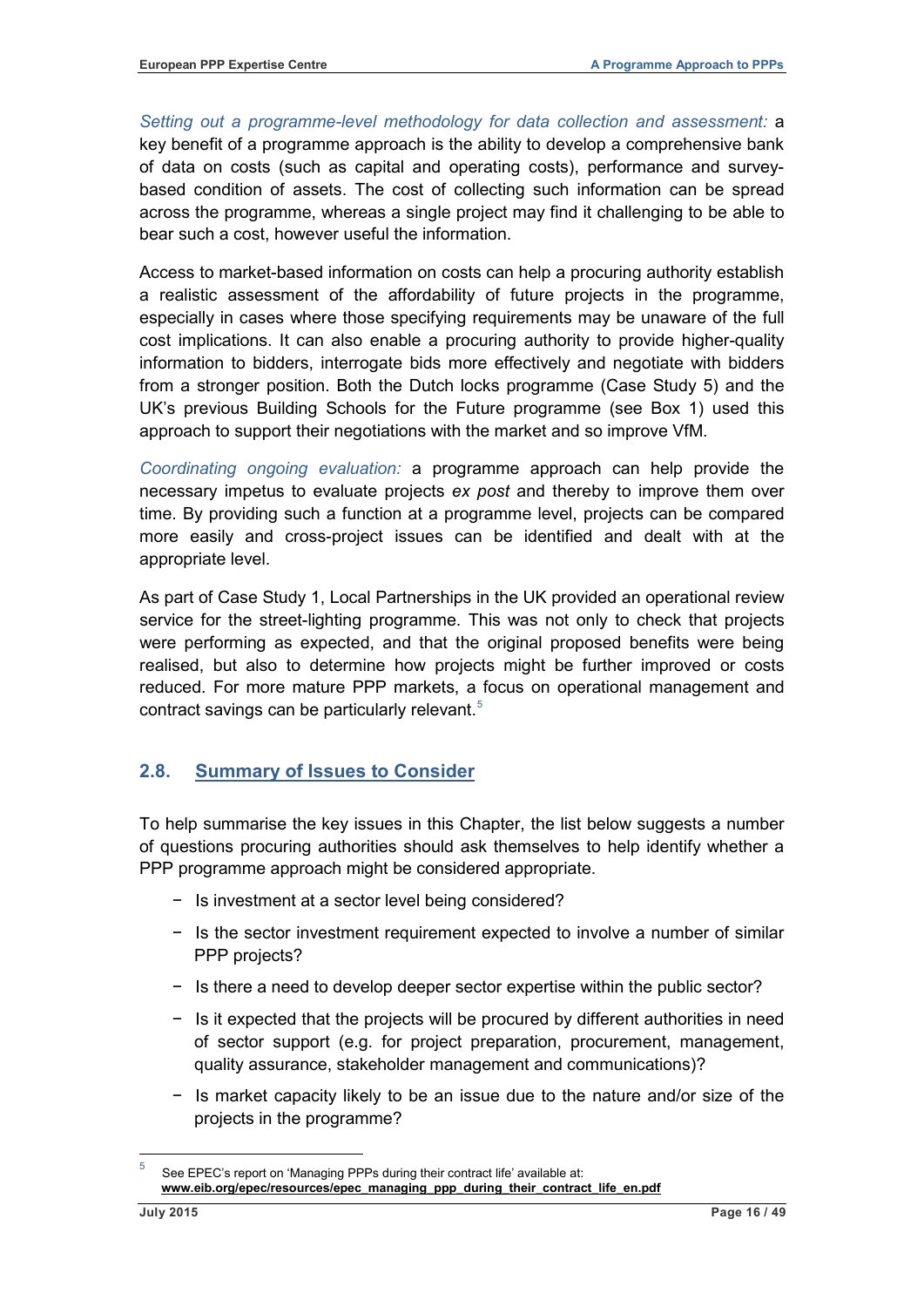- − Is there a need to develop and shape the market overall to respond to the sector investment requirement?
- − Would competition for projects be enhanced by managing the flow of PPP projects to the market?
- − Are policy or legislative changes likely to be needed for the sector as a whole to facilitate PPP projects?
- − Are there a number of risk allocation issues (such as technology risk) that are likely to be common across the projects in the sector?
- − Can the PPP projects lend themselves to some sector-specific standardisation of contract terms and documentation (and to pool the costs of doing so across these projects)?
- − Is there the opportunity centrally to administer access to forms of support for PPP projects in the programme (e.g. access to EU funding)?
- − Is there an opportunity to recycle relevant lessons, costs and other data from previous PPP projects and apply these to further projects in the programme?
- − Is there a need to bring together a number of different public authorities who have an interest in the investment needs of the sector, but may have differing objectives and priorities?

The decision to use a programme approach will clearly be driven by a range of context-specific factors but the list above seeks to capture some of the various drivers that have been identified in programme approaches to date.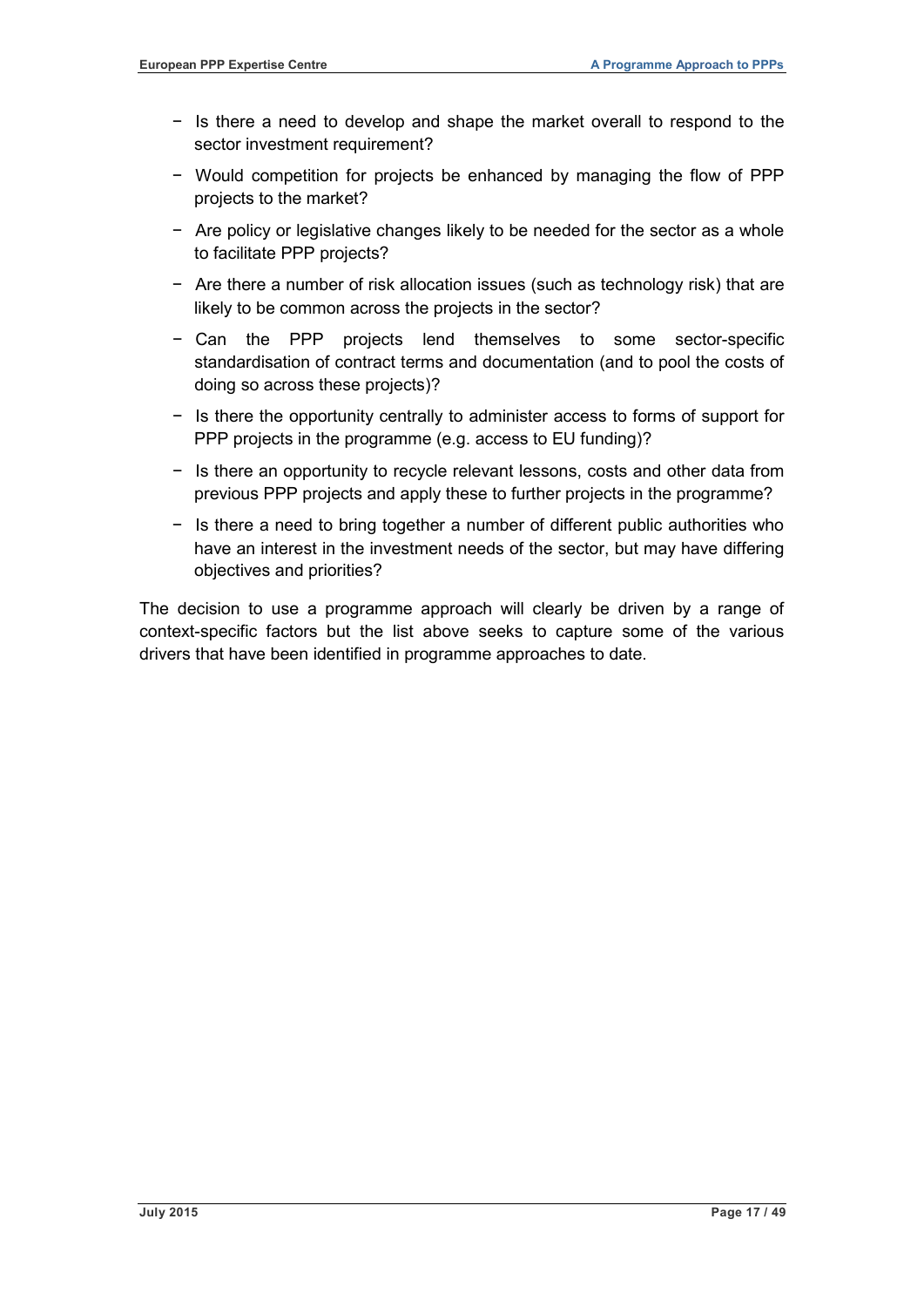# **2.9. How PPP Programme Tools Support the Development of a Project**

The following table summarises the various phases, stages and steps of the PPP project cycle, as defined in the EPEC Guide to Guidance, and how and where a PPP programme approach can assist or improve the project development process.

<span id="page-19-0"></span>

| <b>Phases</b>                        | <b>Stages</b>                             | <b>Steps</b>                                                                                                                                                               | Examples of the potential benefits brought by a PPP programme approach                                                                                                                                                                                                                                                                                        |
|--------------------------------------|-------------------------------------------|----------------------------------------------------------------------------------------------------------------------------------------------------------------------------|---------------------------------------------------------------------------------------------------------------------------------------------------------------------------------------------------------------------------------------------------------------------------------------------------------------------------------------------------------------|
| Project<br>1.<br>identification      | 1.1 - Project selection and<br>definition | - Identification<br>- Output specifications                                                                                                                                | - Stronger justification for projects in the programme<br>- Improved analytical basis for choosing a PPP option or conventional alternatives                                                                                                                                                                                                                  |
|                                      | 1.2 - Assessment of the<br>PPP option     | - Affordability<br><b>Risk allocation</b><br>Eurostat treatment<br>Bankability<br>- Value for money                                                                        | - Well-informed cost and finance assumptions for affordability, VfM and risk analyses<br>Experience-based assessments of bankability leading to a better market response                                                                                                                                                                                      |
| 2.<br><b>Detailed</b><br>preparation | 2.1 - Getting organised                   | Project team<br>- Advisory team<br>Plan and timetable                                                                                                                      | Potential for a high-quality sector-specific team that may be unaffordable for a single project<br>Potential to develop standardised sector-specific approaches to project preparation to save money, time and improve<br>quality by benefitting from previous project experience<br>- Improve selection and management of consultants at the project level   |
|                                      | 2.2 - Before launching the<br>tender      | Further studies<br>- Detailed PPP design<br>Procurement method<br>Bid evaluation criteria<br>Draft PPP contract                                                            | - Consistent procurement approach to the benefit of both the public and private sector<br>- Development of standard evaluation criteria and contract terms                                                                                                                                                                                                    |
| 3. Procurement                       | 3.1 - Bidding process                     | - Notice and prequalification<br>- Invitation to tender<br>- Interaction with bidders<br>Contract award                                                                    | Strong public sector procurement team based on knowledge of the market and other similar projects<br>- Consistent approach based on experience and meeting key procurement milestones and deadlines                                                                                                                                                           |
|                                      | 3.2 - PPP contract and<br>financial close | - Final PPP contract<br>- Financial agreements<br>- Financial close                                                                                                        | Consistent approach to assessing and approving departures (derogations) from standard terms<br>- Ability to provide a strong negotiating team with experience of market terms/rates/prices                                                                                                                                                                    |
| 4. Project<br>implementation         | 4.1 - Contract<br>management              | Management responsibilities<br>Monitoring service outputs<br>Adjustments in the contract<br>Changes to the contract<br>Dispute resolution/termination<br>Asset maintenance | Opportunity to provide sector-specific contract management support based on other similar projects<br>- Opportunity to ensure consistency and coherency in approach to contract changes, disputes, re-negotiations or<br>termination<br>- Provision of high-quality expertise in the monitoring of performance and management of end-of-contract-life issues. |
|                                      | 4.2 - Ex post evaluation                  | Institutional framework<br>- Analytical framework                                                                                                                          | Distribution of programme-wide information to inform project-level ex-post evaluation<br>- Coordination of ongoing evaluation based on programme experience to ensure benefits are maximised                                                                                                                                                                  |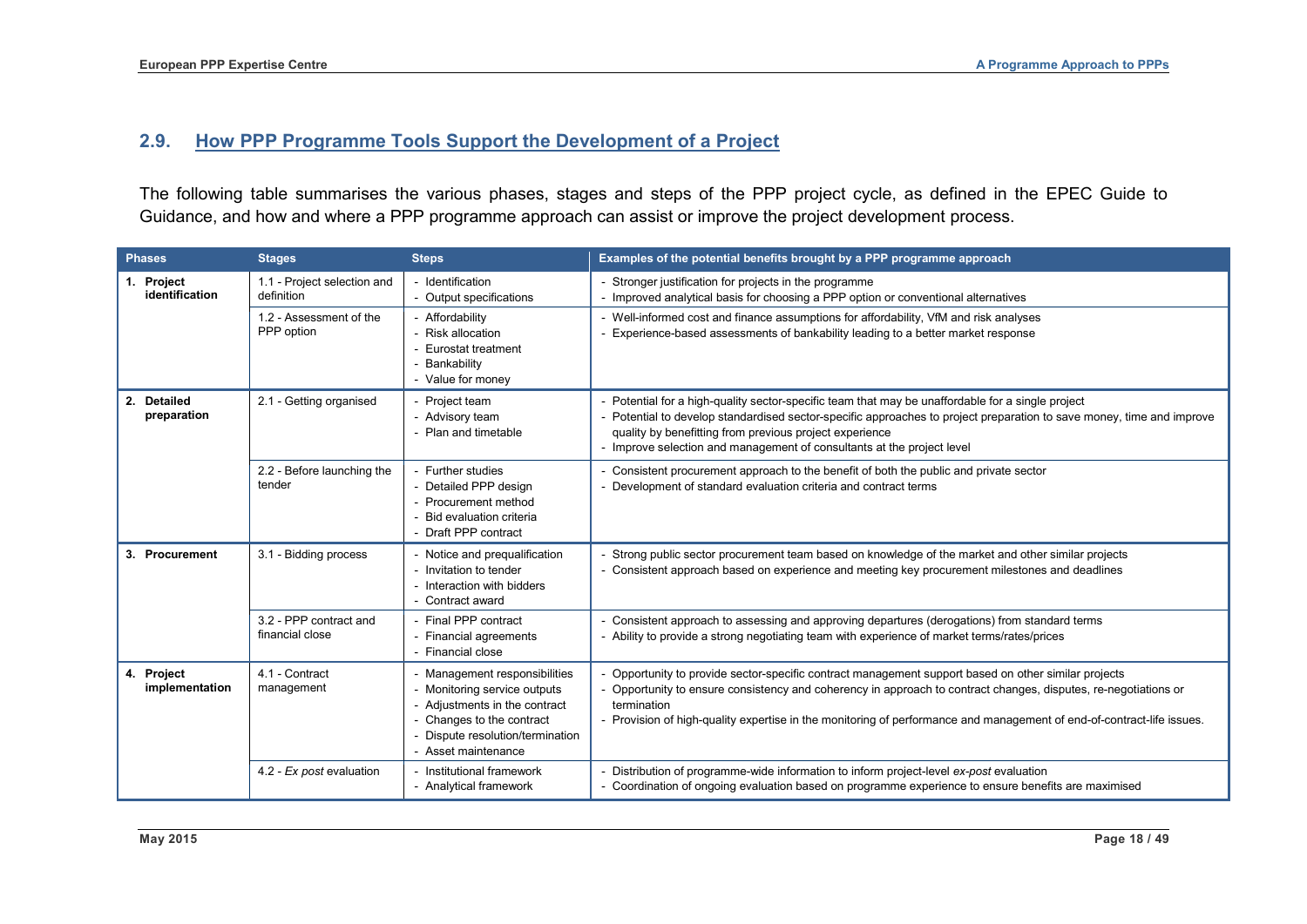# <span id="page-20-0"></span>**3. Challenges of a PPP Programme Approach**

# <span id="page-20-1"></span>**3.1. Background**

Whilst programming approaches can bring benefits, establishing and implementing a PPP programme can present challenges in terms of mobilising the necessary resource, bringing together the appropriate stakeholders, ensuring the governance arrangements are effective and enabling its resources are used effectively.

# <span id="page-20-2"></span>**3.2. Key Challenges**

The rationale for using a PPP programme needs to be clear. For example, if an experienced procuring authority already exists, then a PPP programme could be an unnecessary cost, or worse, an additional administrative obstacle. Conversely, a light-touch programming body in a sector where capacity is already weak will have limited impact. The central authority will therefore need to adapt its approach in order to get the best out of the programme. In this regard, a number of issues are useful to consider.

*Balancing local accountability/autonomy and programme control:* project-level ownership and autonomy can provide a strong motivation to work in the best interests of the project. It can help to ensure that issues at the local-level are well understood and responded to. However, this may conflict with programme-level activities such as collective engagement with the market, establishing common PPP contract terms and in the quality assurance of project preparation across the programme.

In some cases, programme tools (such as sector-specific standard documents and methodologies) have been developed but projects have not subsequently been rolled out as part of the programme. This can reflect a concern by individual procuring authorities that they may lose their independence although they may still choose to use some of the documents and methodologies available.

One approach to balance these issues is to share ownership of the programme between central (or those developing the programme) and local levels. Case Study 4 on the waste programme in England is an example of where a programme delivery body was established between the relevant central ministries and the local PPP delivery bodies, enabling the different owners of the programme to work together effectively.

*Establishing an appropriate governance structure for the programme delivery team:* as with any organisational structure, issues can arise if there is a lack of clarity on how the programme team is organised. In these cases, common programme/project management disciplines should be applied. A useful checklist in these circumstances is to ensure that: (i) roles; (ii) responsibilities; (iii) authorities; and (iv) accountabilities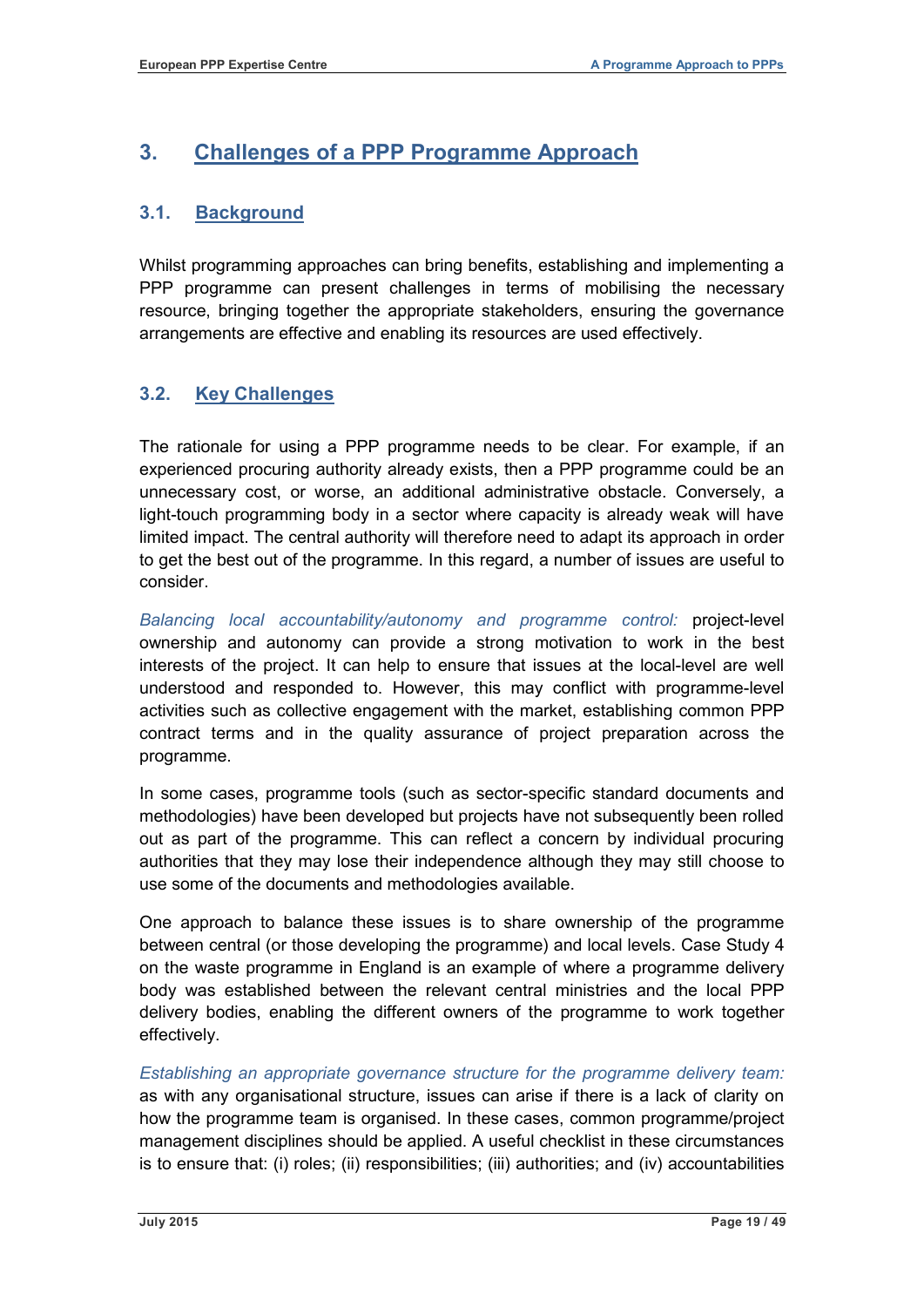of each member of the programme delivery team are clearly identified and understood by each member of the team from an early stage.

Appropriate governance arrangements are particularly important when bringing different government bodies together in a programme. Consideration needs to be given to such issues as which budgets will be used to fund the programme team and its work, how the programme team will work with the relevant procuring authorities, how will it be staffed (see below) and what approval powers, if any, it will have. Individual projects and the programme itself may also need to be linked, where necessary, to wider PPP policy requirements (e.g. on financing approaches, national level PPP contract terms and project approval processes). Central PPP Units can play an important role in helping to coordinate the establishment of the relevant delivery bodies.<sup>[6](#page-17-1)</sup>

*Managing programme delivery expectations:* the authority establishing a programme may need to emphasise the importance of 'more work up-front means less work later' and manage the expectations of ministers and wider stakeholders. The preparation work as the team is assembled and programme-specific tools are developed may appear in the early stages to be slow and expensive. Ultimately, the flow of projects should be significantly faster as a result of these tools than would otherwise be the case. This requires regular communication with senior policy-makers, particularly in the early stages of the programme's development (this was the belief in the Dutch locks programme set out in Case Study 5).

*Structuring the programme team to deliver its core functions whilst responding to changes at the policy and project levels:* the programme will often be delivered over a number of years and within a wider policy environment. Such an environment can change substantially over the period as a result of elections, funding changes or policy priority changes (as happened with the two English Case Studies, 1 and 4). It is therefore important that the programme is reviewed regularly to maintain relevance and ensure the originally proposed benefits expected of the programme and its constituent projects are being realised.

*Determining the focus (and skills) of the programme management team and the areas for outsourcing to specialist advisers:* early work should be done to assess the nature of work that can be performed at a central level to support the individual projects within the programme and avoid duplication (as was achieved in the programme in Case Study 3 on the French prison sector). This is then used to identify the skills that need to be made available within the programme team or outsourced from specialist consultants at the programme level.

*Judging whether programme benefits come from high-level standard setting or hands-on project-level support:* the capacity and capability of the programme team needs to be matched to the needs of the programme. Smaller projects that are relatively similar and not too complicated could be delivered as a programme using standard documents but with a relatively arms-length approach between the programme team and the procuring authorities (see the street-lighting example in

<span id="page-21-0"></span>See EPEC's publication 'Establishing and Reforming PPP Units' available at: www.eib.org/epec/resources/publications/epec\_establishing\_and\_reforming\_ppp\_units\_en.pdf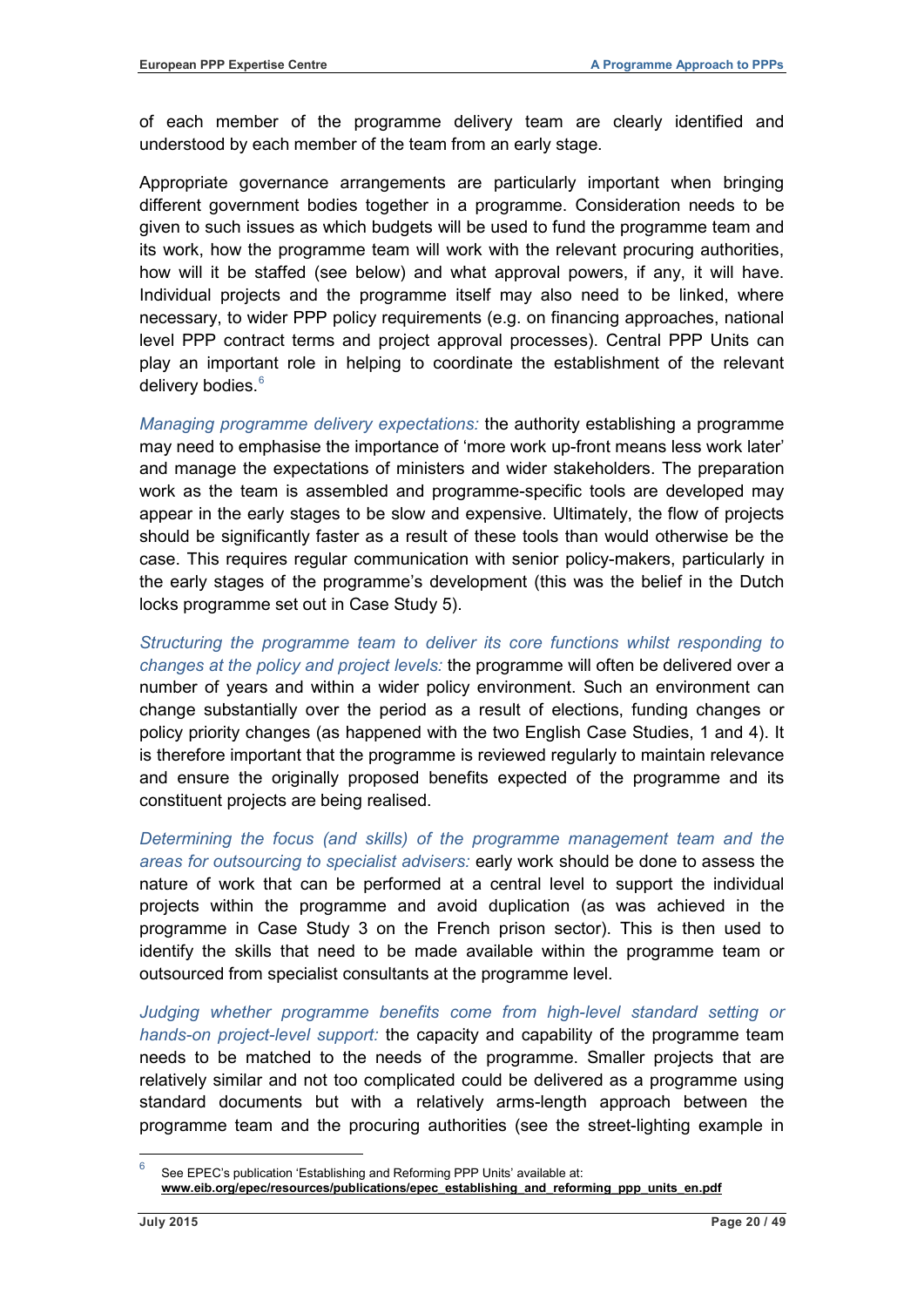Case Study 1). Conversely, complex projects, or those of a large size, may struggle to benefit from a PPP programme approach if transactor support is not made available by the programme at the project level. The relatively large and complex projects in the waste programme (Case Study 4) were provided with on-the-ground assistance by the programme team combined with the standard tools developed under the programme.

*Ensuring continued bidder interest over time:* as projects are delivered to the market under the programme, there may initially be a high level of market interest. However, it is not uncommon for the number of bidders for further projects in the programme to reduce over time as bidders specialise in particular sectors. While this can help to increase the quality of bids, the reduction in bidders can raise concerns of overreliance of the programme on a limited bidder pool. One of the roles of the programme approach will therefore be developing and using strategies, such as pipeline management and careful design of bidder requirements, to help ensure that new sources of bidder interest are encouraged.

*Locking in obsolete practice:* it is important to ensure that the standardisation of documents and approaches does not prevent improvements to the programme being made and that the programme is able to respond to any changes in the market (such as advances in technology or new financing approaches). Periodic reviews of documents using experience from earlier projects and engagement with the market are necessary to ensure that the programme remains responsive to change.

*Impact of higher level project approval processes:* It may be important to consider wider project approval processes and how these may affect the programme level processes and authorities. For example, if individual projects are each required to have parliamentary-level approval, this may cut across the use of standardised approaches and/or quality control processes at the programme level. On the other hand, a programme approach may be able to provide comfort to such external approval bodies and therefore facilitate faster and more consistent treatment of projects.

# <span id="page-22-0"></span>**3.3. Summary of Issues to Consider**

The following list summarises the issues that those considering a programme approach should consider in establishing and designing a programme.

- − Is there a capacity gap and are there wider benefits (such as standardisation) that justify the additional costs of establishing and running a programme approach?
- − Are the role and skills of the programme team appropriate to the capacity gaps that need to be addressed?
- − Is it clear what skills are required in the core programme management team and which skills might be procured externally from specialist consultants?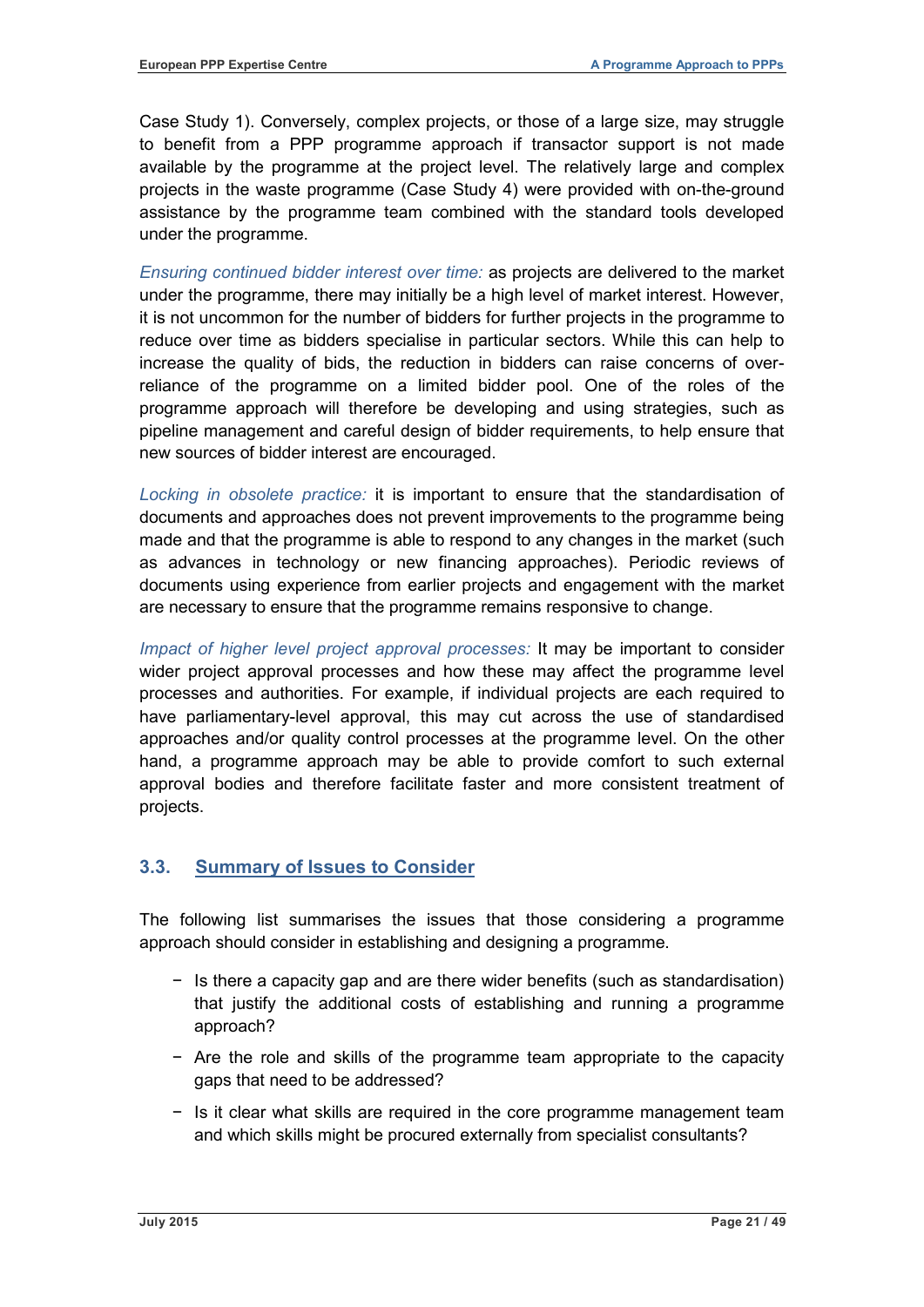- − Is the focus of the programme clear e.g. is it primarily developing standardised approaches, providing specialist support, developing the pipeline, coordinating/shaping the market , or a combination of these)?
- − Have the functions of the programme been considered in the light of any higher-level approval processes that may also be required?
- − In designing the programme, has the importance and benefit of local ownership of projects been taken into account? Have ways to share ownership of the programme between central and local government levels been considered?
- − Is there clarity around the roles and responsibilities of the programme team and its governance?
- − Is the source of funding to support the programme team and its activities clear?
- − Have the expectations of senior decision-makers been appropriately managed and aligned in terms of the timing and scope of the programme activities?
- − Is there a mechanism in place to review the programme and ensure the continued relevance of its activities over time, including the review and updating of any standardised approaches?

These questions should help to identify potential pitfalls in establishing a programme and ensure that the rationale for the programme and its design are soundly based.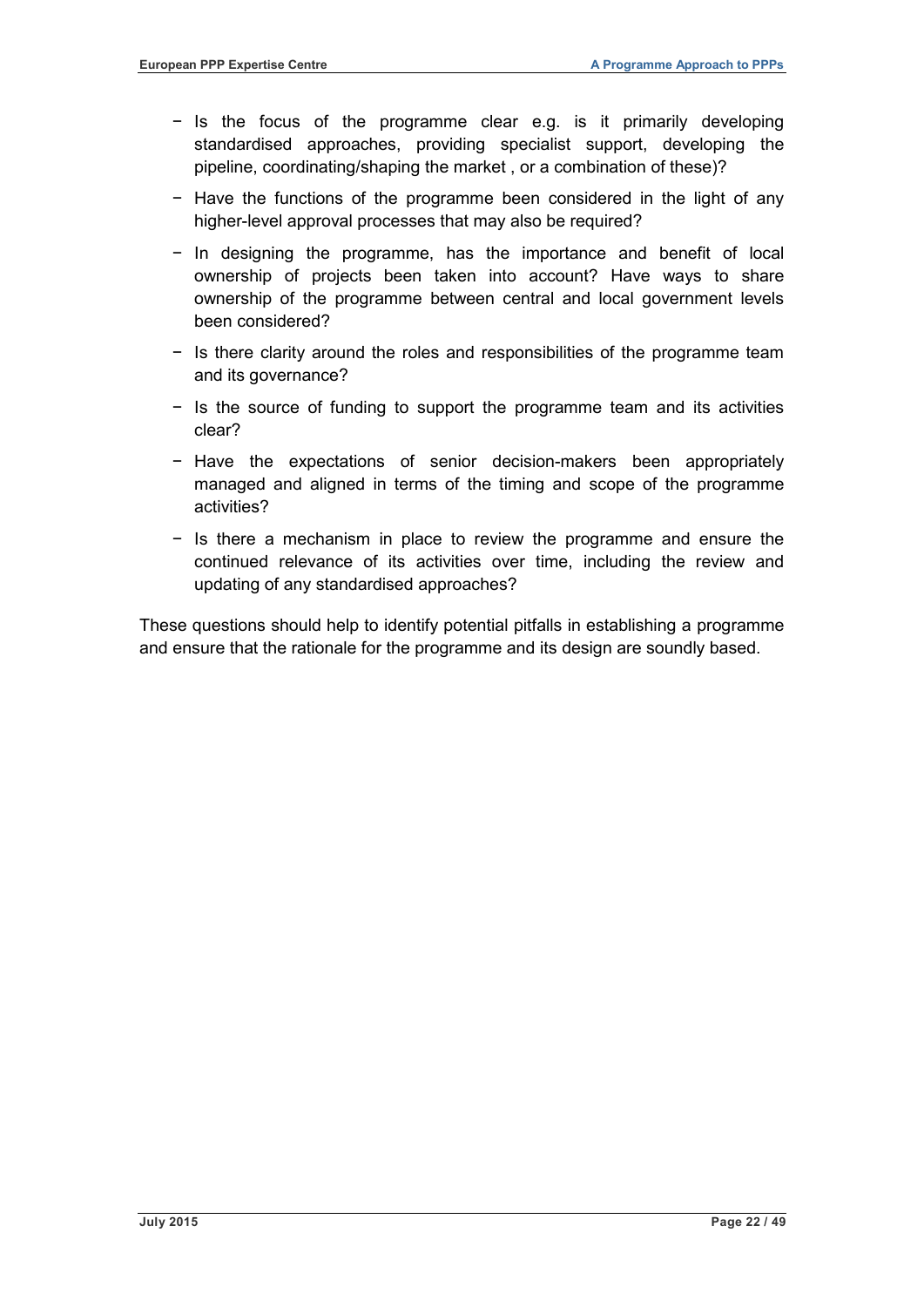# <span id="page-24-0"></span>**4. Potential PPP Programme Models**

# <span id="page-24-1"></span>**4.1. Identification of Models**

This Chapter looks at the issues around organising and staffing the management of a PPP programme. To aid the analysis, two models can broadly be distinguished, although some overlap between them can be expected:

- − *a 'support model'* that involves the establishment of a source of specialised sector-specific expertise available to procuring authorities who remain responsible for the delivery of their projects; and
- − *a 'procure model'* that involves the establishment of a team tasked with, and accountable for, the delivery of the projects themselves within the programme.

# <span id="page-24-2"></span>**4.2. Support Model**

#### **Outline**

The 'support model' involves the programme team having limited direct responsibility for project delivery. It can involve developing a team with significant depth of sector expertise in order to provide the necessary programme tools. These tools can include the provision of sector-based, project-specific support such as guidance and expertise as well as transaction support. The English waste sector programme described in Case Study 4 is an example of a programme approach that has involved the establishment of a sector-focused project support capability.

This model can be useful in the case of relatively new sectors where procuring authorities are responsible for project delivery but require a central source of sector technical expertise. The extent of variation in projects across the programme and the nature of technical issues will determine the depth of expertise required to be developed within the programme team.

#### Typical activities of the programme team

While the support activities will be driven by the needs of the sector and the capacity issues to be addressed, the Case Studies highlight the following as typical areas of activity of the programme team:

- − market engagement at a sector level;
- − guidance on sector-specific issues, such as risk allocation;
- − provision of guidance on complex issues, such as access to EU funds;
- − sharing of key sector data;
- − provision of transactor support to the individual projects; and/or
- provision of a helpdesk facility, including support for projects in operation.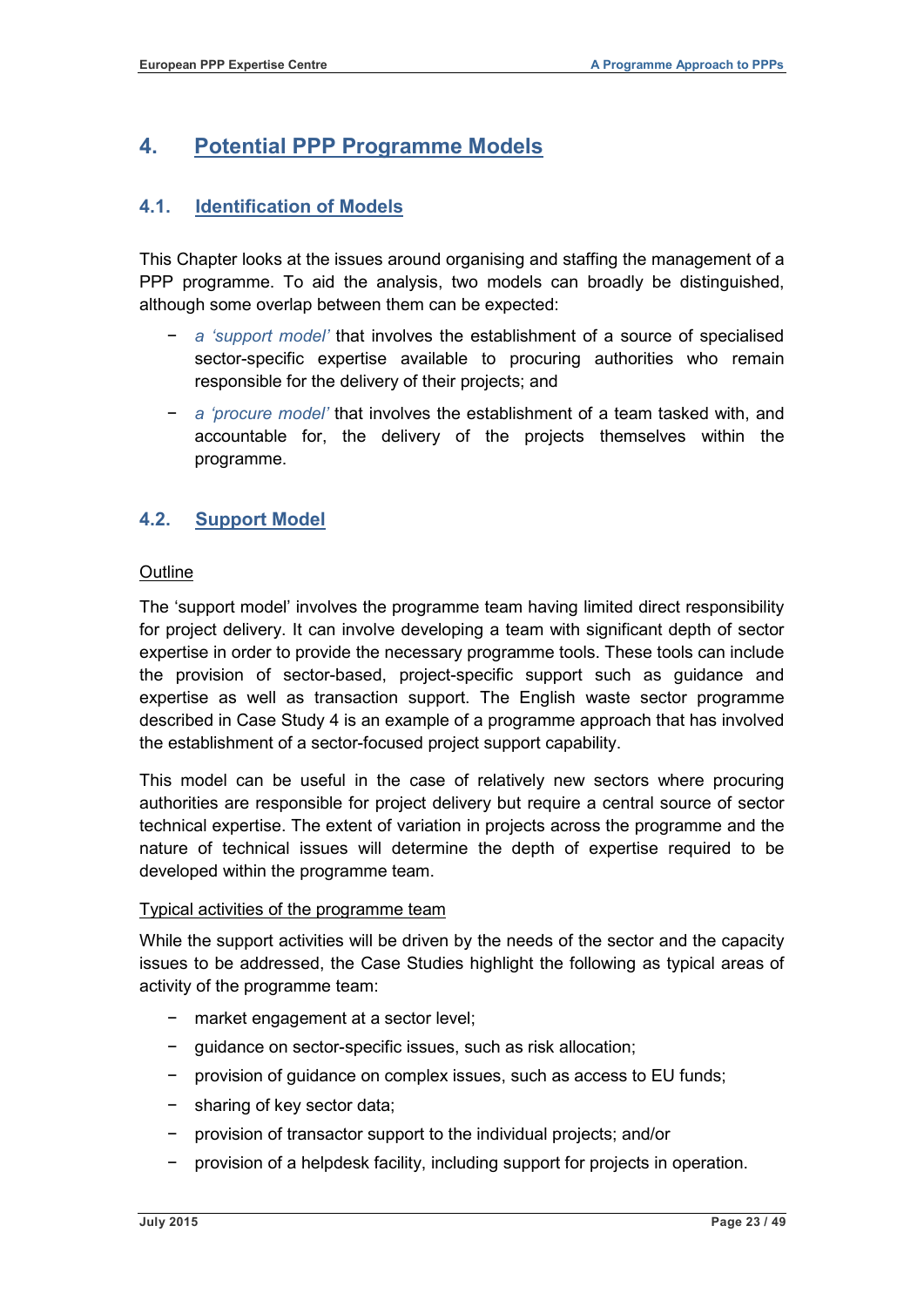#### Staffing and governance

The staffing and associated location, structure and ownership of the programme management team are key to its effectiveness.

*Team of full-time dedicated staff:* given the importance of the sector focus, the core team is expected to have a specialised sector background drawing from across the public, and to the extent necessary, the private sector.

In order to attract and retain the specialist skills needed, the programme management team may require greater flexibility than available within existing public bodies to recruit specialists from the private sector. This issue has been addressed in some countries by using an agency structure which can often provide greater budgetary and operational autonomy than a programme unit that is part of a central or local government department.

*Drawing together relevant public sector bodies:* in order to help ensure effective use of the programme team, ownership and even funding of the programme team may involve both national and local bodies. England's Waste Infrastructure Delivery Programme (WIDP) delivery team (in Case Study 4) involved support from both the central line ministry, ministry of finance (HM Treasury) and the local government PPP body (Local Partnerships). This helped ensure that local government procuring authorities would recognise the WIDP team as a skilled and well-resourced source of support for their projects while also ensuring that project support was consistent with national policy requirements and priorities.

#### Other issues to consider

The nature and extent of support provided needs to take account of, and work with, other sources of support that may be available. This, in turn, will determine the budgets required and the roles and responsibilities of the programme team.

*Identify and manage the funding sources for programme activities:* a programme can benefit from having a specific budget in place to support, at least, the activities of the programme as a whole, rather than for individual projects (e.g. to fund advisers to assist with developing programme-wide materials). This could be limited to coordinating and facilitating access to central sources of support. More usually, it can involve redeploying existing expertise within the line ministry that may have responsibility for the programme. Other models involve the secondment of experts to the programme team from other parts of government or procuring consultants to perform work of common benefit to projects within the programme.

*Clarify project roles and accountabilities:* it is important to clarify the responsibilities of the procuring authority and the programme support team in relation to the delivery of individual projects. In most cases, the procuring authority will approach the programme team for assistance at its own discretion, but there may be areas where the input of the programme support team is mandatory for certain activities in relation to project preparation.

In some cases the programme team may be responsible for coordinating and delegating certain tasks to other government bodies: Case Study 1 on English street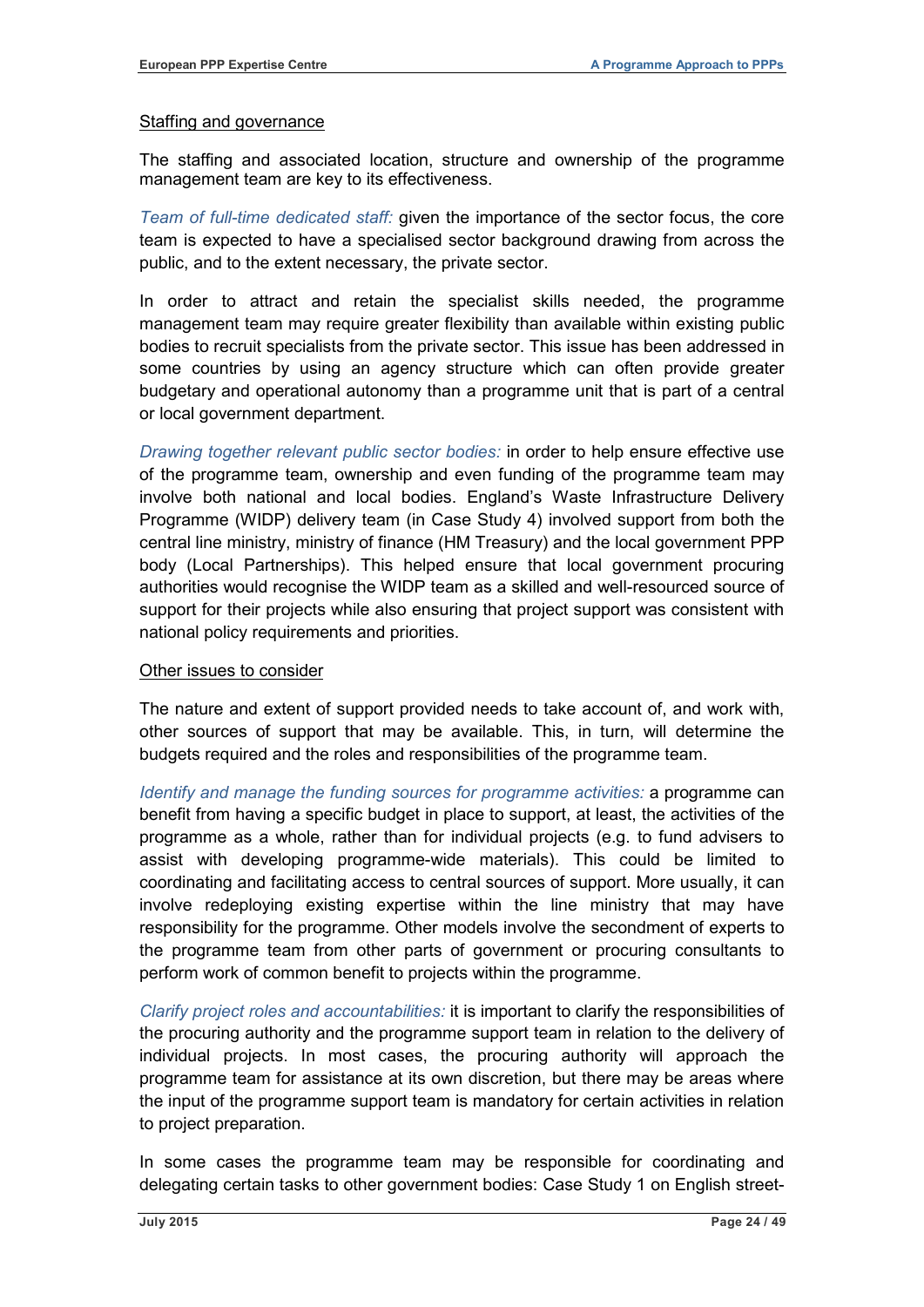lighting is an example where the programme team based in the line ministry delegated some aspects of specialist public sector support to the local authority PPP support body. The support body, in this case, provided project transaction support and some of the standardised documentation for the street-lighting sector.

*Range of tools to limit unnecessary project variation:* the team in the 'support model' will generally be able to provide detailed guidance on how successful projects should be structured in line with established terms for the sector. This reduces the risk of variations in project terms that may make them unattractive to the private sector, while also ensuring that procuring authorities' requirements are fully met. Importantly, these terms may already be shown to be acceptable to the public and private sector based on previous projects in the programme.

#### Summary

In summary, the 'support model' can be useful to consider if:

- responsibility for project delivery remains with the individual procuring authority;
- − projects have sector-specific technical and policy issues;
- − the sector is relatively new to individual procuring authorities;
- − there are significant economies of scale and quality benefits from sector specialism;
- − there is an opportunity or need to bring together relevant national and locallevel bodies; and/or
- − limited project-level preparation budgets are available.

# <span id="page-26-0"></span>**4.3. Procure Model**

#### **Outline**

The 'procure model' is likely to include many of the features of the 'support model' but will also include responsibility for procurement of the projects under the programme. Projects are prepared and procured to achieve the needs of the programme as a whole and its overall goals. Individual projects may therefore have their priorities adjusted or even be excluded if they do not meet the programme's wider objectives. The project team is usually responsible for (or at least very closely involved in) the preparation and procurement of individual projects. Such a model can be resource-intensive and require significant funding and political commitment over a sustained period.

The 'procure model' is likely to operate in an environment where responsibility and associated authority for the sector is already centralised, such as a national government sector programme. In other cases, there may be a strong recognition across all levels of government that collecting and organising the necessary expertise to deliver complex projects in the sector is best done at a national level (while not interfering in a procuring authority's autonomy in other areas). Case Study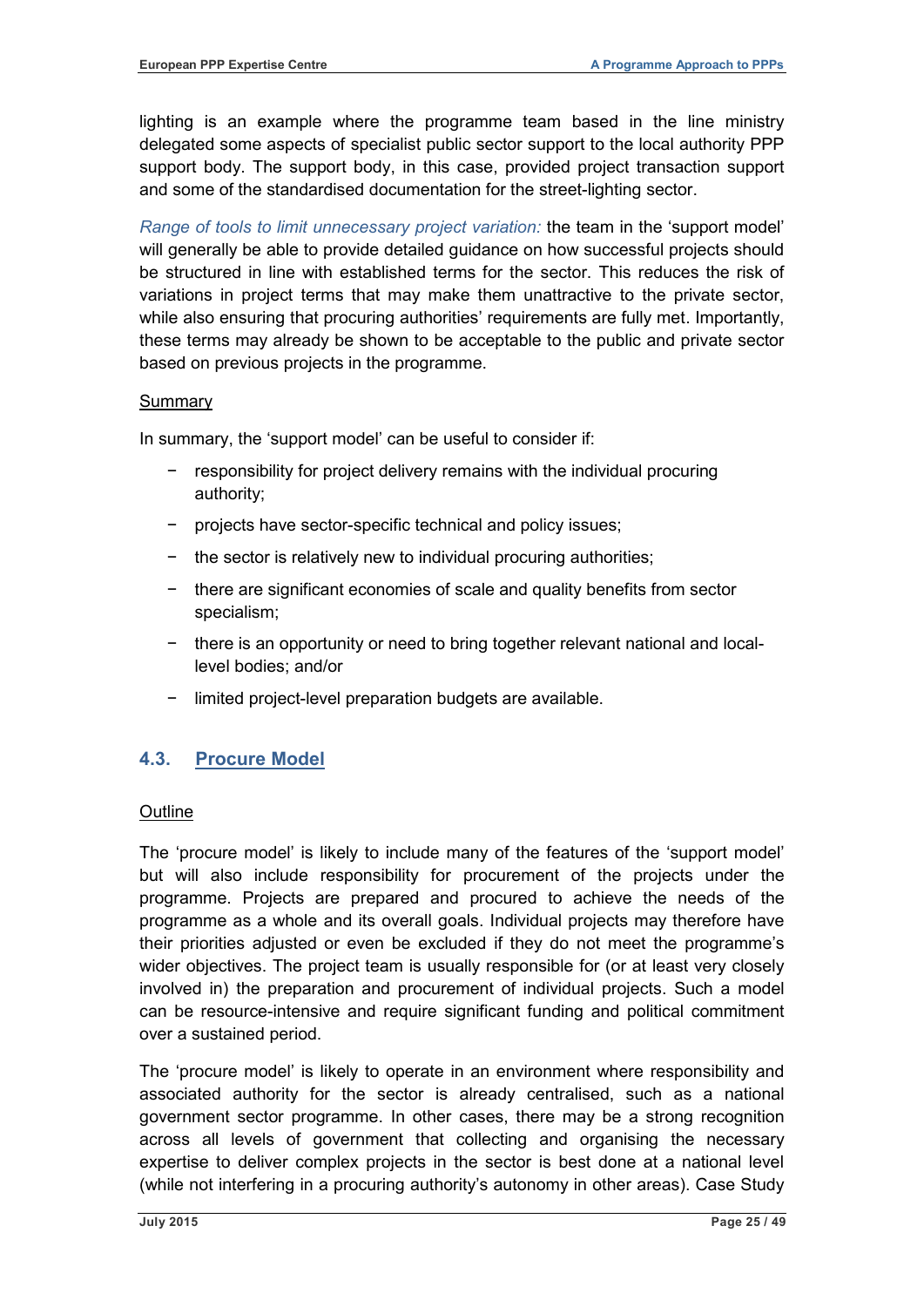3 from France illustrates a 'procure model' where an agency was established to deliver a national programme of prison projects on behalf of the Justice Ministry. The agency managed the full spectrum of tasks from identifying available land through to supervising the pre-feasibility and pre-design studies, procuring the PPP contracts, obtaining the necessary approvals from the Ministry and following-up construction works until completion.

Even where projects are transferred to local government bodies after financial close, there will usually be an ongoing legacy commitment on the part of the programme team to provide support on the grounds of their involvement in procuring the project. The team will understand the project structure and terms of the PPP contract and may also be in a position to provide broader sector support.

#### Potential activities of the programme team

The Case Studies highlight some of the typical core activities which include:

- − dynamic prioritisation of projects;
- − procurement of projects (which can involve a transfer of procurement responsibilities from other parts of government);
- − development of project management tools;
- − in-depth project-level transaction support; and
- − ongoing support to projects in operation.

#### Staffing and governance

Given the degree of involvement in, and responsibilities for, project delivery, staffing and governance arrangements for the team will need to accommodate a wide range of activities with implications for how the necessary skills are organised and funded.

*Well-resourced programme team:* the 'procure model' requires a programme budget that can support close involvement of the programme team with projects throughout the preparation and procurement process. Depending on the delegation of authorities, this can also involve longer-term contract management responsibility. The team established in the Rijkswaterstaat to deliver the locks programme in the Netherlands (Case Study 5) is a good example of a multidisciplinary team that has brought together a range of specialist skills. These skills are organised in a matrix structure and drawn from within the public sector. The programme team is also able to work closely with other relevant specialist teams such as the Ministry of Finance's PPP Unit and the Rijkswaterstaat's own procurement department.

*Managing conflicts of interest:* the programme body will potentially act as both procurer and approver for the programme's projects. It is therefore ultimately accountable for the performance of the programme and underlying projects. To help ensure projects are scrutinised effectively and transparently, the programme is often overseen by an external group of experts. Alternatively, it may make use of a separate project approval board or introduce a strong external presence on any supervisory board.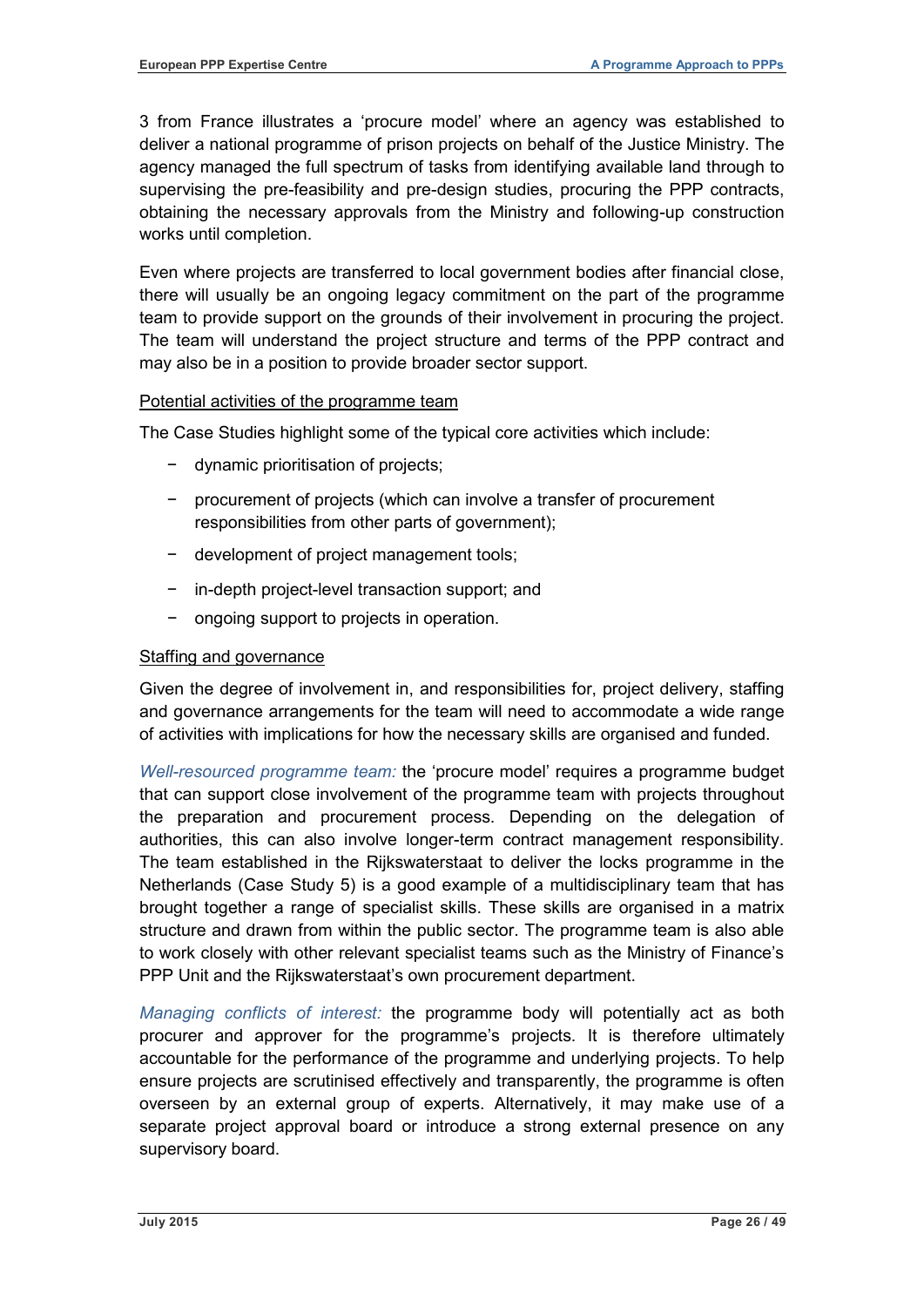#### Other issues to consider

*Procuring only deliverable projects:* as the programme team is taking on responsibility for the delivery of projects, it needs to ensure that its resources are focused only on projects that are potentially capable of being successfully procured and meet the objectives of the programme. This will require rules that determine which projects are eligible to enter the programme. The implications of following these rules also need to be clear. For example, if standard terms and timetables are not followed, projects may not progress quickly or they may even be removed from the programme. In the Flanders sports centres programme (Case Study 2), there were clear rules of entry to the programme with an approval body reviewing the eligibility of projects for the programme. As projects followed similar procurement timetables, failure subsequently to meet key deadlines could mean removal of a project from that phase of the programme.

*Ensuring a project still meets local needs:* On the other hand, the programme team needs to ensure that it does not become too detached from those who originally sponsored the project and who will subsequently manage and use the project at the local level. If this happens, the project may not ultimately meet local needs (and lose local support) even if it might meet the programme's overall objectives. This means that any changes to the project made by the programme team, whilst it is procuring the project, should be acceptable to those who will have to manage the operational phase of the project or, more widely, use the assets and services being procured.

*Following existing approval stages/processes:* the programme team may need to follow additional processes, for example to quality-assure projects in line with wider requirements that apply across the public sector. This may be required to ensure that the programme itself is being delivered effectively. In the Dutch locks Case Study, the programme team applies the quality assurance gateway discipline (more widely used across government) so that only well-prepared projects progress to market. Wider approval processes may also help to ensure that any conflicts of interest between project preparation/approval and funding are overseen effectively.

#### Summary

In summary, the 'procure model' can be useful to consider if:

- − responsibility for the delivery of a programme of projects is (or can be) centralised within government;
- − a clear pipeline of potential projects exists with similar characteristics;
- − there is a need for specialised skills in project preparation;
- − there is a concern about overall capacity to procure the programme's projects;
- − there is an opportunity for standardising project delivery;
- strengthened quality control in project preparation and documentation is desired; and
- − a central budget is available to cover programme activity costs and underlying funding requirements of projects.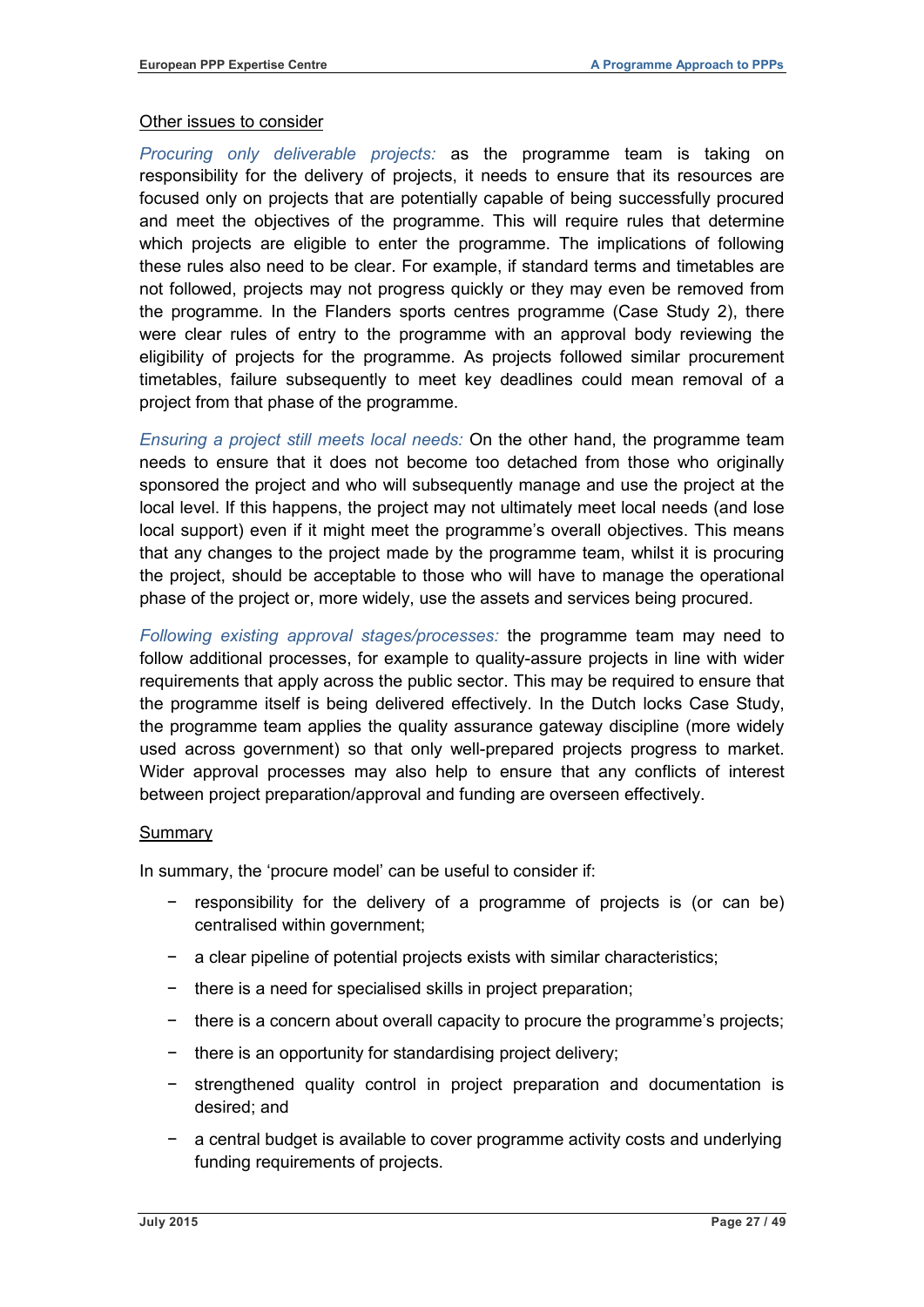# <span id="page-29-0"></span>**5. Concluding Remarks**

A PPP programme approach can be an effective way to unlock longer-term efficiencies and savings through economies of scale, higher quality standard documentation and reduced duplication. It can help to ensure that the public sector is equipped with strong and relevant sector capability to prepare, procure and manage projects. A programme also helps to ensure that a longer-term and greater strategic view is taken of investment in a sector. Many of the benefits of a PPP programme approach come from enhancing, not changing, the disciplines of standard PPP project preparation.

A PPP programme may need to cut across existing hierarchies within government and therefore the governance and funding arrangements require careful consideration: the programme may need to meet needs at a local authority level whilst un-locking benefits for the programme as a whole. At the same time, a PPP programme approach can be an effective way to bring together the relevant public sector bodies at different levels of government who share a common purpose in investing in a sector.

A programme may involve initial up-front costs such as recruiting and maintaining a core programme team and preparing sector-specific tools such as standard documentation. It may be necessary to manage expectations at the initial stages as programme capacity and tools are established, particularly with senior decisionmakers. However, with increasing experience of PPP programme approaches, evidence of the longer-term benefits is also more readily available to justify such upfront effort and expenditure.

Programmes can be managed in different ways: some approaches involve the provision of a core body of sector expertise that procuring authorities can draw upon at their discretion. Other programmes involve much closer involvement and authority of the programme team in the procurement of projects: the choice will reflect the nature of the sector and responsibilities for the sector within government.

To date, programme approaches to help deliver PPP projects have worked well, 'joining-up' and enhancing public sector capability. This report has sought to highlight the importance of considering a programme approach when faced with delivering a long-term sector investment requirement together with the benefits of such an approach, as well as the challenges and associated mitigating factors, so that procuring authorities can deliver successful PPP programmes.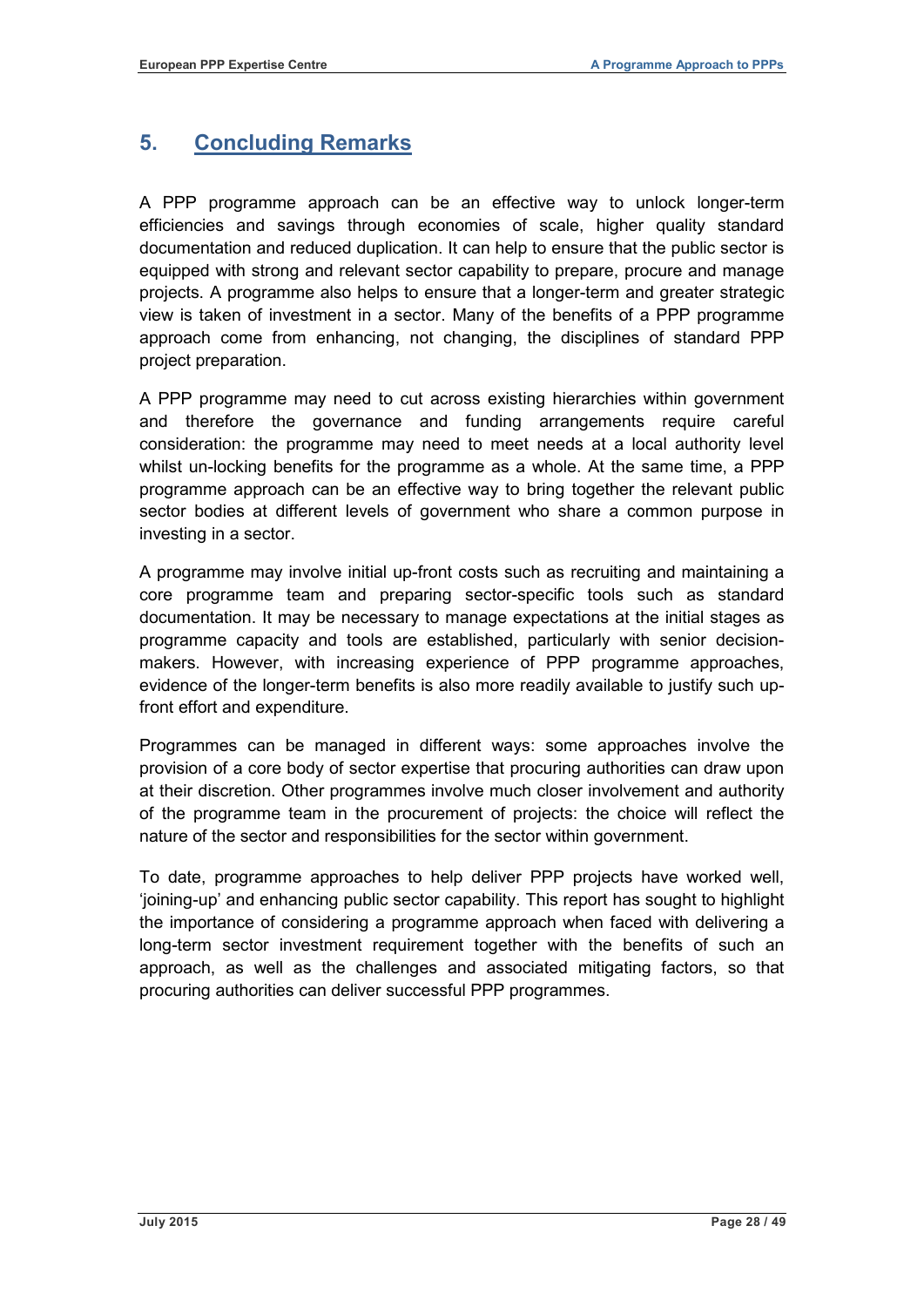# <span id="page-30-0"></span>**Annex**

# <span id="page-30-1"></span>**Case Study 1 – Street-lighting (England)**

### **Background**

Prior to 1998, street-lighting management was operated on an incremental/reactive basis by individual local authorities with little or no central involvement. Through an initial evaluation by the Department (Ministry) for Transport with potential private sector participants and local

#### **Case Study Highlights**

- − large number of projects delivered
- − local projects with national oversight
- − dedicated budget for PPPs
- − high level of standardisation

authorities, evidence emerged that there was likely to be both local authority demand for, and market interest in, financing and managing street-lighting projects using a PPP structure. This was driven by new EU regulations in 2000, an ageing asset base and emerging technology which offered both energy savings and better performance. Initial analysis suggested such projects were relatively easy to deliver with a high cost-benefit ratio. In particular, the performance characteristics, i.e. light quality, are relatively easy to measure and deliver through a long-term performance-based contractual structure.

These projects were being held back through a combination of their low profile and limited access to funding and finance. Often, those managing street-lighting assets at local authority level were not in a position to take a long-term view and make suggestions for improvements or efficiencies. There was therefore some benefit from a more central body within government raising the profile of street-lighting with its important social benefits (crime reduction for example), highlighting its potential for delivery through a long-term performance-based contract structure outsourced to private sector providers and standardising the approach to improvement (for which the sector was well suited).

Central government was able to provide a source of funding to kick-start the programme. It was then able, as a result, to present to the market a potentially significant pipeline of projects where the project financing needs and risk allocation were likely to be well received by the market. This coincided with the availability of a new funding mechanism which allowed local authorities to think longer-term about relatively large capital projects that would previously have been out of their budgetary reach (see Box 2 in Chapter 2 on PFI credits).

#### Programme implementation

The Department for Transport therefore established 'ground-rules' for accessing the funding and how the projects might be structured. It then began to approach the market through discussions with potential sponsors. It was supported in this by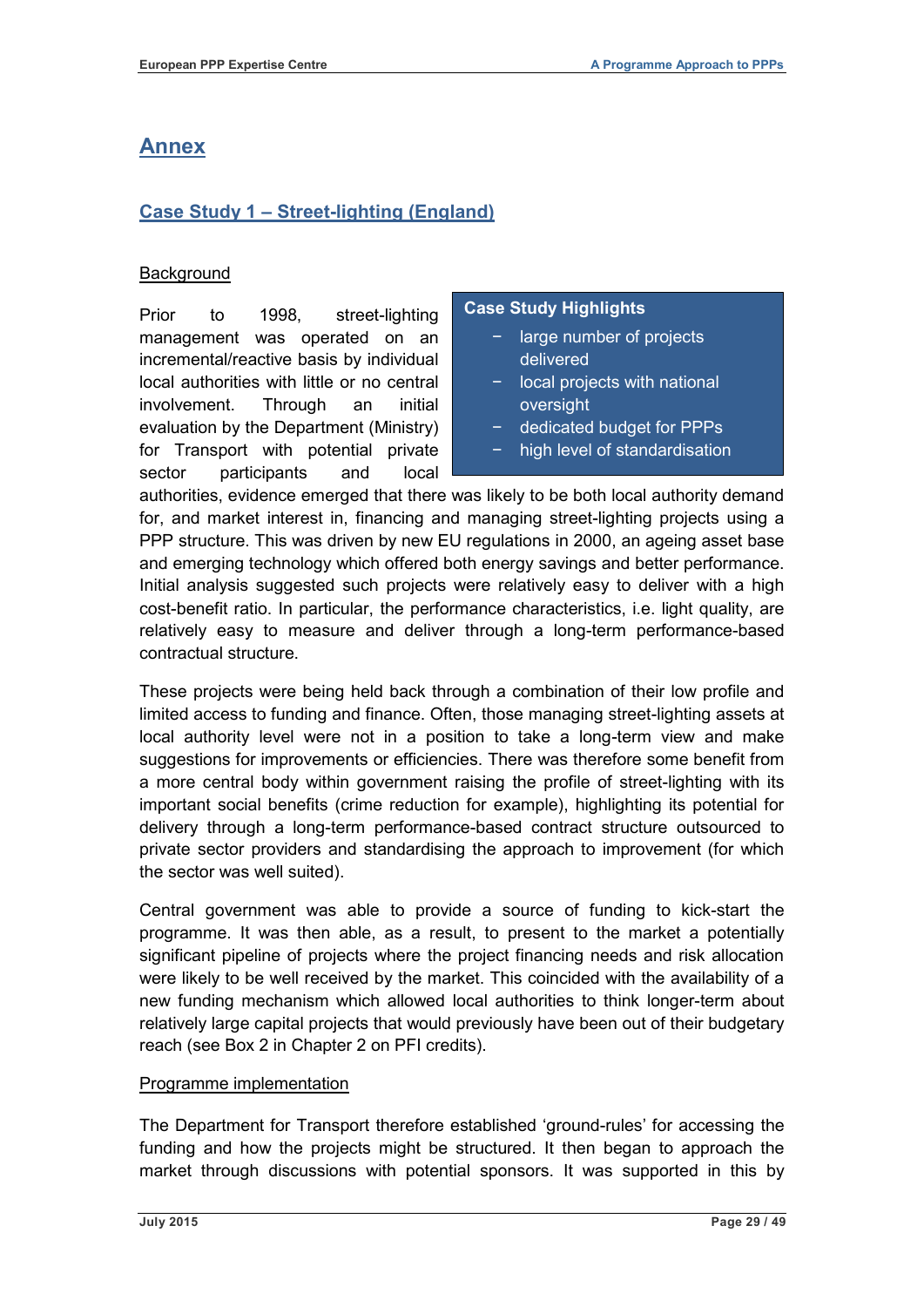England's local authority PPP support body, 4Ps (now Local Partnerships), which had already carried out much of the detailed project preparation work with local authorities and had started to use that experience to adapt central guidance, such as the development of a street-lighting procurement pack.<sup>[7](#page-21-0)</sup> This included a streetlighting sector-specific standard contract adapted from the national standard PPP contract (SOPC4 at the time) used for all English PFI projects. No formal relationship was set up between these bodies but a core set of staff existed within both bodies to support the street-lighting programme.



#### **Figure 1: UK Street-lighting Deals by Capital Value (1998-2011)**

Source: HM Treasury<sup>[8](#page-31-0)</sup>

Figure 1 illustrates the capital value of schemes in the programme between 1998 and 2011. The first PPP project was signed in 1998 by the London Borough of Brent, a residential and industrial area in north-west London. This was a relatively small project with a capital value of GBP 9.4 million. The largest, and one of the most recent projects, was Hampshire street-lighting with a capital value of GBP 126 million which reached financial close in 2011. This covered the street-lighting needs for a whole county, involving the replacement of half the street-lighting columns and updating the other half over a five-year period. As the programme developed, the Department for Transport began to group projects into similar time periods of procurement in order to share experiences at similar stages of project preparation. They also sought to incentivise projects to maintain momentum as they could have their funding withdrawn or delayed if sufficient progress was not made.

7 See **[www.localpartnerships.org.uk](http://www.localpartnerships.org.uk/)** and **[www.affinitext.com/lppp/](http://www.affinitext.com/lppp/)** (registration required). Scotland produced a similar procurement pack which also contains case studies from the English street-lighting programme, see<br>www.scottishfuturestrust.org.uk/files/publications/Street\_Lighting\_Toolkit.pdf

<span id="page-31-0"></span>See [webarchive.nationalarchives.gov.uk/20130129110402/http:/www.hm](http://webarchive.nationalarchives.gov.uk/20130129110402/http:/www.hm-treasury.gov.uk/ppp_pfi_stats.htm)**[treasury.gov.uk/ppp\\_pfi\\_stats.htm](http://webarchive.nationalarchives.gov.uk/20130129110402/http:/www.hm-treasury.gov.uk/ppp_pfi_stats.htm)**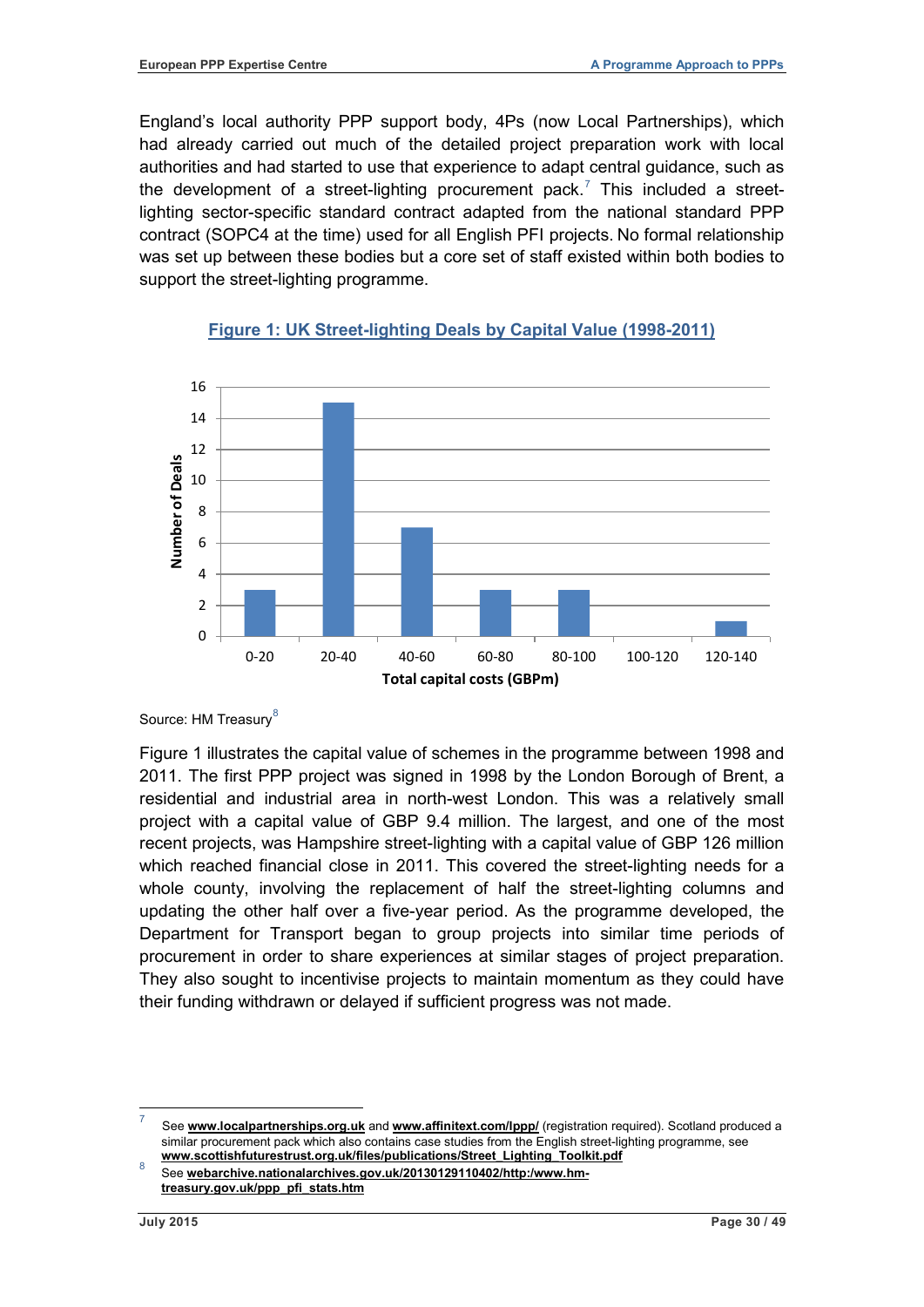Like most UK PFI PPPs, the typical contract period for these deals was 25 years. They were classified as off-balance sheet under UK GAAP and ESA [9](#page-31-0)5.<sup>9</sup> Since the PFI credits system, which supported the schemes, has been withdrawn, the pipeline for future projects has slowed considerably. To date, over 30 projects have been signed with a capital value of over GBP 1.4 billion (see Figure 2 for progress of the programme over time).





Source: HM Treasury

#### Lessons learned

Lessons learned from this programme approach include:

- − *sector-specific standard contracts may need to be developed and can bring benefits:* although Procuring Authorities were keen to use England's Standard PFI Contract (SOPC), this was not found to be suitable in all respects for street-lighting projects, so a sector-specific (based on SOPC principles) contract was developed;
- − *central approval increases project credibility:* approval by central government (Department for Transport and subsequently HM Treasury (the Ministry of Finance)) was valued in the market and gave projects additional credibility;

<span id="page-32-0"></span><sup>9</sup> For accounting purposes, these projects are now classified as on balance sheet under IFRS (used for accounting purposes in the UK but not for budgeting or statistics).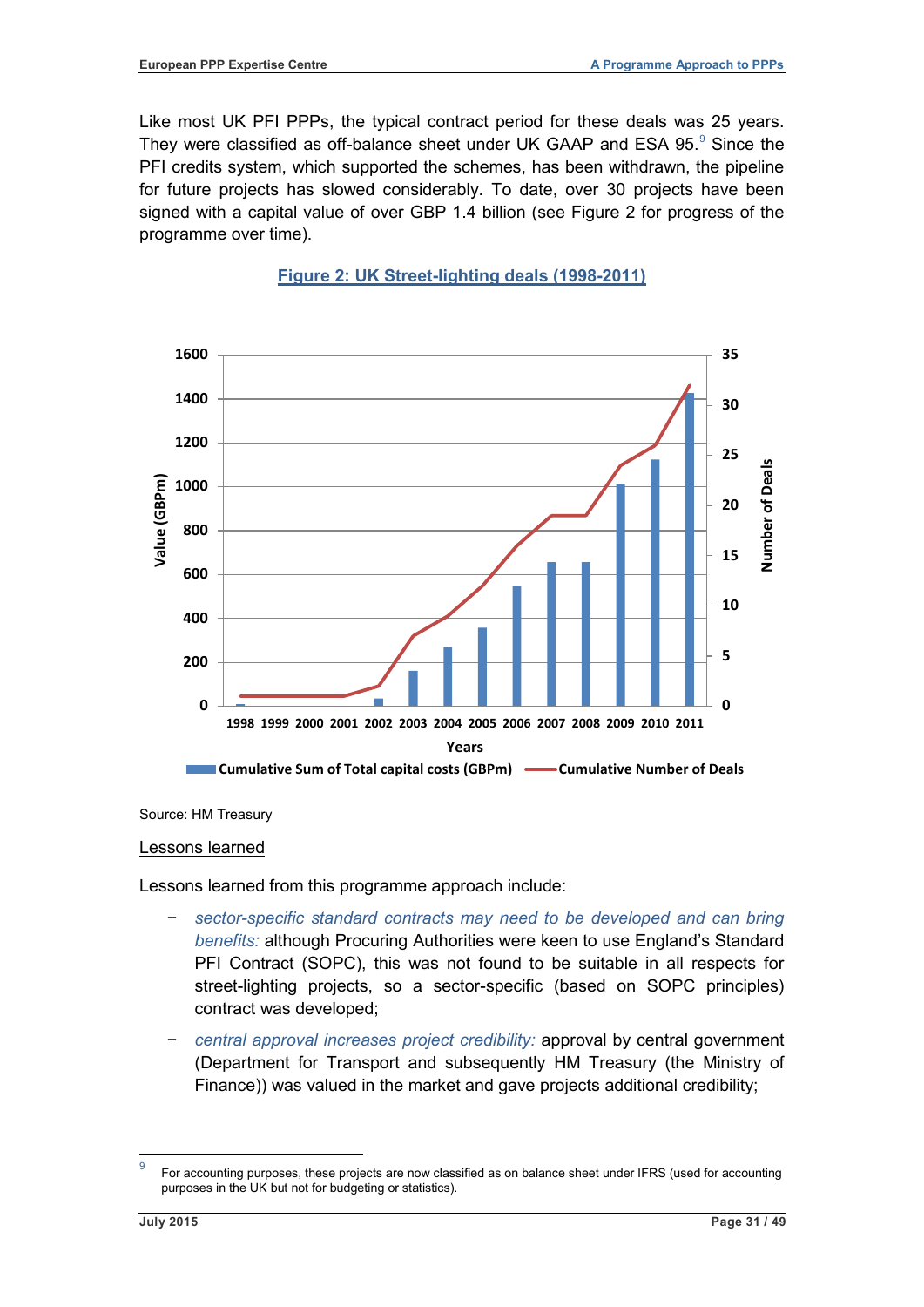- − *a pro-active financing strategy helps to deliver a project pipeline more effectively:* the Department for Transport did not initially approach potential lenders. Were it to embark on a similar programme of PPP procurement, it would now do so, to enable it to react more effectively to market changes and changes in the wider economic environment;
- market engagement should be seen as an ongoing process: although the quality of the contractors and lenders improved over time as a result of a smaller number of bidders specialising in the sector, there was a concern that such a concentration could limit competition in bidding for projects. If the programme had continued, the Department for Transport recognised it would have needed to consider a strategy to encourage additional bidders into the market (again this type of activity lends itself well to having a programme that can better take such a strategic approach);
- − *lessons from PPP programmes can be usefully transferred to conventional projects:* the lessons of better up-front street-lighting project preparation and the coordination of some of that activity at central level fed through to an improvement in conventional procurement in the transport sector more generally;
- − *local-level accountability needs to be maintained:* although a difficult issue for a programming authority to manage, accountability and decision-making needed to be maintained at the local level if project improvements and savings were to be generated during the operational phase of the project, especially given the local government nature of the street-lighting sector;
- − *a programme approach can lead to improvements in procurement times and costs:* although is it difficult to be absolute as to the effectiveness of the street-lighting programme in this respect, street-lighting projects experienced reductions in procurement times, from three years to 18 months, as the programme developed. In addition, the price per deal increased by less than inflation, suggesting that efficiencies were being generated. It also became clear over time that the programme approach stimulated innovation to the extent that the design of projects improved in areas such as energy efficiency savings and central management systems.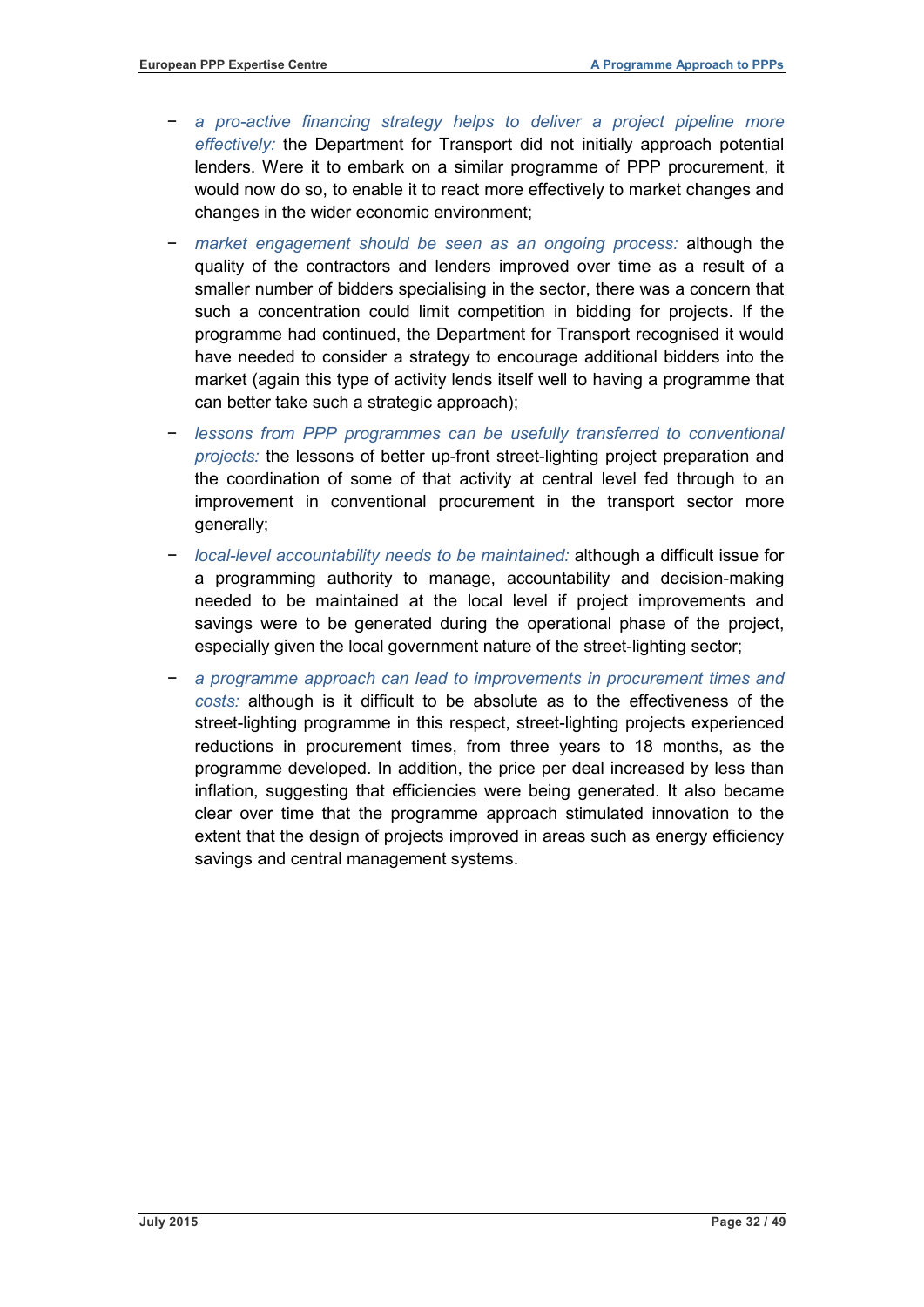# <span id="page-34-0"></span>**Case Study 2 – Sports Infrastructure (Flanders)**

#### **Background**

A study carried out by the Flemish authorities indicated that there was a large shortage of sports infrastructure across Flanders. However, as this was largely a matter devolved to local authorities, a mechanism had to be found to incentivise local authorities to invest in sports facilities. A sports infrastructure plan was therefore developed to use

#### **Case Study Highlights**

- − centralised funding to drive investment through PPPs
- − local projects procured jointly at national level
- − selective standardisation
- strong cooperation between key stakeholders

PPPs as a way to catch-up with the perceived backlog of investment. The plan targeted EUR 225 million of investment to meet 35% of the estimated requirement.

#### Programme implementation

The Flemish Government therefore took a programme approach to address this investment gap with the following key features:

- − *centralised funding:* a maximum of 30% of the availability fee paid by local authorities was subsidised by the Flemish Government. This brought a strong incentive for local authorities to implement projects which they otherwise might not have had sufficient resources to procure;
- − *joint procurement:* the projects were grouped as clusters of different types of infrastructure (e.g. artificial pitches, sports halls). Via joint procurement, a cluster of several (individual) projects was competitively tendered. For each cluster, a partner was selected and a special purpose vehicle (SPV) was established. If the price offered by the partner was higher than the initial price suggested by Government at the outset, individual authorities could remove themselves from the process. If not, authorities could only step out of the procurement by paying a penalty to the Government. This offered comfort to the bidders that these projects would reach financial close in a timely fashion;
- − *centralised preparation of documentation:* the Flemish Government prepared tender documentation and acted as the procuring authority. This saved resources by preparing one set of documentation for all projects. It also harmonised the approach and gave clarity to potential bidders, reducing the potential for problems in procurement and negotiation;
- − *standardisation where possible:* to enable a more straightforward procurement and construction process, the programme sought to impose standard output specifications whilst allowing variations in individual design at a local level; and
- − *coordinated approach of the key players:* the programme was set up as a cooperation between the Department of Culture, Youth, Sport and Media,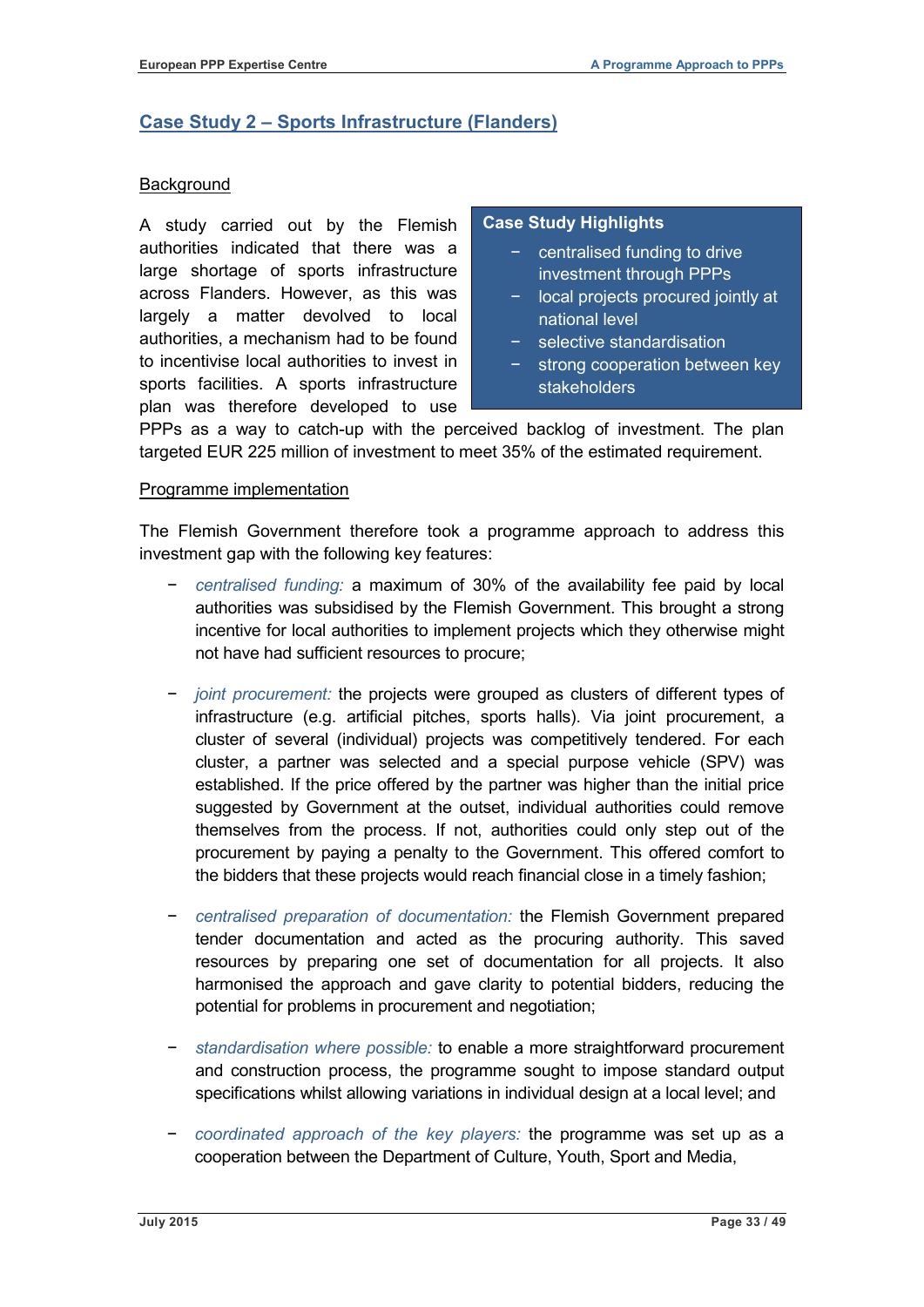the Flemish PPP Unit, BLOSO (sport administrators), PMV (an investment company owned by the Flemish Government focusing on investing in Flemish infrastructure) and, of course, the local authorities.

Local authorities were invited to participate in the programme in 2007 by making an application to the Flemish Government. An advisory committee was established to filter the applications on the basis of:

- − real need and demonstrable VfM;
- − 'non-exclusive use' to make sure that the facilities were multi-use;
- − 'accessibility to all' so that the facilities were widely available;
- − 'deliverability by late 2011' so that the projects needed to be delivered quickly; and
- − a 'balanced geographical spread' so that a wide area of Flanders would be able to access improved facilities.

The intention of the programme was to cluster projects to promote economies of scale benefits and raise awareness of the projects in a way that would not be possible on an individual project basis. The advisory committee therefore selected more than the required number of projects in order to enable clustering and remove projects that were not progressing sufficiently quickly. The programme contained clusters for artificial pitches and sports halls as well as individual contracts for swimming pools and multi-purpose sports halls.

The projects were structured as design-build-finance-maintain (DBFM) contracts for the artificial pitches, sports halls and swimming pools, and as design-build-financemaintain-operate (DBFMO) contracts for the multi-purpose sports halls. The contract term selected for the artificial pitches projects was 10 years (therefore no replacement was considered within the contract life). A contract term of 30 years was adopted for the other projects, which were procured using the negotiated procedure. The programme team found that bids offered more value than expected: they were either cheaper or better quality than specified in the tender (mainly in the case of the artificial pitches). Local-level negotiations were conducted on individual design and minor price issues.

#### Lessons learned

Lessons learnt from this programme approach include:

- − *a programme approach helps to achieve improved VfM:* both quality and price offered by bidders in the Flemish programme were better than anticipated in the tender documentation;
- − *the time between the call for interest for local authorities to enter the programme and the procurement of projects should be as short as possible:* once interest in the programme had been stimulated, it was important to maintain momentum of the process in the programme;
- − *the level of devolution needs to be carefully balanced and clustering of projects can be difficult:* some central control was essential to deliver a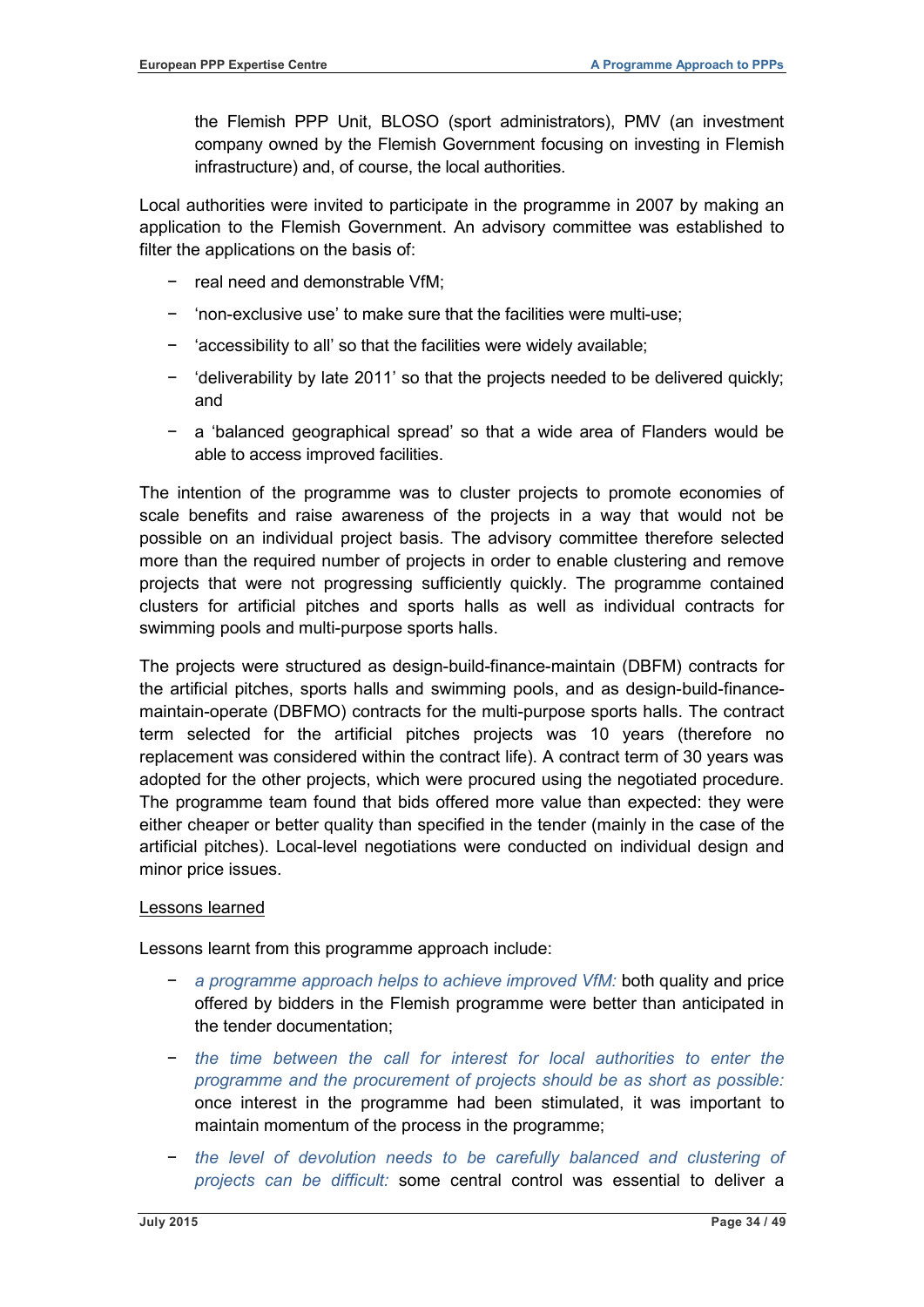consistent approach and economies of scale. This needed to be balanced with local accountability for the project in view of the fact that local authorities were close to many of the important project stakeholders (users in particular). Also they wanted to retain some control over how projects were developed as they would be responsible for managing the contracts over their lifetime;

- − *a programme approach may often be more suited to new build:* renovation of existing infrastructure required more individual solutions and therefore were difficult to standardise and group with other projects in terms of timing and documentation; and
- − *some types of infrastructure are more amenable to a programme approach than others:* whereas the artificial pitches were easy to procure, the bigger sports halls and swimming pools had to be more tailored to the requirements of individual local authorities and required more time to procure and negotiate.

For a number of reasons related to the lessons learned above, not all the projects anticipated at the beginning of the programme were delivered. Nonetheless the Flemish Government still successfully delivered 35 sports pitches, 9 sports halls and a multi-function sports centre through its innovative PPP programme.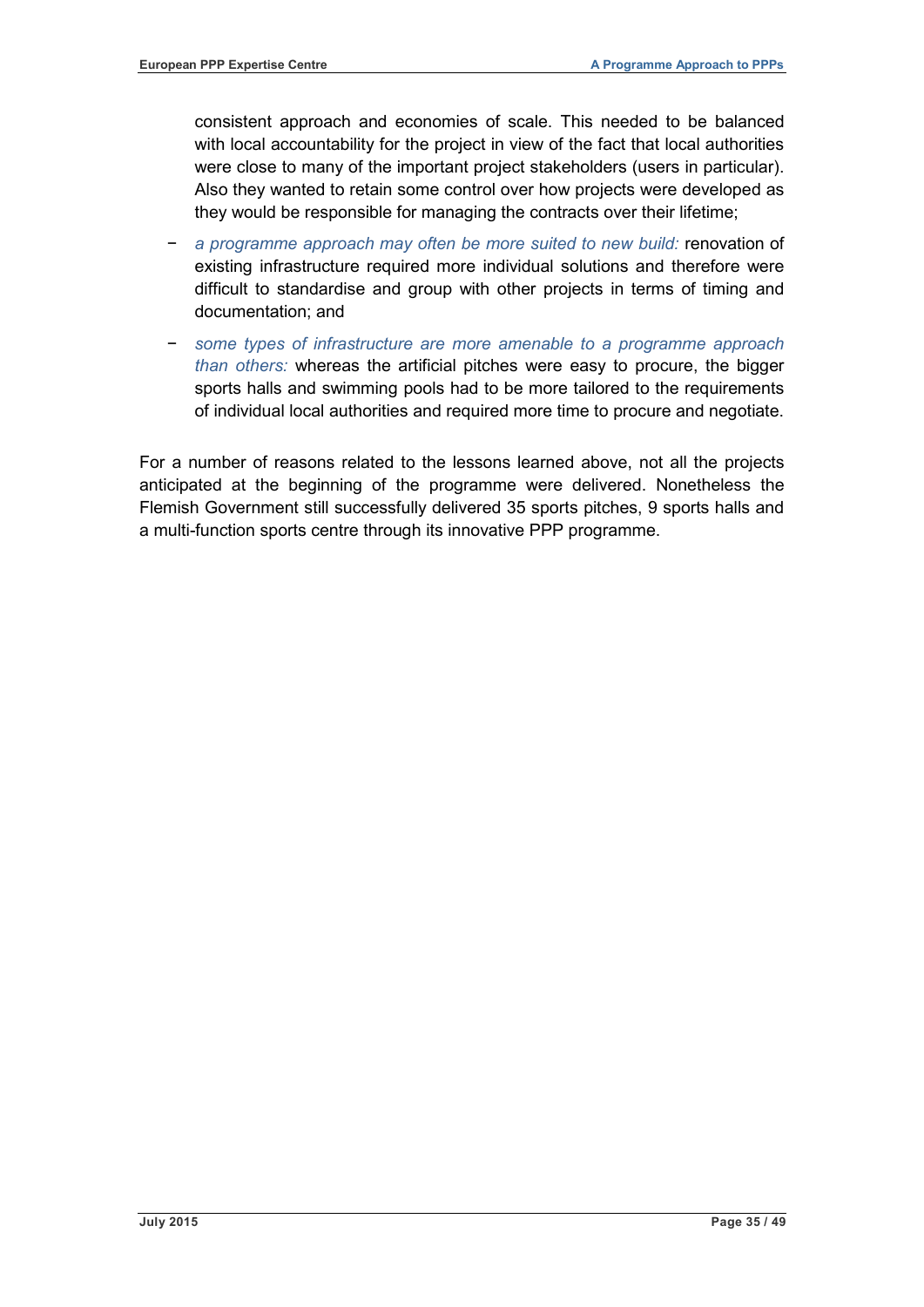# <span id="page-37-0"></span>**Case Study 3 – Prisons (France)**

#### **Background**

By the early 2000s France had accumulated a significant backlog in the maintenance, modernisation and expansion of its detention facilities. This backlog was due to a number of factors including persistent increases in the prison population over time, new European standards and the existing prison stock coming to the end of its asset life. Therefore in 2002, the Ministry of Justice decided to launch a

#### **Case Study Highlights**

- − agency created to deliver the programme
- − strong programme team with public and private experience
- − mix of PPP and non-PPP approaches
- − agency did both the preparation and procurement of projects

large investment programme supported by a dedicated budget of EUR 3.65 billion to build 13,200 new prison places and refurbish part of the existing ones. This programme would be a mix of PPP and conventional approaches.

The French Parliament voted through the so-called 'Law for Organising and Programming the Justice system' (LOPJ) which stated, among other issues, that the building programme would also outline and give specific rights to the Ministry of Justice. Derogations from the existing legal framework were included in order to:

- enable expropriation in acquiring the necessary land for construction;
- − outsource to the private sector wherever possible, excluding custody arrangements and the administrative management of prisoners; and
- − adapt the current rules regarding the mandatory use of public procurement for design and works and, therefore, be allowed to utilise a PPP approach if appropriate.

A number of motivations were publicised for using PPPs to upgrade French prisons, including:

- a good track record in using PPPs in the field of justice (a first initiative had been successful in the mid'80s - the so-called 'Chalandon Plan');
- − the need to act quickly, and at a large scale, while containing growth in the number of civil servants;
- − the technical complexity of some of the projects being proposed;
- − an interest in looking for an optimal risk allocation between public and private stakeholders; and
- − the need to speed-up the promotion of a performance culture within the public sector by working alongside the private sector.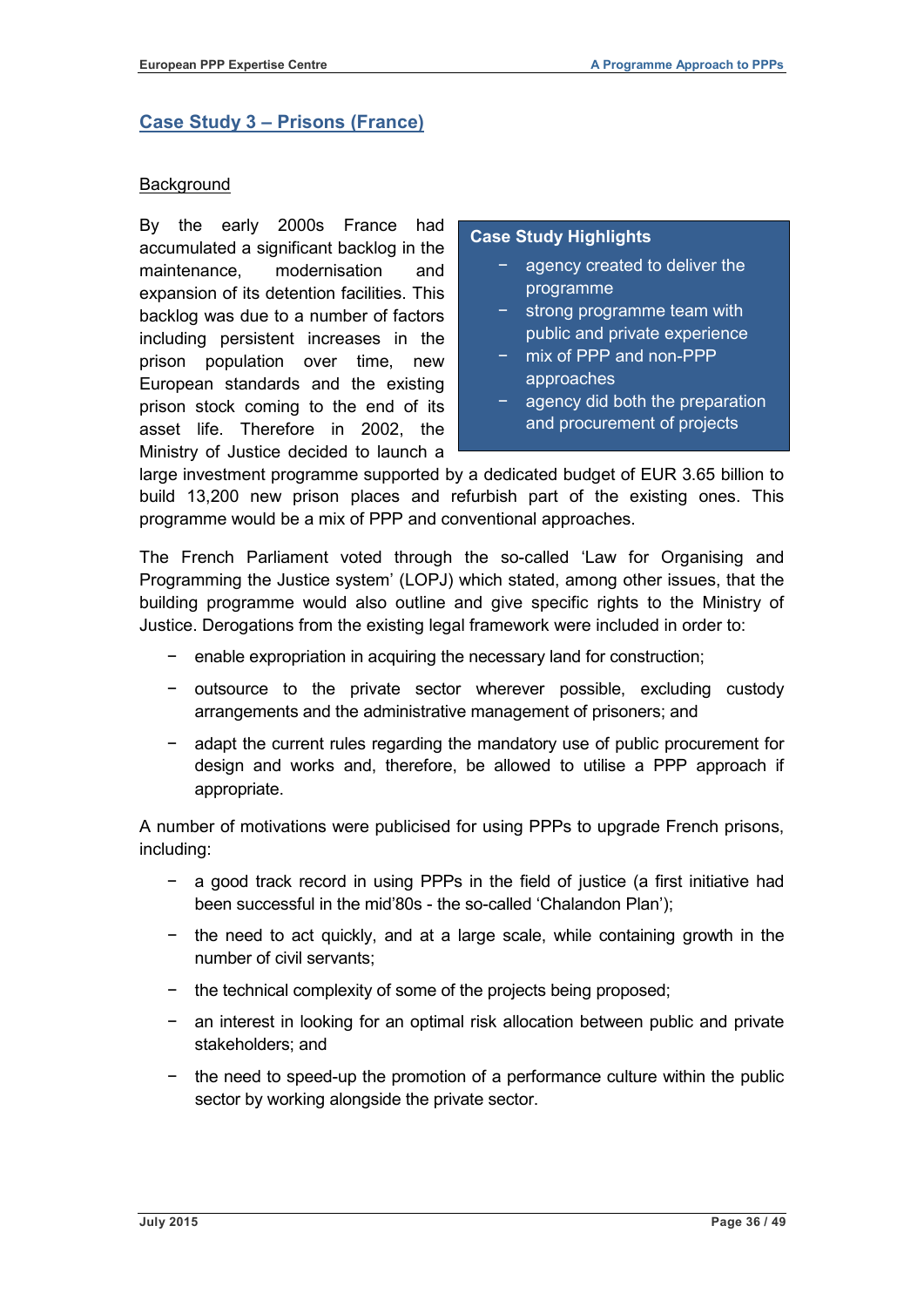#### Programme implementation

The implementation of this ambitious programme was entrusted to a dedicated public body called the 'Public Agency for Justice Real Estate' (APIJ). APIJ acted as an agent for the Ministry of Justice by managing the full spectrum of tasks such as: identifying available land, supervising the pre-feasibility and pre-design studies, procuring the PPP contracts, obtaining the necessary approvals from the Ministry of Justice and following up construction works until completion.

To meet its objectives, APIJ hired both public and private sector experts and built a multidisciplinary team which included architects, engineers, urban-planners, lawyers and, as appropriate, external advisers. The team was allocated to specific projects supported by a cross-cutting programme management team which coordinated the programme and shared best practice. Therefore the team was responsible not only for supporting the PPP procurement approach but also much of the pre-procurement project preparation work.

Due to the expertise it brought in and the central role it played, APIJ was able to streamline the procurement and delivery processes such as:

- − harmonised measurement of performance outputs;
- − optimal risk allocation to achieve best VfM; and
- − contract drafting which covered common public sector issues.

Once projects were in operation, responsibility was transferred to the Ministry of Justice's Prison Department, which was then tasked with ensuring contracts were managed efficiently at the local level.<sup>[10](#page-32-0)</sup>

Figure 3 below sets out the details of the programme which organised the procurement of 10 prisons into three lots from across France. Each lot was procured as a single contract using competitive dialogue which lasted 20 months on average. Competition is seen to have been maintained as each contract saw at least three consortia bidding.

As regards the legal framework, the earlier lots used the 'Temporary Occupation Allowance - Lease with an Option to Buy' (AOT-LOA) contract. This was subsequently replaced by the more advanced and versatile *Contrat de Partenariat* (CP) which was introduced into the French legal framework in 2004. This was because the AOT-LOA scheme did not allow the inclusion of some soft services within the contract which meant that, in addition to the core responsibilities of designing, financing, and building the assets, the contracts for lots 1 and 2 only covered maintenance, cleaning, energy and water. The CP scheme used for lot 3 offered additional flexibility to include a wider range of soft services (e.g. catering for prison officers and prisoners, vocational training, prison shops and the transfer of prisoners to courts or other prisons).

<span id="page-38-0"></span> $10$  The Prison Department's approach is set in more detail in the EPEC report on the management of operational PPPs. See [www.eib.org/epec/resources/epec\\_managing\\_ppp\\_during\\_their\\_contract\\_life\\_en.pdf](http://www.eib.org/epec/resources/epec_managing_ppp_during_their_contract_life_en.pdf)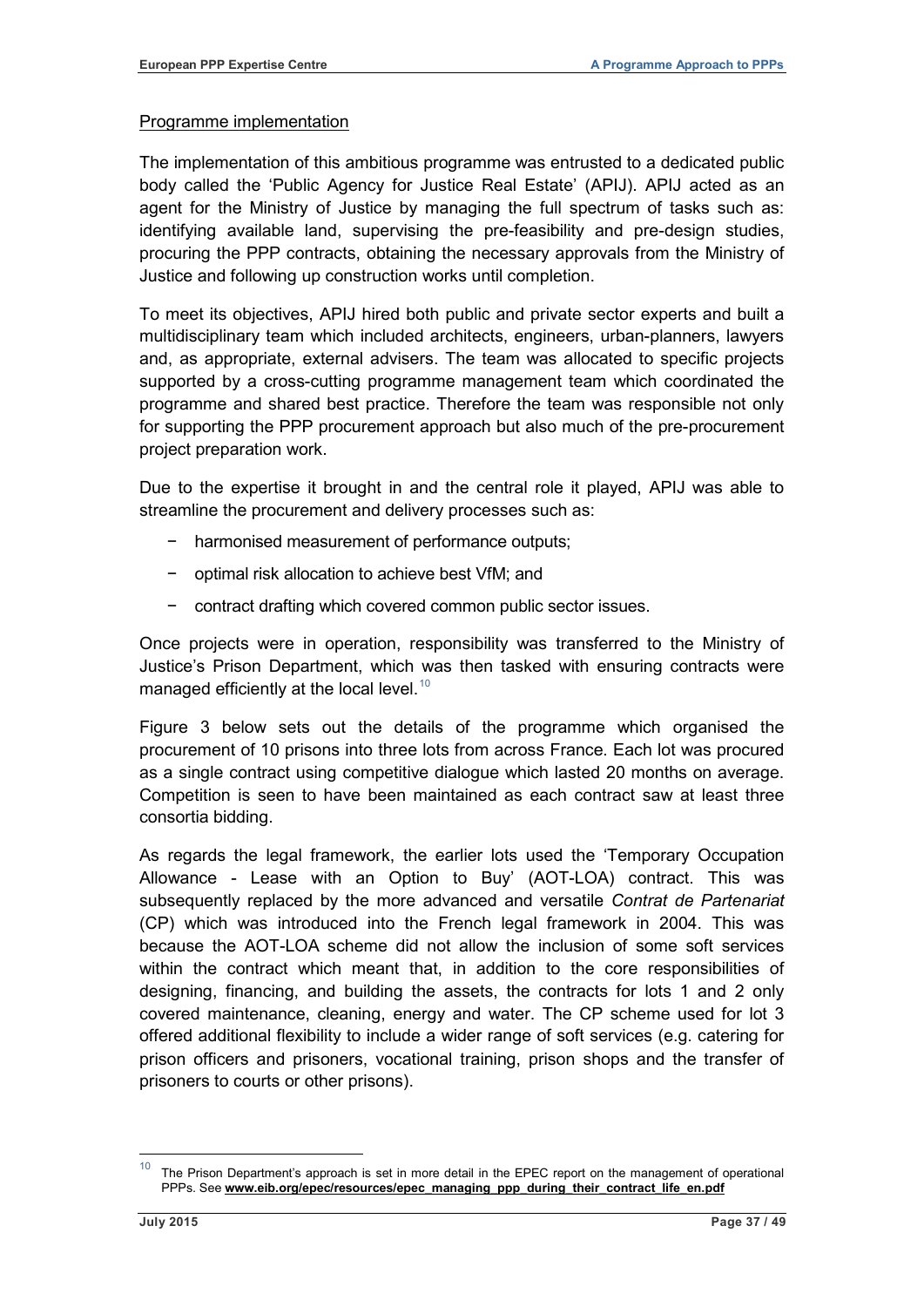All contracts were procured for a duration of 30 years (including both the construction and operational phases). In addition, although it was not mandatory for the AOT-LOA contracts, all the contracts were subject to an *ex-ante* assessment aimed at demonstrating they were delivering VfM.

| <b>Contracts</b> | Outputs                     | <b>Legal basis</b>        | Date of<br>signature | <b>Value of works</b><br>(EUR million) |
|------------------|-----------------------------|---------------------------|----------------------|----------------------------------------|
| Lot 1            | 4 prisons - 2,800<br>places | AOT-LOA                   | 2006                 | 297                                    |
| Lot 2            | 3 prisons - 1,700<br>places | AOT-LOA                   | 2006                 | 205                                    |
| Lot 3            | 3 prisons - 2,000<br>places | Contrat de<br>Partenariat | 2008                 | 312                                    |

# **Figure 3 – PPP lots within the '13,200 Prison Places Programme'**

#### Lessons learned

In 2010-2011, the programme was subject to a comprehensive review from the French national audit body. In this case study, a summary of their observations is provided, together with the feedback from stakeholders that had been operationally involved in the management of the programme. Areas for potential improvement, where they had a relevance to the programme approach, are also highlighted:

- − *by learning from the good and bad experience of previous projects a programme approach can lead to shorter procurement times:* the length of procurement through competitive dialogue was more than counterbalanced by the shorter construction periods delivered by the private partner. However, the review argues that with the programme approach, the competitive dialogue phase could have been managed more proactively by APIJ to reduce procurement times and costs further (e.g. removing weaker bids from the process at an earlier stage, and managing the phasing of projects within the programme more effectively);
- − *an effective and ongoing system of programme evaluation can ensure that lessons are learned for future projects:* it was observed that services to staff and prisoners in particular would have benefited from being re-tendered more frequently than was predicted when the programme was designed. As a further example, the approach to forecasting maintenance could also have been improved for future contracts. This would have ensured that the maintenance planning document drafted by APIJ, and contained in the contract, was better fit for purpose;
- − *the collection of data at programme level can help inform decisions on future projects in the programme:* the programme approach could have been used further to collect data to feed decision-making about the best solution for future projects in terms of public service delivery and negotiation with the market. This could also help to inform an *ex-post* evaluation of the outcome of a representative sample of fully publicly-managed prisons in comparison with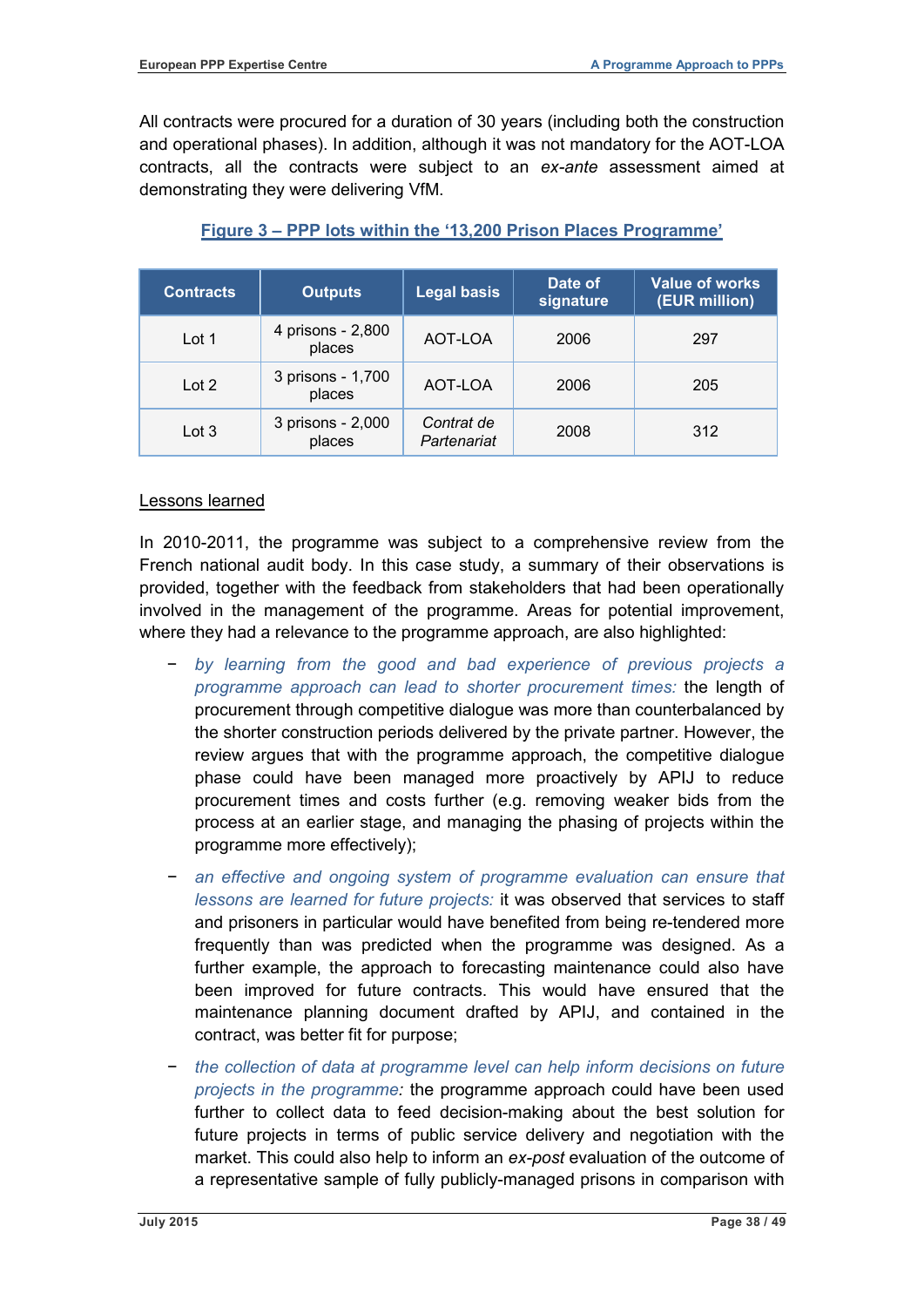those procured as PPPs. At the project level it could also improve the accuracy of future *ex-ante* VfM evaluations;

- − *a programme approach can help to strengthen the capacity of the public sector in the operational phase of projects:* management of the PPP contract by the public authority was judged to be essential in demonstrating that VfM had been achieved over the lifetime of the contract. For example, the programme approach could provide further opportunity for training at the local level and support of local contract managers by the dedicated programme unit. This would limit the risk of local contract managers failing to enforce the contract effectively or to deal with authority requested changes;
- − *if they are taking responsibility for procuring projects, programme managers need to ensure they have sufficient resources to simultaneously handle key phases across multiple projects:* completion by the private sector and acceptance of the new assets by the public sector are key milestones in the contract life. In the review it was considered that APIJ, through the programme approach, could have further coordinated and formalised approaches to handling these critical phases; and
- − *a programme approach, where there is a single point of contact, can facilitate the dissemination of good practice and ensure it is implemented effectively across future national programmes:* in order to leverage the experience from around the world, the opportunity was identified to share good practice with other countries that have also used PPPs for their prison programmes. This would have enabled a better use of the experience gained from prison projects in other markets.

The overall success of this first PPP prisons programme was widely recognised. In 2008, the French Government decided to launch a new PPP initiative to address the continuing need for prison capacity. Figure 4 below sets out the characteristics of the subsequent set of contracts. The original programme's success also meant that the PPP approach has since been extended to other buildings in the justice sector, such as court buildings.

| <b>Contracts</b> | Outputs                     | <b>Legal basis</b>     | Date of<br>signature | <b>Value of works</b><br>(EUR million) |
|------------------|-----------------------------|------------------------|----------------------|----------------------------------------|
| Lot A            | 3 prisons -<br>1,600 places | Contrat de partenariat | 2012                 | 320                                    |
| Lot B            | 1 prison - 600<br>places    | Contrat de partenariat | 2012                 | 90                                     |

#### **Figure 4 - Content of the 2008 prison programme**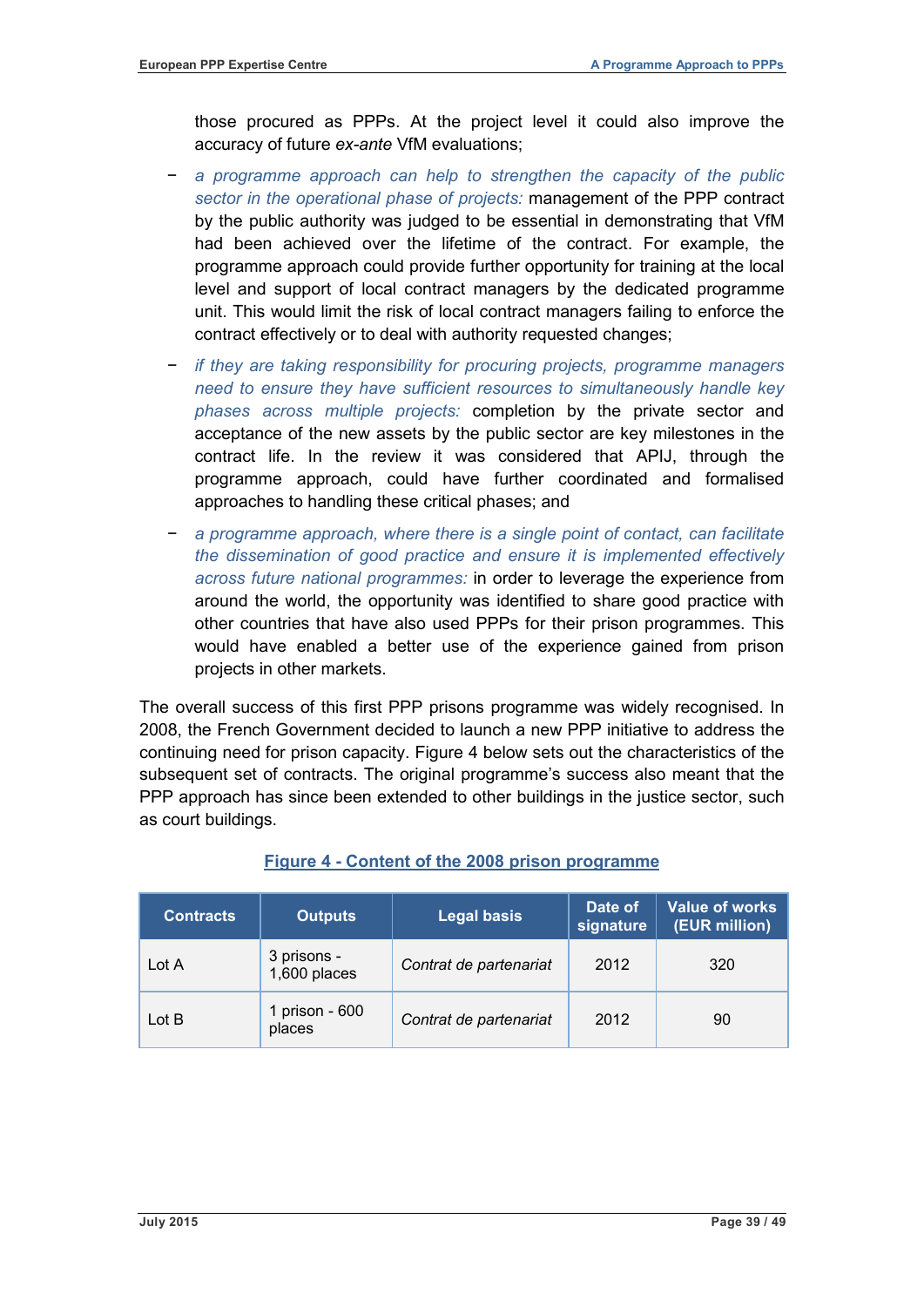# <span id="page-41-0"></span>**Case Study 4 – Waste (England)**

#### Background<sup>[11](#page-38-0)</sup>

The Department for Environment, Food and Rural Affairs (DEFRA) developed a PPP programme for municipal waste treatment in response to the introduction of the EU Landfill Directive of 1999. The Directive set targets for each Member State to reduce the amount of biodegradable municipal waste sent to landfill by 2020 with infraction penalties if these are not met. In the Government's analysis of UK

#### **Case Study Highlights**

- − successful in delivering projects to meet EU Directive timeline
- − agency brought local and national players together
- − programme used transactors to support individual projects
- − soft control of technical solutions proposed at local level

recycling and waste levels, it was estimated that there were over six mega-tonnes per annum of treatment capacity required if the targets were to be met.

Given the time required and the scale and risks of the challenge set by the Directive, it was believed that the private sector could play an important role in helping to deliver the programme of investment. Technology risk is a key feature of this sector and VfM was expected from transferring this (and other) risks to private sector providers. DEFRA secured funding from HM Treasury and, in 2006, established a programme delivery unit dedicated to supporting the delivery of the Waste Infrastructure Delivery Programme (WIDP).

#### Programme implementation

Key implementation features of WIDP included:

- − *coordination of different public bodies:* WIDP and its programme unit brought together the resources and roles of DEFRA, Partnerships UK (later [Infrastructure UK,](http://webarchive.nationalarchives.gov.uk/20130321224818/http:/www.hm-treasury.gov.uk/ppp_infrastructureuk.htm) a unit within HM Treasury[\)](http://webarchive.nationalarchives.gov.uk/20130321224818/http:/www.partnershipsuk.org.uk/) and [Local Partnerships](http://webarchive.nationalarchives.gov.uk/20130321224818/http:/www.localpartnerships.org.uk) (itself a partnership between HM Treasury and the Local Government Association which represents local authorities);
- − *project funding* through a funding allocation process to approved projects which resulted in around GBP 2 billion of support for 29 projects (equating to over GBP 4 billion of support when adjusted for inflation over the lifetime of the projects). Figure 5 illustrates the steady rise in projects over time;
- − *information sharing* on [other PPP projects \(both in the waste sector and more](http://webarchive.nationalarchives.gov.uk/20130321224818/http:/www.defra.gov.uk/environment/waste/local-authorities/widp/pfi-projects/)  [widely\) to ensure sharing of best practice in the preparation, application and](http://webarchive.nationalarchives.gov.uk/20130321224818/http:/www.defra.gov.uk/environment/waste/local-authorities/widp/pfi-projects/)  [contracting process](http://webarchive.nationalarchives.gov.uk/20130321224818/http:/www.defra.gov.uk/environment/waste/local-authorities/widp/pfi-projects/) and the benchmarking of key market prices;
- − *provision of dedicated 'transactors'* to give guidance and support to individual authorities on their projects (both PPP and non-PPP) throughout the procurement process and in the operational phase; and

<span id="page-41-1"></span>See [www.localpartnerships.org.uk/our-work/infrastructure/end-of-landfill](http://www.localpartnerships.org.uk/our-work/infrastructure/end-of-landfill)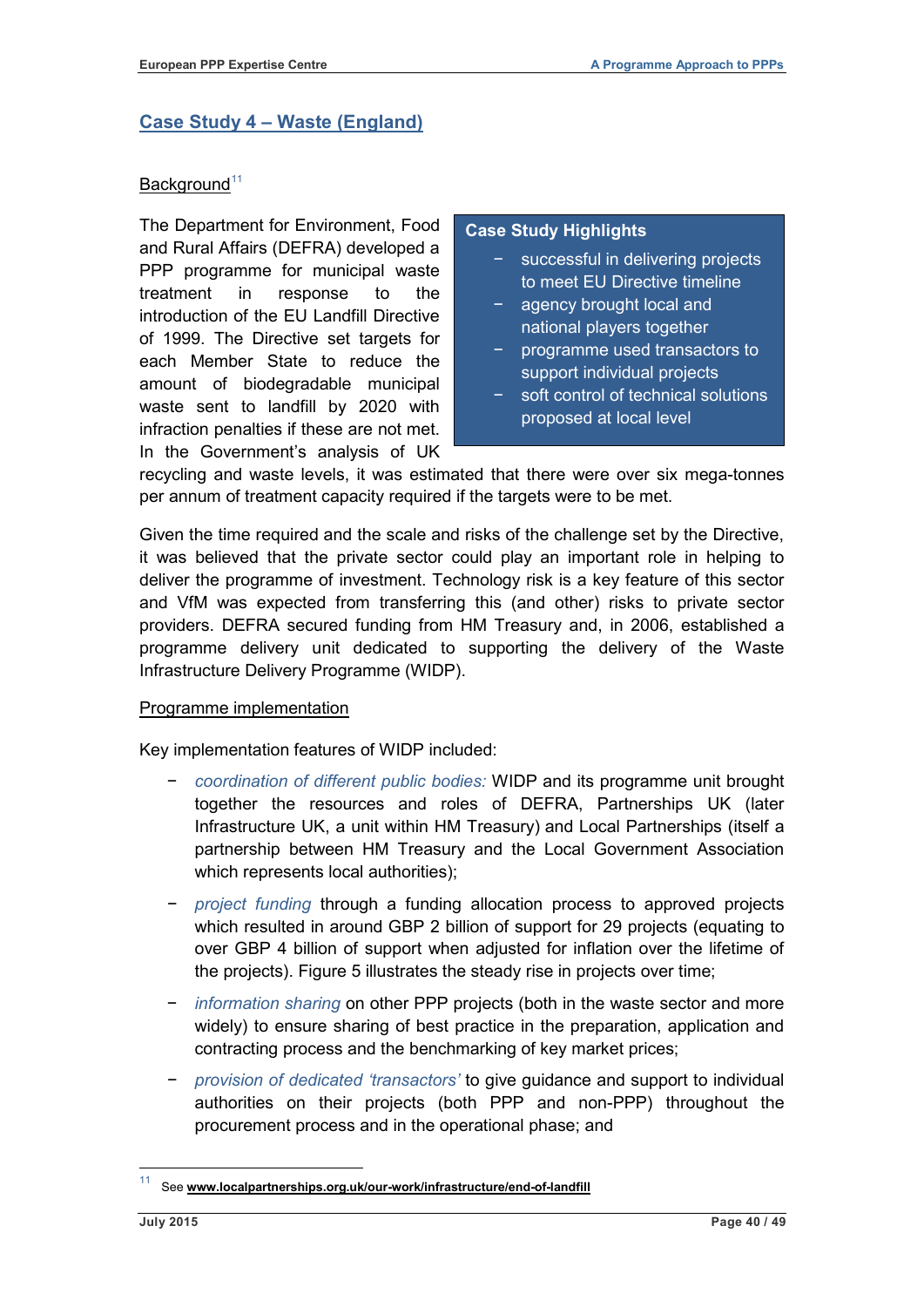− *[generic guidance](http://webarchive.nationalarchives.gov.uk/20130321224818/http:/www.defra.gov.uk/environment/waste/local-authorities/widp/widp-guidance/) and standardised documentation* for waste infrastructure projects, including a standard contract. A procurement pack was developed for waste projects comprising eight modules: planning, options appraisal, project governance, prudential borrowing, output specification, payment mechanism, project agreement and joint working.<sup>[12](#page-41-1)</sup>

#### **Figure 5: UK waste PPP deals (1997-2013)**



Source: HM Treasurv<sup>[13](#page-42-0)</sup>

WIDP transactor support was made available through the signing of a memorandum of understanding between the local authority procuring the project and the WIDP programme unit. Under this arrangement, transactors were made available free to local authorities for an agreed period of time to supplement skills available within the authority. Areas where transactors (who were usually part of the WIDP programme team) typically provided support included:

- − procurement;
- − contract management;
- − governance/quality assurance;

<span id="page-42-1"></span><span id="page-42-0"></span><sup>12</sup> See **<http://www.affinitext.com/lppp/>** (registration required)

See [webarchive.nationalarchives.gov.uk/20130129110402/http:/www.hm](http://webarchive.nationalarchives.gov.uk/20130129110402/http:/www.hm-treasury.gov.uk/ppp_pfi_stats.htm)**[treasury.gov.uk/ppp\\_pfi\\_stats.htm](http://webarchive.nationalarchives.gov.uk/20130129110402/http:/www.hm-treasury.gov.uk/ppp_pfi_stats.htm)**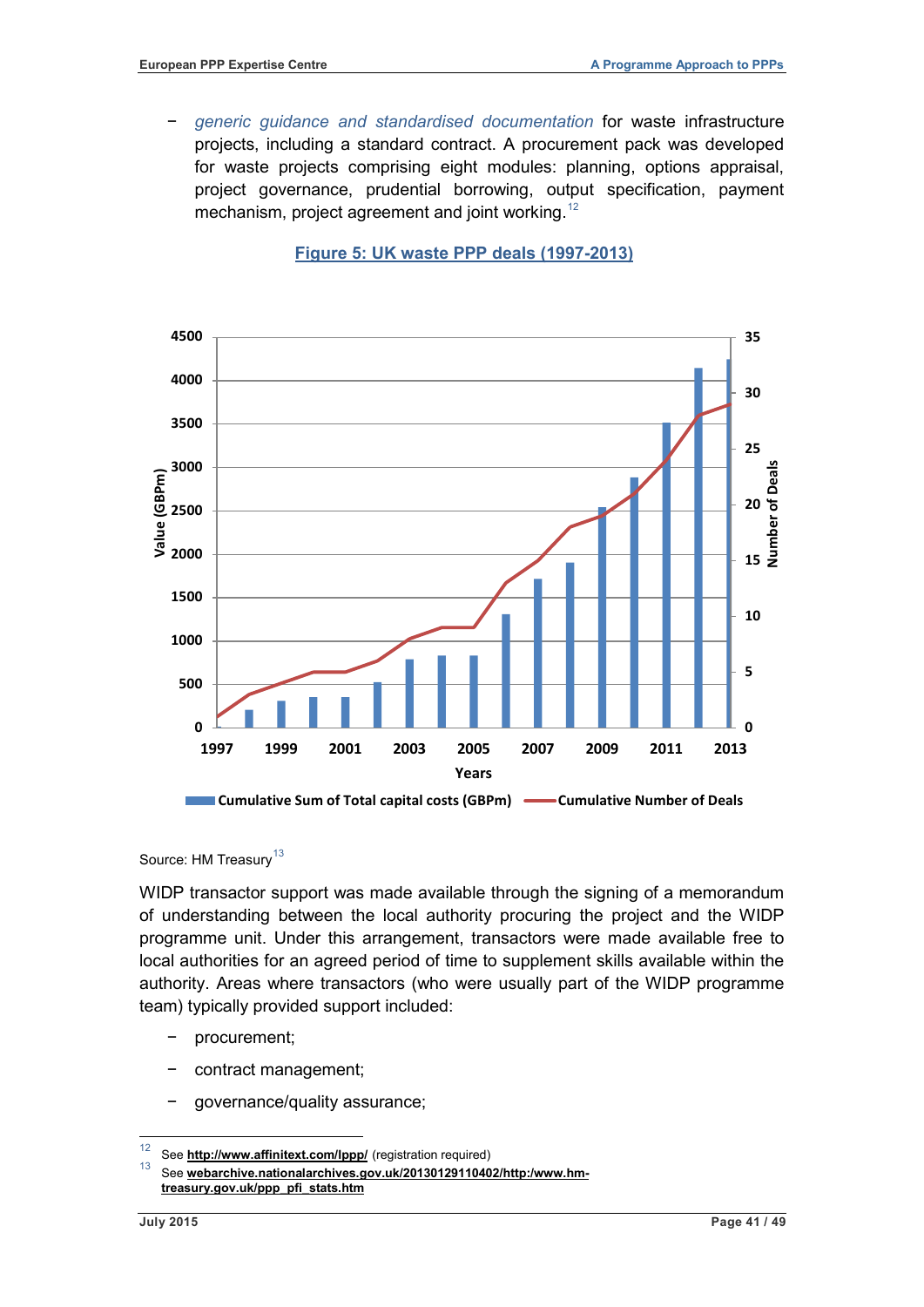- sector knowledge, including waste treatment technology options;
- finance knowledge;
- − project finance;
- − planning applications;
- − negotiations;
- − project management;
- liaison with central government;
- − contacts with industry;
- − DEFRA policy;
- − multi-authority projects; and
- policy issues.

The procurement of projects was structured in different funding rounds in order to manage private sector capacity for what were quite large projects by capital value (see Figure 6). However, this proved more difficult to maintain with the significant differences that existed between the projects, such as the procurement times involved, so that projects progressed at different speeds at key project phases. Contracting was managed by the local authorities. Due to the complexities of the sector (e.g. obtaining local planning permission for the waste treatment site), waste projects in general can take up to 10 years from pre-procurement through to construction (i.e. going through planning, business case development and procurement).



**Figure 6: UK waste PPP deals by capital value (1997-2013)**

Source: HM Treasury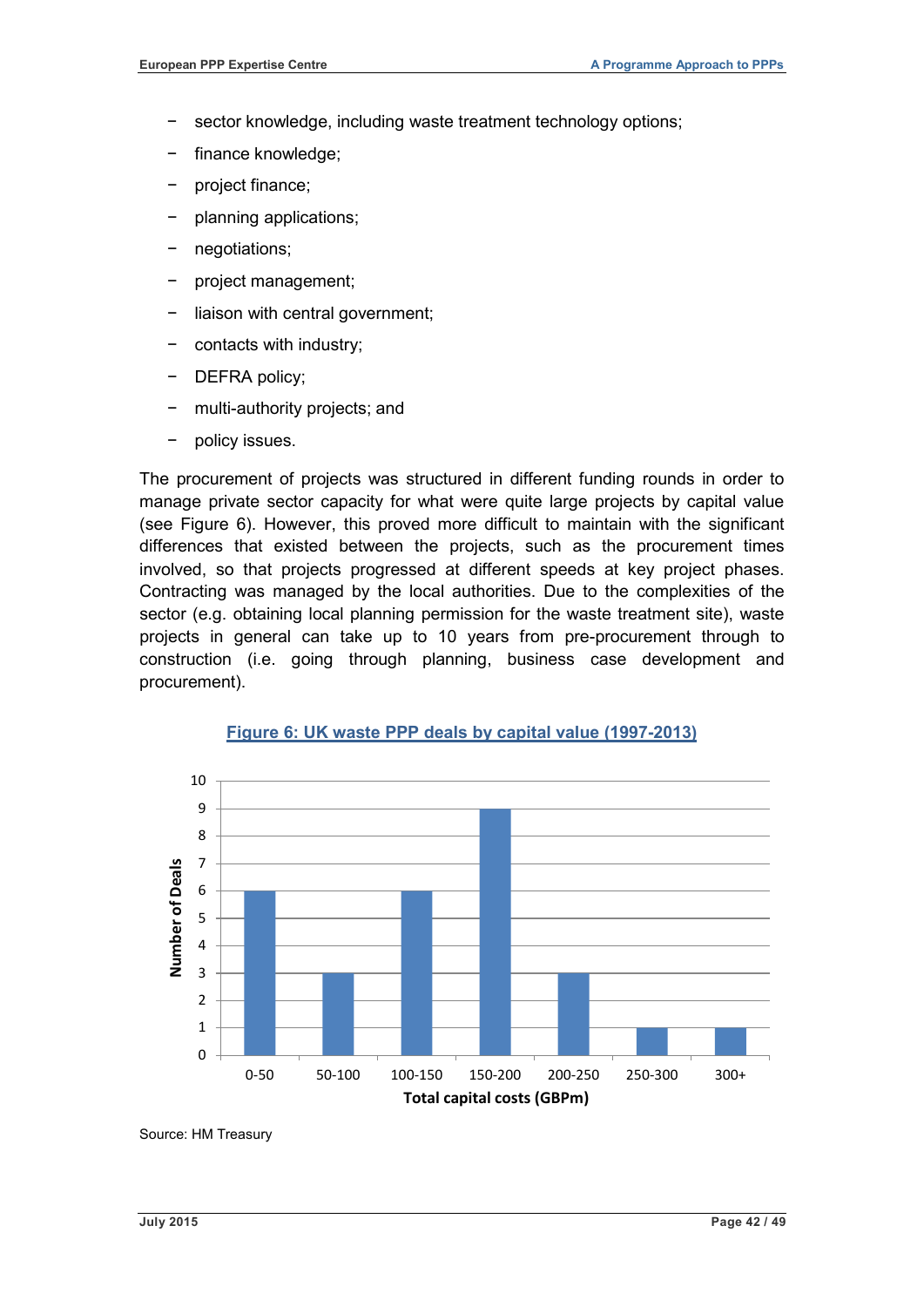The WIDP unit also provided significant support post contract signature to check that projects met their objectives and local authorities had the support they needed. In particular the unit:

- − provided strong guidance and support to local authorities through methods such as contract management guidance and a VfM reporting system;
- − ensured projects followed best practice using approaches such as contract management review;
- − assisted local authorities in developing in-house capacity through the provision of training courses and network events;
- − optimised/maintained the public/private contract relationship by intervening in projects where necessary and operational savings reviews; and
- − collected and synthesised data from local authorities.

#### Lessons learned

Although a formal programme evaluation is still due, the following would appear to be some of the key lessons learned from the waste programme:

- − *a programme approach can help to address capacity issues particularly where complex projects demand more support:* the complexity and novelty of many of the waste projects often presented capacity challenges for local authorities. The dedicated sector-specific support provided by WIDP was therefore able to ensure that authorities had ready access to capacity and capability to supplement their own resources;
- − *programmes can help to encourage collaboration and grouping of need:* the collaboration between different local authorities ensured that project sizes were sufficient to generate economies of scale and quicker, more efficient, delivery of infrastructure. A central support body like the WIDP unit was able to help facilitate this;
- − *a programme unit can also support a consistent and bankable approach to key project risks:* in the case of the waste projects, the choice of the processing technology was important, but the chosen solution needed to be bankable. The WIDP unit enabled local authorities to interrogate technical solutions and avoid taking projects to market with untested, and therefore un-bankable, technologies;
- − *programmes should help to improve communications with, and management of, key stakeholders:* locally driven planning issues and concerns over methods to dispose of waste, such as incineration, can cause considerable delays in procurement. Effective communications both locally and nationally are required to mitigate concerns that are raised. The programme could have made more of an effort at a national level to raise awareness of the benefits of the waste programme as a whole and allay the wider non-project specific concerns of, for example, NGOs;
- − *programmes can be effective in managing the project pipeline and encouraging market development:* managing the pipeline of projects and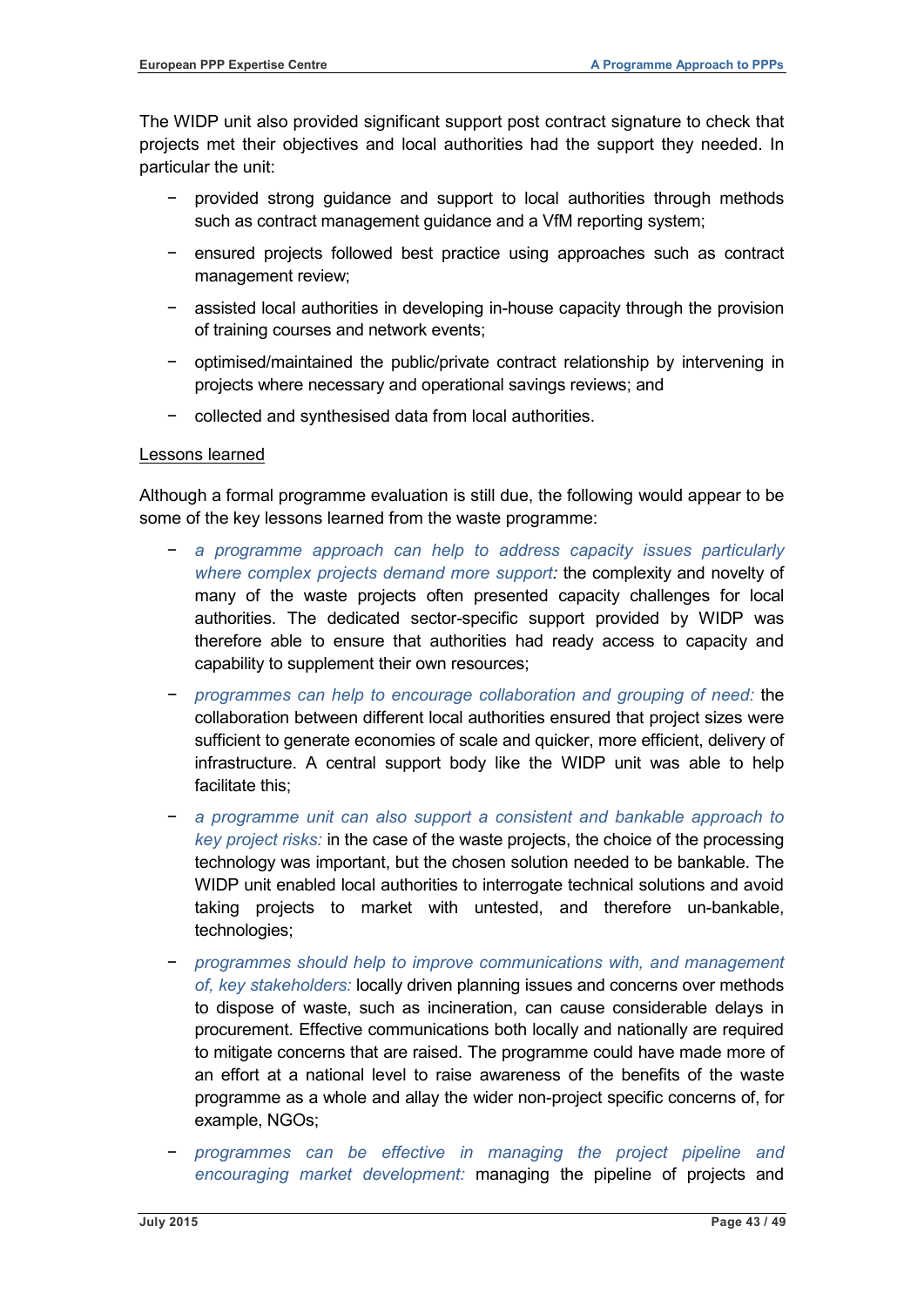providing a predictable deal-flow can help to ensure that private sector capacity is more effectively managed and incentivised than it might otherwise be. This can include a market management action plan focused on the deliverability of the programme as a whole, rather than on piecemeal funding of projects. WIDP did this by organising funding in rounds and prioritising projects within the overall programme according to impact and deliverability. The WIDP unit also provided forward-looking information to the market on the development of the programme;

- − *programmes can be used to help provide greater certainty of funding:* The provision of central government funding for such a complex sector (through PFI credits), with resources to support projects during procurement, incentivised local authorities to participate, work together and conform to certain standards, such as using sector-specific standard contract terms; and
- − *a programme approach can encourage the provision of support throughout the project cycle:* WIDP provides support to local authorities in monitoring projects in operation and managing the PPP contracts. This ensures that the original objectives of the project are delivered, that they are supported in generating further efficiencies and savings, and that these lessons are shared between other projects in the programme.

WIDP has largely delivered most of the projects that are required to meet the 2020 landfill targets. The fiscal situation in the UK also resulted in revisions to landfill projections and a reduction in the amount of infrastructure ultimately required. With the number of projects being centrally supported now reduced, WIDP's work is now primarily focused on supporting the operational phase of projects.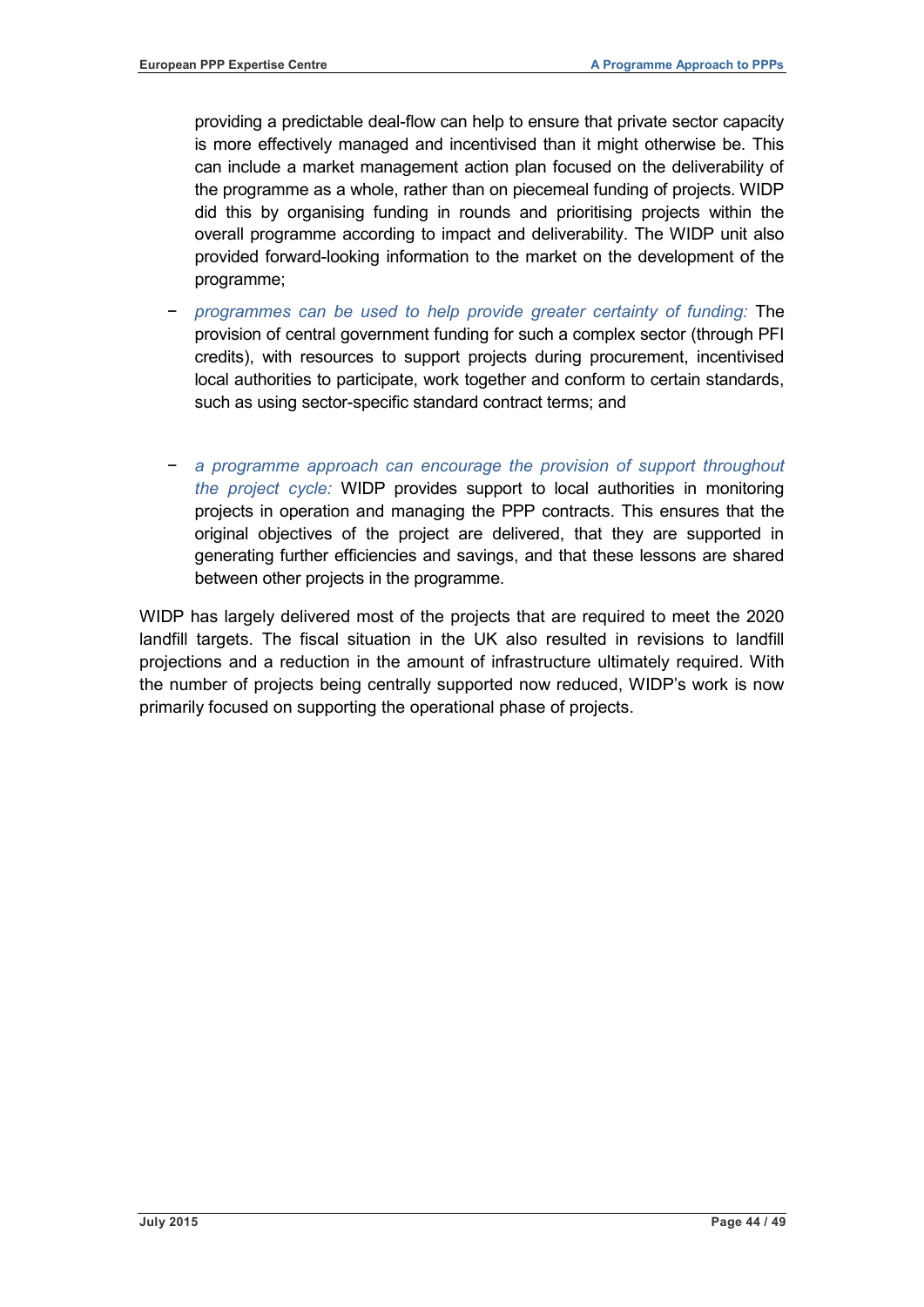# <span id="page-46-0"></span>**Case Study 5 – Locks (Netherlands)**

#### **Background**

The Ministry of Infrastructure and the Environment (the Ministry) is responsible for ensuring that the building and maintenance of infrastructure meets policy objectives in the Netherlands. This includes the continued development of the network of inland waterways.<sup>[14](#page-42-1)</sup> These priorities are set out by a Directorate within the Ministry in accordance with the

#### **Case Study Highlights**

- − programme management through the whole project cycle
- − resource and experience largely kept within the public sector
- − centralised EU grant application process
- active market management

Government's Multi-Year Investment Programme (MIRT).

The Rijkswaterstaat is the executive arm of the Ministry and is responsible for the design, construction, management and maintenance of the main infrastructure facilities in the Netherlands. Once a project is judged to be ready to move from the MIRT planning phase to procurement, it becomes the responsibility of the Rijkswaterstaat. Once the Rijkswaterstaat receives a project, it will begin the process of preparing the project for market which will include drafting contractual terms and seeking the necessary permissions, such as environmental permits. The Rijkswaterstaat itself is divided into regional divisions. Regional project directors are responsible for their projects, supported where needed at the national level.

The Netherlands has a strong track record in PPPs and authorities are generally comfortable in assessing where a PPP approach might be beneficial against alternative approaches. The MIRT had identified a number of in-land and sea-based lock projects that needed to be delivered over the next few years. A PPP approach was considered likely to be the best way of delivering many of these complex projects on time and on budget. Given a constrained market for these types of projects and their complexity, the Ministry decided that a programme approach would enable the Rijkswaterstaat to save both time and money and improve VfM when compared to a non-programme approach by:

- − carefully managing the introduction of projects to the market in a sequential form to avoid higher costs and risks to delivery by the private sector;
- − collecting data to enable the comparison between projects over time, such as costs and contractual terms, and make improvements;
- − standardising contractual terms wherever possible whilst recognising the different peculiarities of individual projects (e.g. the needs of a sea-based lock versus one on an inland waterway);

<span id="page-46-1"></span>See [www.government.nl/ministries/ienm/organisation](http://www.government.nl/ministries/ienm/organisation)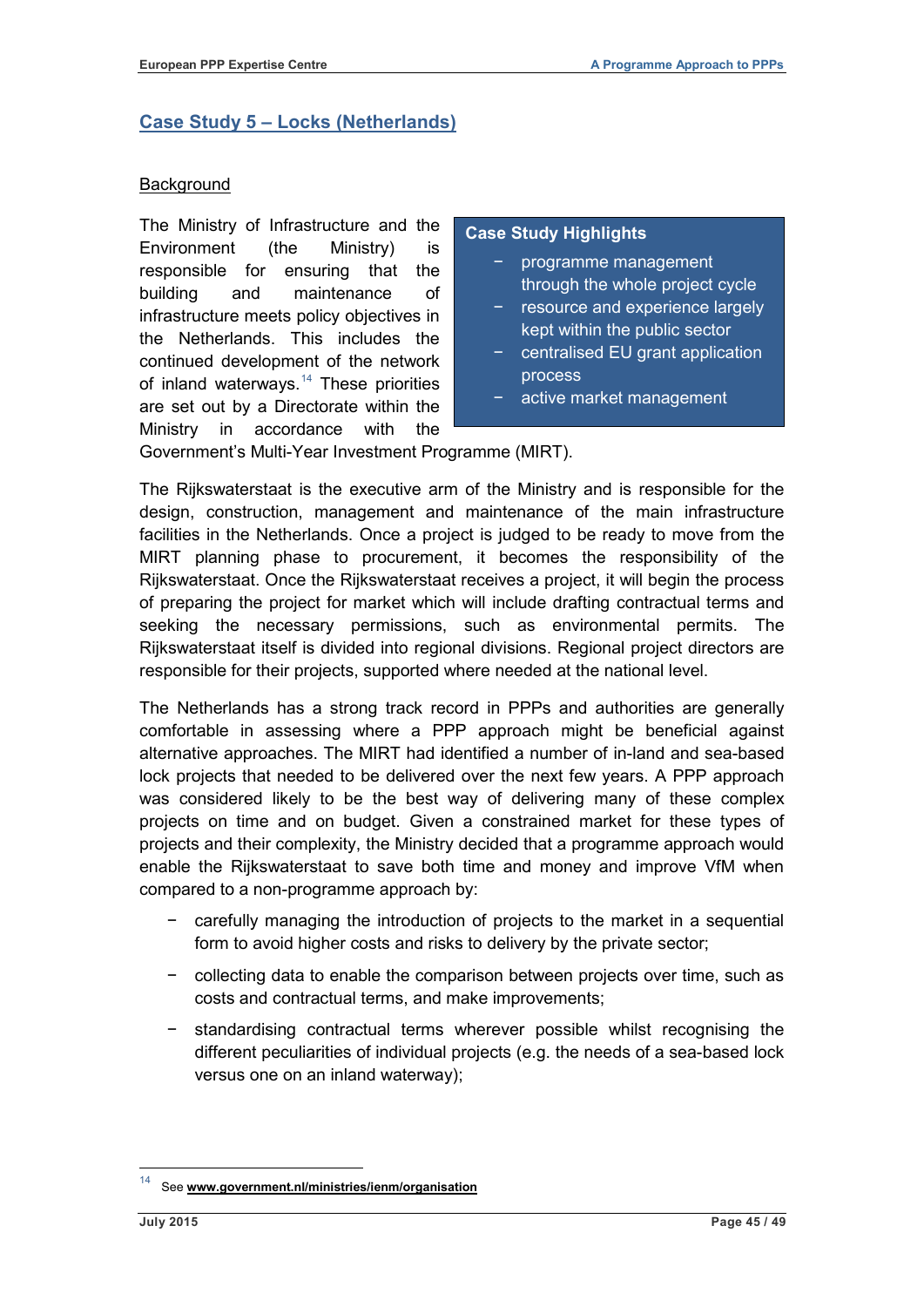- − generating economies of scale by interacting with the market on a programme rather than on a separate individual project basis, thereby reducing tendering costs for both the market and the Rijkswaterstaat;
- − spreading limited human resources and public sector expertise more efficiently between projects; and
- − ensuring a more efficient and effective management of Trans-European Network Transport (TEN-T) grant applications.

Market feedback had also indicated a programme approach would be likely to encourage greater participation from the market and help the private sector's business planning, because of the uniformity and predictability of future projects. Such an approach would also make it worthwhile for bidders to invest time in understanding the programme in order to bid successfully for future projects.

#### Programme implementation

Key implementation features include:

− *quality control:* the programme involves a gateway review approach to managing projects through different stages, assessing what can be delivered and by when. At each review gate, guidelines have to be followed and individual projects cannot not move to the next step in the project cycle they fail to do so. Five projects have so far been identified by the programme for implementation by 2020 worth collectively over EUR 3.2 billion (excl. VAT) see Figure 7 below;

| <b>Name</b>    | <b>Type</b>        | Cost (EUR m) | <b>Status</b>                              |
|----------------|--------------------|--------------|--------------------------------------------|
| Limmel         | Inland Lock        | 60-70        | <b>Financial Close</b><br>Q1 2015          |
| <b>Beatrix</b> | <b>Inland Lock</b> | 200-225      | <b>Pre-Qualified Proponents</b><br>Q1 2015 |
| Eefde          | <b>Inland Lock</b> | 60-70        | Launch estimated<br>Q3 2015                |
| <b>IJmond</b>  | Sea Lock           | 800-900      | Preferred bidder<br>Q3 2015                |
| Afsluitdijk    | Sea Defence        | 800          | Launch estimated<br>Q4 2015                |
| Gent-Terneuzen | Sea Lock           | 1,000*       | Launch estimated<br>Q4 2015                |

#### **Figure 7: Projects in the Programme**

\*together with Flanders, no longer as a PPP Source: Rijkswaterstaat<sup>[15](#page-46-1)</sup>

<sup>15</sup> See **<http://rijkswaterstaat.nl/water/>**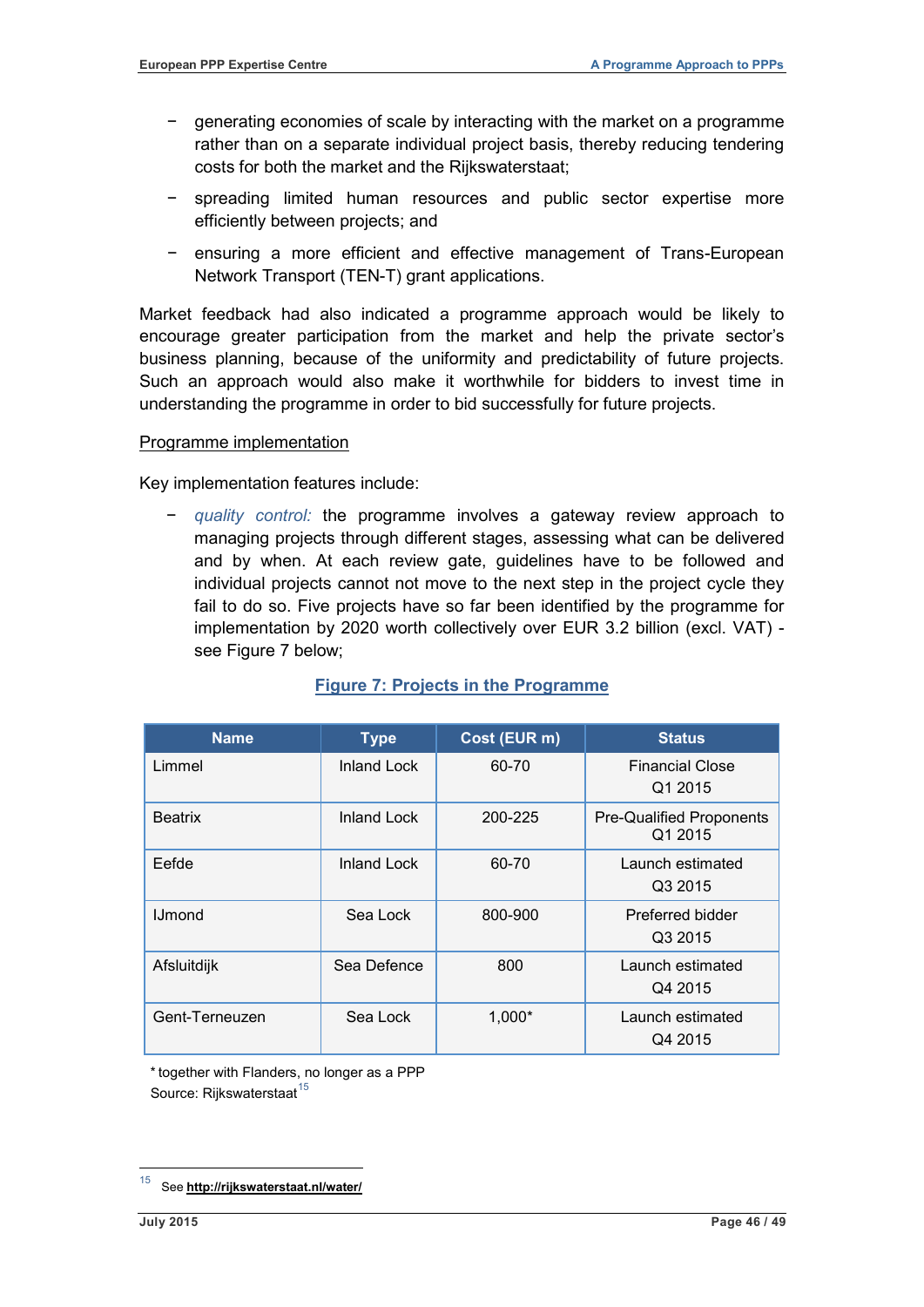- − *standardisation:* establishing a standard contract is important and it took over a year to prepare before any individual project was launched. A standard availability-based contract is available for road projects. However, for locks the concept of availability is different: the multi-functional nature of the locks, for example, as flood defences as well as a means of transport, means that a simpler availability payment regime used in the roads sector is unlikely to be appropriate. Despite the differences between the different lock projects themselves, most of the contractual terms are likely to be the same across the different projects;
- market engagement: in engaging with the private sector so far, the programme team held bidders and market information days. As this is a sector with limited market interest, only five to ten core bidders (both domestic and international) could be relied on to participate. The programme team did not hold separate stakeholder events for financing issues as responsibility for this was considered to be that of the project sponsors;
- − *staffing:* the staffing structure of the programme is relatively straightforward. The programme is coordinated by a Programme Director to whom the rest of the team of specialists and managers report;
- *matrix approach:* the programme is a temporary cooperation between the relevant Rijkswaterstaat staff delivered in a matrix structure rather than a stand-alone and separate programme department. Once the programme is complete, the experience gained should be able to be deployed in other projects more widely across the Ministry;
- − *development of internal expertise:* apart from the appointment of advisers on specific issues at a project level, such as finance (for which there is a framework arrangement), the major work is performed by public sector employees of the Rijkswaterstaat. All the technical, procurement and management expertise required is deemed to be available within the Rijkswaterstaat. This encourages Rijkswaterstaat staff to develop their expertise on projects and enables them to apply lessons learned on more than one project when moving from one project to the next. The programme approach not only allows for the development and recycling of internal expertise but also allows for limited resources to be spread more efficiently through the sequence of projects;
- − *operational support:* although ultimate responsibility for operating the locks is with the regional teams, an ongoing role for the programme team is anticipated to support the programme during the operational phase. Individual regional-level project directors are each responsible for their own project throughout the procurement and contract management stages, ensuring continuity and a clear understanding of the contract terms over the contract life;
- − *use of contracting specialists:* to improve the procurement processes, the programme team use contracting specialists from the Rijkswaterstaat's dedicated Procurement Department to evaluate bids during the tender process; and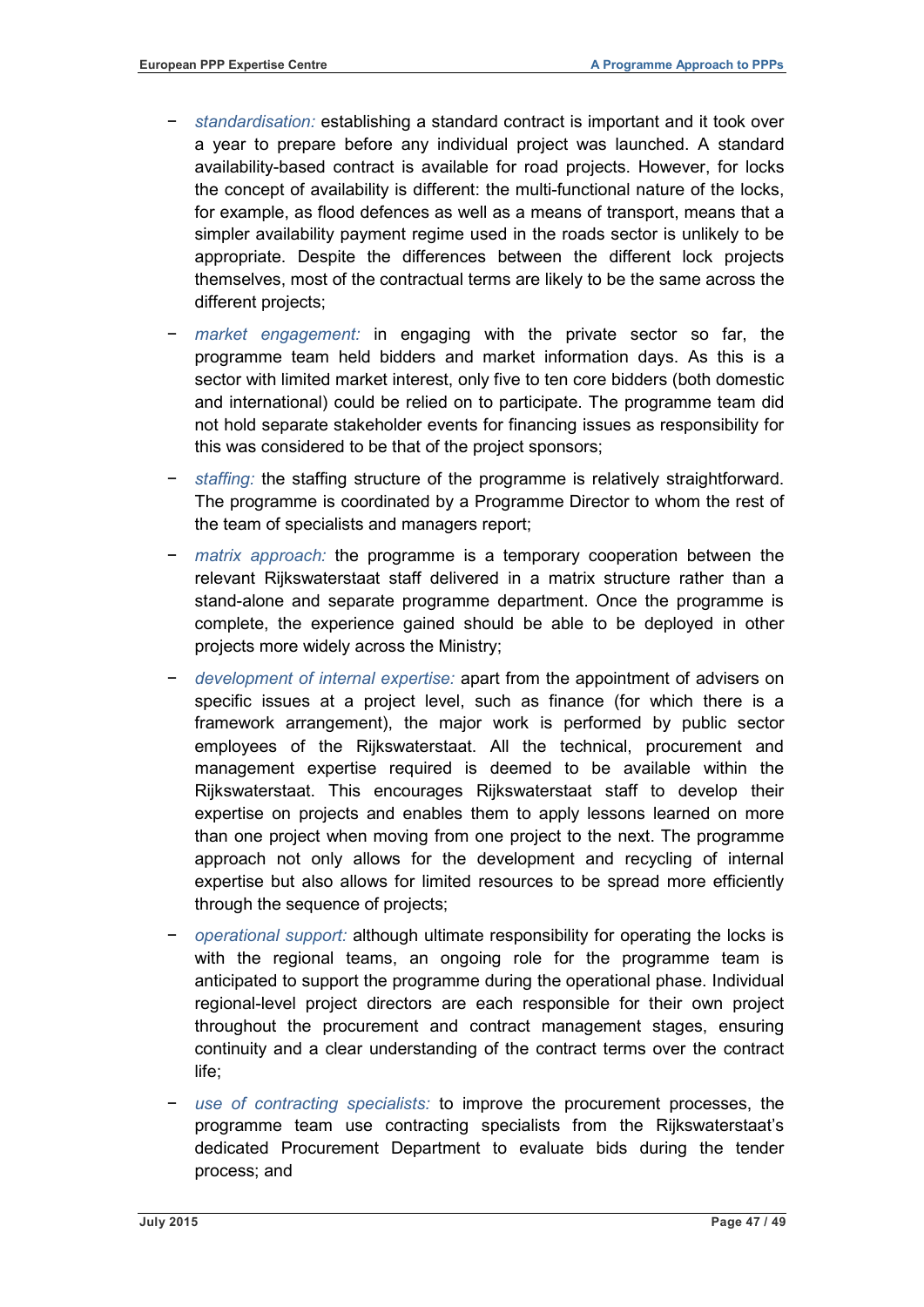*budgeting:* the budgeting of projects is also clearly an important issue, for which a constructive relationship with the central PPP Unit in the Ministry of Finance is essential. The PPP Unit grants overall approval for pursuing a project as a PPP. The PPP Unit is also involved in managing the long-term budgeting requirement for a PPP, such as reduced government funding requirements over the construction period (though a completion payment is made as a capital contribution) and the increased funding levels required in the future to meet availability payments.

#### Lessons learned

Although the programme is still in its early stages of development, the following benefits and issues have already been identified as key to its potential success:

- − *a programme approach can support the development of cost data:* in order to help deliver VfM, the programme approach has enabled the team to collect cost data for projects which is then used by the Government's Costs Department to assess bids and make estimates on future costs in an informed way;
- − *a programme approach can strengthen the negotiation of key terms with the private sector:* by developing a standard contract and engaging with the market on this basis, the programme managed to deploy a well-informed and sector-focused team to establish key contract terms with the market. By negotiating the terms for a EUR 2.2 billion programme rather than individual smaller projects, its negotiation position on risk allocation issues was considerably strengthened;
- − *a programme can help to simplify and improve the EU grant application process:* by utilising the programme approach, the Rijkswaterstaat has been able to manage the TEN-T grant application process more efficiently. Although bids for funding for each project had to be separate, considerable time has been saved by having one team manage the applications for funding and the interface with the TEN-T Executive Agency (now INEA);
- − *a programme approach can help to phase the delivery of projects to make better use of both private and public resources:* phasing projects has reduced the risk of the market not being able to respond competitively, as demonstrated by the healthy market response so far. In addition, it has improved the use of limited staff resources on the public sector side, such as technical or procurement experts, as they are able to move relatively seamlessly from one project to another as soon as their particular role is completed;
- a programme approach can save costs on the need to procure external *advisers:* a programme approach has helped to catalyse the development of in-house expertise. Not only does this build a cycle of continuous improvement across projects as the programme progresses, it has also saved costs by reducing expenditure on external advisers;
- − *a programme can strengthen project approval processes:* the use of a programme-specific gateway review process has enabled a well-informed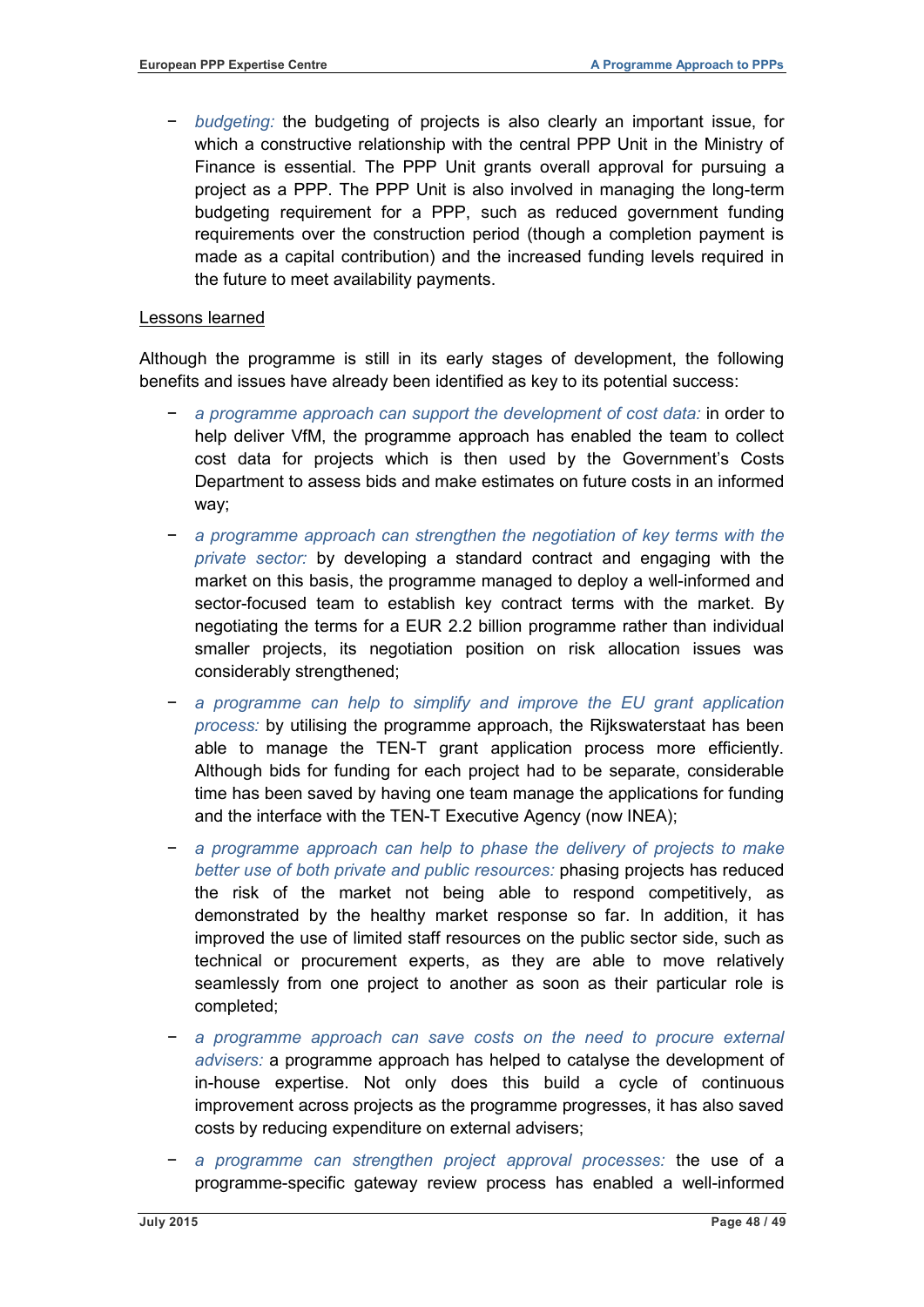project review process to be established, focusing on key issues that are relevant to the risks of delivery of this complex set of projects;

- − *a programme can improve relationships with other areas of government:*  having a single point of contact rather than one for each project and a central coordinator of key issues which are common to more than one project (such as for approvals), has helped to ensure that discussions with, and requests for approvals from, other parts of government are consistent and have worked well; and
- − *if managed well, a programme can balance central control with local ownership and get the best from both:* the combination of programme support from the programme team and ownership of the individual projects at the Rijkswaterstaat regional level has helped establish a strong balance of ownership and technical support.

The programme is still ongoing, so there are still lessons to be learned but thus far one project has reached financial close whilst a further two are in the later stages of procurement. Perhaps demonstrating the flexibility of the programme, a further project has been added to the programme while a project which was previously earmarked for procurement as a PPP, the Gent-Terneuzen sea-lock, will now be conventionally procured and therefore not formally form part of the programme.